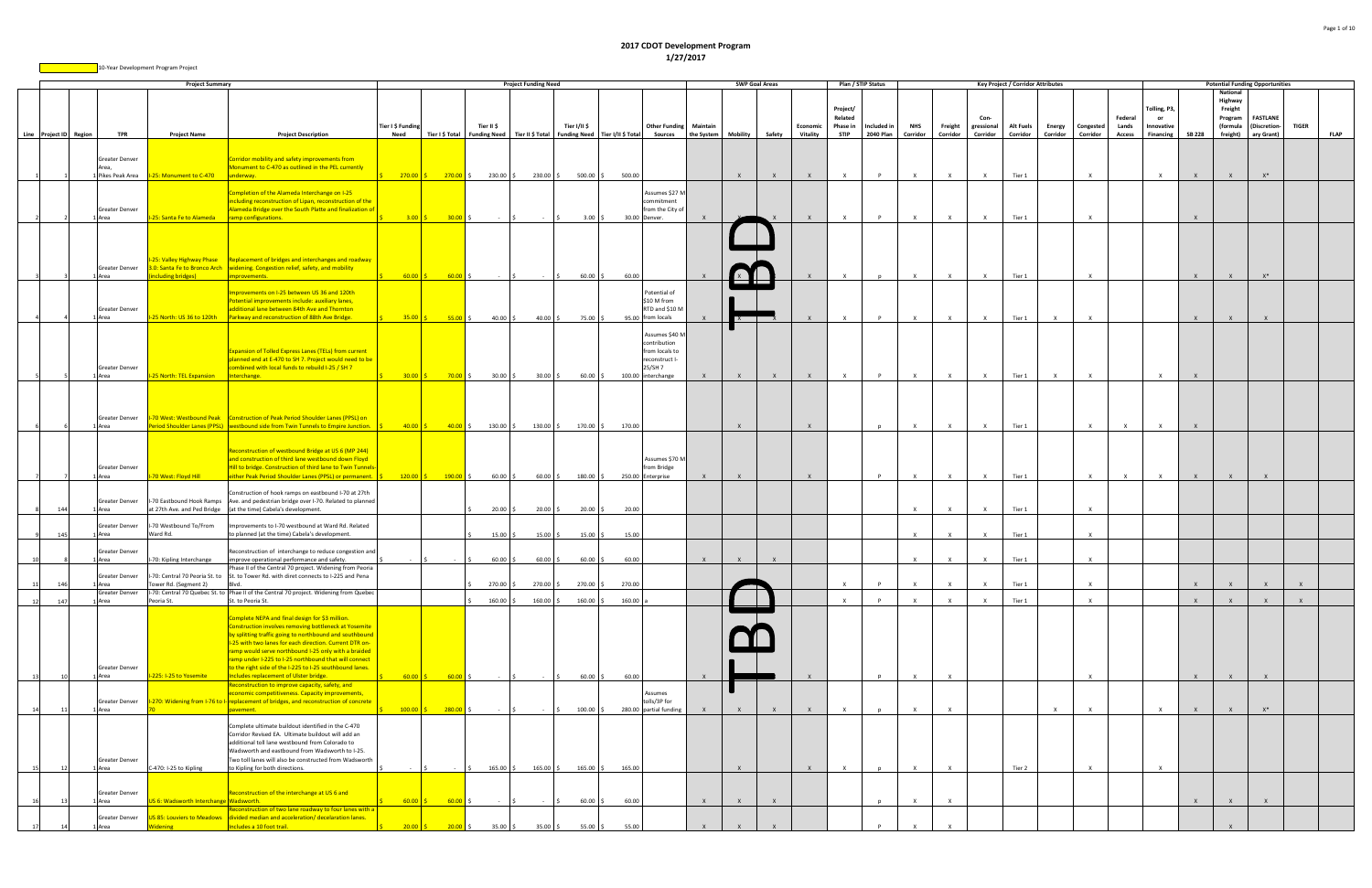|                        |                           | <b>Project Summary</b>                                             |                                                                                                                                             |                           |                                                             |                                             | <b>Project Funding Need</b> |                                                   |             |                                                              |              |              | <b>SWP Goal Areas</b> |                      | Plan / STIP Status      |                                 |                 |                     |                        | <b>Key Project / Corridor Attributes</b> |          |                              |              |                         |               |                      | <b>Potential Funding Opportunities</b> |              |             |
|------------------------|---------------------------|--------------------------------------------------------------------|---------------------------------------------------------------------------------------------------------------------------------------------|---------------------------|-------------------------------------------------------------|---------------------------------------------|-----------------------------|---------------------------------------------------|-------------|--------------------------------------------------------------|--------------|--------------|-----------------------|----------------------|-------------------------|---------------------------------|-----------------|---------------------|------------------------|------------------------------------------|----------|------------------------------|--------------|-------------------------|---------------|----------------------|----------------------------------------|--------------|-------------|
|                        |                           |                                                                    |                                                                                                                                             |                           |                                                             |                                             |                             |                                                   |             |                                                              |              |              |                       |                      |                         |                                 |                 |                     |                        |                                          |          |                              |              |                         |               | National             |                                        |              |             |
|                        |                           |                                                                    |                                                                                                                                             |                           |                                                             |                                             |                             |                                                   |             |                                                              |              |              |                       |                      | Project/                |                                 |                 |                     |                        |                                          |          |                              |              | Folling, P3,            |               | Highway<br>Freight   |                                        |              |             |
|                        |                           |                                                                    |                                                                                                                                             |                           |                                                             |                                             |                             |                                                   |             |                                                              |              |              |                       |                      | Related                 |                                 |                 |                     | Con-                   |                                          |          |                              | Federal      |                         |               | Program              | <b>FASTLANE</b>                        |              |             |
| Line Project ID Region | TPR                       | <b>Project Name</b>                                                | <b>Project Description</b>                                                                                                                  | Tier I \$ Funding<br>Need | Tier I \$ Total                                             | Tier II \$<br>Funding Need Tier II \$ Total |                             | Tier I/II \$<br>Funding Need   Tier I/II \$ Total |             | <b>Other Funding Maintain</b><br>Sources the System Mobility |              |              | Safety                | Economic<br>Vitality | Phase in<br><b>STIP</b> | Included in<br><b>2040 Plan</b> | NHS<br>Corridor | Freight<br>Corridor | gressional<br>Corridor | Alt Fuels<br>Corridor                    | Corridor | Energy Congested<br>Corridor | Lands        | Innovative<br>Financing | <b>SB 228</b> | (formula<br>freight) | Discretion-<br>ary Grant)              | <b>TIGER</b> | <b>FLAP</b> |
|                        |                           |                                                                    | Reconstruction of the interchange at I-270 and                                                                                              |                           |                                                             |                                             |                             |                                                   |             |                                                              |              |              |                       |                      |                         |                                 |                 |                     |                        |                                          |          |                              | Access       |                         |               |                      |                                        |              |             |
|                        |                           |                                                                    | intersection at 60th Ave. to improve the safety and                                                                                         |                           |                                                             |                                             |                             |                                                   |             |                                                              |              |              |                       |                      |                         |                                 |                 |                     |                        |                                          |          |                              |              |                         |               |                      |                                        |              |             |
|                        |                           |                                                                    | capacity by making the geometric configuration more                                                                                         |                           |                                                             |                                             |                             |                                                   |             |                                                              |              |              |                       |                      |                         |                                 |                 |                     |                        |                                          |          |                              |              |                         |               |                      |                                        |              |             |
|                        | Greater Denver            |                                                                    | ntuitive for drivers, adding grade separation, and<br>US 85/Vasquez: I-270 to 62nd improving access points based on a PEL study             |                           |                                                             |                                             |                             |                                                   |             |                                                              |              |              |                       |                      |                         |                                 |                 |                     |                        |                                          |          |                              |              |                         |               |                      |                                        |              |             |
|                        | 1 Area                    | Ave. Interchange                                                   | recommendation.                                                                                                                             | $62.00$ \$                | $62.00$ \$                                                  |                                             |                             | 62.00                                             | 62.00       |                                                              |              |              |                       |                      |                         |                                 | $\mathbf{x}$    |                     |                        | Tier 1                                   |          |                              |              |                         |               |                      |                                        |              |             |
|                        |                           |                                                                    |                                                                                                                                             |                           |                                                             |                                             |                             |                                                   |             |                                                              |              |              |                       |                      |                         |                                 |                 |                     |                        |                                          |          |                              |              |                         |               |                      |                                        |              |             |
|                        | Greater Denver            | US 85: 104th Grade                                                 | Construction of a grade separated interchange at 104th<br>& US 85. The project will also grade separate 104th at                            |                           |                                                             |                                             |                             |                                                   |             |                                                              |              |              |                       |                      |                         |                                 |                 |                     |                        |                                          |          |                              |              |                         |               |                      |                                        |              |             |
| $12^{\circ}$           | 1 Area                    | eparation                                                          | the UPRR crossing just east of US 85.                                                                                                       | $62.00$ \$                | 62.00                                                       |                                             |                             | 62.00                                             | 62.00       |                                                              |              |              |                       |                      | $\mathbf{Y}$            |                                 | $\times$        |                     |                        | Tier 1                                   |          |                              |              |                         |               |                      |                                        |              |             |
|                        |                           |                                                                    |                                                                                                                                             |                           |                                                             |                                             |                             |                                                   |             |                                                              |              |              |                       |                      |                         |                                 |                 |                     |                        |                                          |          |                              |              |                         |               |                      |                                        |              |             |
|                        | Greater Denver            | US 85: 120th Grade                                                 | Construction of a grade separated interchange at 120th<br>& US 85. The project will also grade separate 120th at                            |                           |                                                             |                                             |                             |                                                   |             | Assumes local                                                |              |              |                       |                      |                         |                                 |                 |                     |                        |                                          |          |                              |              |                         |               |                      |                                        |              |             |
| 122                    | 1 Area                    | eparation                                                          | the UPRR Crossing just east of US 85.                                                                                                       |                           |                                                             | $20.00$ S 45.00 S - S                       |                             | 20.00                                             |             | 45.00 contribution                                           |              |              |                       |                      | $\mathsf{X}$            |                                 | $\mathsf{X}$    | X                   |                        | Tier 1                                   |          |                              |              |                         |               |                      |                                        |              |             |
|                        |                           |                                                                    | Widening of roadway to four lanes with median and                                                                                           |                           |                                                             |                                             |                             |                                                   |             |                                                              |              |              |                       |                      |                         |                                 |                 |                     |                        |                                          |          |                              |              |                         |               |                      |                                        |              |             |
|                        | Greater Denver<br>Area    | US 285: Richmond Hill to<br>haffer's Crossing                      | construction of grade separated interchange at King's<br>Valley.                                                                            | $20.00$ \$                | $20.00$ \$                                                  | $20.00$ \$                                  | 20.00                       | 40.00                                             | 40.00       |                                                              |              |              |                       |                      |                         |                                 | $\mathsf{x}$    | $\mathsf{x}$        |                        | Tier 2                                   |          |                              |              |                         |               | $\mathbf{x}$         |                                        |              |             |
|                        | Greater Denver            | evolutions                                                         |                                                                                                                                             |                           |                                                             |                                             |                             |                                                   |             |                                                              |              |              |                       |                      |                         |                                 |                 |                     |                        |                                          |          |                              |              |                         |               |                      |                                        |              |             |
|                        | Area                      |                                                                    |                                                                                                                                             |                           |                                                             | 45.00%                                      | 45.00                       | 45.00                                             | 45.00       |                                                              |              |              |                       |                      |                         |                                 |                 |                     |                        |                                          |          |                              |              |                         |               |                      |                                        |              |             |
|                        | Central Front             | US 24 East: Widening<br>Garrett/Dodge to Stapleton                 |                                                                                                                                             |                           |                                                             |                                             |                             |                                                   |             |                                                              |              |              |                       |                      |                         |                                 |                 |                     |                        |                                          |          |                              |              |                         |               |                      |                                        |              |             |
|                        |                           | Range, Pikes Peak Rd. (US 24 East PEL in                           | Widening of roadway to four lanes from Garett/Dodge                                                                                         |                           |                                                             |                                             |                             |                                                   |             |                                                              |              |              |                       |                      |                         |                                 |                 |                     |                        |                                          |          |                              |              |                         |               |                      |                                        |              |             |
|                        | Area                      | Progress)                                                          | Rd. to Stapleton Rd. (MP 318.3-323.6)                                                                                                       |                           |                                                             | 35.00%                                      | 35.00                       | 35.00                                             | 35.00       |                                                              | $\mathbf{x}$ |              | $\mathsf{X}$          |                      | $\mathsf{x}$            |                                 |                 |                     |                        |                                          |          |                              |              |                         |               |                      |                                        |              |             |
|                        |                           | US 24 East: Elbert Rd. to El                                       |                                                                                                                                             |                           |                                                             |                                             |                             |                                                   |             |                                                              |              |              |                       |                      |                         |                                 |                 |                     |                        |                                          |          |                              |              |                         |               |                      |                                        |              |             |
|                        | Central Front             | Paso County Line Turn and                                          | Passing Lanes (US 24 East PEL Addition of turn and passing lanes on US 24 from Elbert                                                       |                           |                                                             |                                             |                             |                                                   |             |                                                              |              |              |                       |                      |                         |                                 |                 |                     |                        |                                          |          |                              |              |                         |               |                      |                                        |              |             |
|                        | 2 Range                   | in Progress)                                                       | Rd. to El Paso County line. (MP 325.5-350.5)                                                                                                |                           |                                                             | $32.00$ \$                                  | 32.00                       | 32.00                                             | 32.00       |                                                              | $\mathsf{X}$ | $\mathsf{X}$ | $\mathsf{X}$          |                      |                         | P.                              | $\mathbf{x}$    |                     |                        |                                          |          |                              | $\mathbf{x}$ |                         |               |                      |                                        |              |             |
|                        |                           |                                                                    |                                                                                                                                             |                           |                                                             |                                             |                             |                                                   |             |                                                              |              |              |                       |                      |                         |                                 |                 |                     |                        |                                          |          |                              |              |                         |               |                      |                                        |              |             |
|                        | Central Front<br>Range    | US 50: Salida to Canon City<br>Passing Lanes                       | Addition of passing lanes between Salida and Canon<br>City. (MP 223-277)                                                                    |                           |                                                             | 25.00%                                      | 25.00                       | 25.00                                             | 25.00       |                                                              | $\mathsf{X}$ |              | $\mathsf{X}$          |                      |                         |                                 |                 |                     |                        | Tier 2                                   |          |                              |              |                         |               |                      |                                        |              |             |
|                        |                           |                                                                    |                                                                                                                                             |                           |                                                             |                                             |                             |                                                   |             |                                                              |              |              |                       |                      |                         |                                 |                 |                     |                        |                                          |          |                              |              |                         |               |                      |                                        |              |             |
|                        | Central Front             |                                                                    | <b>JS 285: Fairplay to Richmond Addition of passing lanes and shoulder widening. (MP</b>                                                    |                           |                                                             |                                             |                             |                                                   |             |                                                              |              |              |                       |                      |                         |                                 |                 |                     |                        |                                          |          |                              |              |                         |               |                      |                                        |              |             |
|                        | 2 Range                   | SH 9: Breckenridge to Alma,                                        | $183 - 234$                                                                                                                                 | $15.00 \, \text{S}$       | 15.00                                                       |                                             |                             | 15.00                                             | 15.00       |                                                              | $\mathsf{X}$ |              | $\mathbf{x}$          |                      |                         | <b>P</b>                        | $\mathbf{x}$    |                     |                        | Tier 2                                   |          |                              |              |                         |               |                      |                                        |              |             |
|                        | Central Front             | Shoulders and Safety                                               | Addition of shoulders and safety improvements from                                                                                          |                           |                                                             |                                             |                             |                                                   |             |                                                              |              |              |                       |                      |                         |                                 |                 |                     |                        |                                          |          |                              |              |                         |               |                      |                                        |              |             |
|                        | Range                     | mprovements                                                        | Breckenridge to Alma. (MP 71-86)                                                                                                            |                           |                                                             | $18.00\frac{1}{5}$                          | 18.00                       | 18.00                                             | 18.00       |                                                              | $\mathsf{X}$ |              |                       |                      | $\mathbf{Y}$            |                                 |                 |                     |                        |                                          |          |                              | $\mathsf{x}$ |                         |               |                      |                                        |              |             |
|                        | Central Front             | <b>SH 67: Divide to Victor</b>                                     | Shoulder Widening and Safety Shoulder widening and safety improvments. (MP 45.5-                                                            |                           |                                                             |                                             |                             |                                                   |             |                                                              |              |              |                       |                      |                         |                                 |                 |                     |                        |                                          |          |                              |              |                         |               |                      |                                        |              |             |
|                        | 2 Range                   | nprovments                                                         | 69.5)                                                                                                                                       | $25.00$ \$                | 25.00                                                       |                                             |                             | 25.00                                             | 25.00       |                                                              |              |              |                       |                      |                         | P                               |                 |                     |                        |                                          |          |                              | $\mathsf{x}$ |                         | $\mathbf{x}$  |                      |                                        |              |             |
|                        |                           |                                                                    |                                                                                                                                             |                           |                                                             |                                             |                             |                                                   |             |                                                              |              |              |                       |                      |                         |                                 |                 |                     |                        |                                          |          |                              |              |                         |               |                      |                                        |              |             |
|                        | Central Front             | SH 115 Widening and Passing                                        |                                                                                                                                             |                           |                                                             |                                             |                             |                                                   |             |                                                              |              |              |                       |                      |                         |                                 |                 |                     |                        |                                          |          |                              |              |                         |               |                      |                                        |              |             |
|                        | Range                     | Lanes, shoulder and                                                | Add passing lanes, shoulders, and improved bicycle and<br>intersection improvements pedestrian safety at intersections (MP 0-8)             |                           |                                                             | $10.00$ \$                                  | 10.00                       | 10.00                                             | 10.00       |                                                              |              |              |                       |                      |                         | <b>P</b>                        |                 |                     |                        |                                          |          |                              | $\times$     |                         |               |                      |                                        |              |             |
|                        |                           |                                                                    | Bridge replacement on SH 115 over Rock Creek Bridge                                                                                         |                           |                                                             |                                             |                             |                                                   |             |                                                              |              |              |                       |                      |                         |                                 |                 |                     |                        |                                          |          |                              |              |                         |               |                      |                                        |              |             |
|                        | Central Front             | <b>SH 115: Rock Creek Bridge</b>                                   | and widening for approximately 1.5 miles south. (MP 37                                                                                      |                           |                                                             |                                             |                             |                                                   |             |                                                              |              |              |                       |                      |                         |                                 |                 |                     |                        |                                          |          |                              |              |                         |               |                      |                                        |              |             |
| 100                    | 2 Range                   | <b>Replacement and Widening 39)</b>                                |                                                                                                                                             | $10.00$ \$                | $10.00$ \$                                                  |                                             |                             | 10.00                                             | 10.00       |                                                              |              |              |                       |                      |                         | <b>P</b>                        |                 |                     |                        |                                          |          |                              | $\times$     |                         |               |                      |                                        |              |             |
|                        |                           |                                                                    | Eight Lane HOV expansion on I-25 between Lake/Circle                                                                                        |                           |                                                             |                                             |                             |                                                   |             |                                                              |              |              |                       |                      |                         |                                 |                 |                     |                        |                                          |          |                              |              |                         |               |                      |                                        |              |             |
|                        |                           | I-25: HOV lanes (I-25 EA                                           | and Briargate. Widening of overpasses. (MP 137.5-                                                                                           |                           |                                                             |                                             |                             |                                                   |             |                                                              |              |              |                       |                      |                         |                                 |                 |                     |                        |                                          |          |                              |              |                         |               |                      |                                        |              |             |
| 126                    |                           | 2 Pikes Peak Area through Colorado Springs)                        | 152.0                                                                                                                                       |                           |                                                             | 65.00 \$                                    | 65.00%                      | 65.00 \$                                          | 65.00       |                                                              | $\mathsf{x}$ | $x -$        |                       |                      |                         |                                 | $\mathsf{x}$    |                     | $\mathsf{x}$           | Tier 1                                   |          |                              | $\times$     |                         |               |                      |                                        |              |             |
|                        |                           | I-25: Widening S. Academy to                                       |                                                                                                                                             |                           |                                                             |                                             |                             |                                                   |             |                                                              |              |              |                       |                      |                         |                                 |                 |                     |                        |                                          |          |                              |              |                         |               |                      |                                        |              |             |
|                        | 2 Pikes Peak Area         | Circle/Lake (I-25 EA through                                       |                                                                                                                                             |                           |                                                             |                                             |                             |                                                   |             |                                                              |              |              |                       |                      |                         |                                 |                 |                     |                        |                                          |          |                              |              |                         |               |                      |                                        |              |             |
|                        |                           | <b>Diorado Springs</b> )                                           | Widening of roadway to six lanes. (MP 135.0-138.0)<br><b>Widening I-25 From Monument to Castle Rock/C-470</b>                               | $45.00$ \$                | 45.00                                                       |                                             |                             | 45.00                                             | 45.00       |                                                              | $\mathsf{X}$ |              |                       |                      |                         |                                 |                 |                     |                        | Tier 1                                   |          |                              |              |                         |               |                      |                                        |              |             |
|                        |                           |                                                                    | 1-25: Monument to C-470 (I- based on PEL Study currently being developed. (MP                                                               |                           |                                                             |                                             |                             |                                                   |             |                                                              |              |              |                       |                      |                         |                                 |                 |                     |                        |                                          |          |                              |              |                         |               |                      |                                        |              |             |
|                        | 2 Pikes Peak Area         | 25 North PEL in Progress) 260.5-180.0/194.5                        |                                                                                                                                             | $35.00$ \$                | 35.00                                                       |                                             |                             | 35.00 :                                           | 35.00       |                                                              | $\mathsf{X}$ |              |                       |                      |                         |                                 | $\mathbf{x}$    |                     |                        | Tier 1                                   |          |                              |              |                         |               |                      | $X^*$                                  |              |             |
|                        |                           |                                                                    | US 24 West: 8th St. to 31st St. Intersection Improvments and widening of roadway                                                            |                           |                                                             |                                             |                             |                                                   |             |                                                              |              |              |                       |                      |                         |                                 |                 |                     |                        |                                          |          |                              |              |                         |               |                      |                                        |              |             |
|                        |                           |                                                                    | 2 Pikes Peak Area (Phase of the US 24 West EA) from four to six lanes. (MP 300.4-303.4)                                                     |                           |                                                             | $105.00$ \$                                 | 105.00                      | 105.00                                            | 105.00      |                                                              | $\mathsf{X}$ | $\mathsf{X}$ | $\mathsf{X}$          | $\mathbf{x}$         | $\mathsf{x}$            | P                               | $\mathsf{x}$    |                     |                        |                                          |          | $\mathbf{Y}$                 |              |                         |               |                      |                                        |              |             |
|                        |                           |                                                                    | US 24 West: I-25 to Ridge Rd. Expand US 24 from I-25 to Ridge Road. Includes the US                                                         |                           |                                                             |                                             |                             |                                                   |             |                                                              |              |              |                       |                      |                         |                                 |                 |                     |                        |                                          |          |                              |              |                         |               |                      |                                        |              |             |
| 12                     |                           |                                                                    | Pikes Peak Area (Phase of the US 24 West EA) 24/I-25 Flyover. (US 24 MP 299.7-303.7)                                                        |                           |                                                             | 270.00 \$                                   | 270.00                      | 270.00                                            | 270.00      |                                                              | $\mathsf{X}$ | $\mathsf{x}$ | $\mathsf{X}$          |                      | $\times$                | P.                              | $\mathsf{x}$    | $\mathsf{x}$        |                        |                                          |          |                              | $\times$     |                         |               |                      |                                        |              |             |
|                        |                           |                                                                    | SH 21: Widening (Phase of the Widening from Milton E. Proby Pkwy. to East Fountain                                                          |                           |                                                             |                                             |                             |                                                   |             |                                                              |              |              |                       |                      |                         |                                 |                 |                     |                        |                                          |          |                              |              |                         |               |                      |                                        |              |             |
|                        | Pikes Peak Area SH 21 EA) |                                                                    | Blvd. (MP 139.5-139.5)                                                                                                                      |                           |                                                             | $13.00$ \$                                  | 13.00                       | 13.00                                             | 13.00       |                                                              | $\mathsf{X}$ |              |                       |                      | $\mathbf{x}$            |                                 | $\mathbf{x}$    |                     |                        |                                          |          |                              |              |                         |               |                      |                                        |              |             |
|                        |                           | SH 21: Interim Intersection                                        |                                                                                                                                             |                           |                                                             |                                             |                             |                                                   |             |                                                              |              |              |                       |                      |                         |                                 |                 |                     |                        |                                          |          |                              |              |                         |               |                      |                                        |              |             |
|                        |                           |                                                                    | mprovements- Constitution   Construction of Continuous Flow Intersection (CFI) along                                                        |                           |                                                             |                                             |                             |                                                   |             |                                                              |              |              |                       |                      |                         |                                 |                 |                     |                        |                                          |          |                              |              |                         |               |                      |                                        |              |             |
|                        |                           |                                                                    | to North Carefree (ReEval of SH 21 at Constitution and North Carefree. (MP 143.5-                                                           |                           |                                                             |                                             |                             |                                                   |             |                                                              |              |              |                       |                      |                         |                                 |                 |                     |                        |                                          |          |                              |              |                         |               |                      |                                        |              |             |
| 116<br>37              | 2 Pikes Peak Area         | SH 21 EA needed)                                                   | 145.3)                                                                                                                                      |                           | $40.00 \t\t\begin{bmatrix} 5 \\ 40.00 \t\t\end{bmatrix}$ \$ |                                             |                             | 40.00                                             | 40.00       |                                                              | $\mathsf{X}$ |              |                       |                      | $\mathbf{x}$            |                                 |                 | $\mathbf{x}$        |                        |                                          |          |                              |              |                         |               |                      |                                        |              |             |
|                        |                           | SH 21: Research Pkwy.                                              |                                                                                                                                             |                           |                                                             |                                             |                             |                                                   |             |                                                              |              |              |                       |                      |                         |                                 |                 |                     |                        |                                          |          |                              |              |                         |               |                      |                                        |              |             |
|                        |                           |                                                                    | nterchange (Phase of the SH Construction of new grade-separated interchange at SH                                                           |                           |                                                             |                                             |                             |                                                   |             |                                                              |              |              |                       |                      |                         |                                 |                 |                     |                        |                                          |          |                              |              |                         |               |                      |                                        |              |             |
|                        |                           |                                                                    | 2 Pikes Peak Area 21 Woodmen to SH 83 EA) 21 and Research Pkwy. (MP 149.6-150.5)<br>Construction of SH 21 (Powers Blvd.) from SH 83 to I-25 | $30.00$ $\mid$ \$         | $30.00$ \$                                                  |                                             |                             | $30.00$ \$                                        | 30.00       | \$30 to \$60                                                 |              |              |                       |                      |                         |                                 | $\mathsf{x}$    | $\mathsf{x}$        |                        |                                          |          |                              |              |                         |               |                      |                                        |              |             |
|                        |                           |                                                                    | as a six lane freeway including four interchanges at SH                                                                                     |                           |                                                             |                                             |                             |                                                   |             | Million from                                                 |              |              |                       |                      |                         |                                 |                 |                     |                        |                                          |          |                              |              |                         |               |                      |                                        |              |             |
|                        |                           | SH 21: (Powers Blvd) North                                         | 83, Flying Horse Club Drive, Voyager Parkway and I-25.                                                                                      |                           |                                                             |                                             |                             |                                                   |             | Urban Renewal                                                |              |              |                       |                      |                         |                                 |                 |                     |                        |                                          |          |                              |              |                         |               |                      |                                        |              |             |
| 129                    |                           | 2 Pikes Peak Area Expansion (North EA)                             | (MP 153.8-156.9)                                                                                                                            |                           |                                                             | 145.00 \$                                   | 175.00                      | 145.00                                            | 175.00 Tax. |                                                              |              |              |                       |                      |                         |                                 |                 | $\mathsf{x}$        |                        |                                          |          |                              |              |                         |               |                      |                                        |              |             |
|                        |                           | SH 21: (Powers Blvd) North                                         | Construction of SH 21 (Powers Blvd.) Woodmen Rd. to<br>SH 83 from a four lane freeway to a six lane freeway.                                |                           |                                                             |                                             |                             |                                                   |             |                                                              |              |              |                       |                      |                         |                                 |                 |                     |                        |                                          |          |                              |              |                         |               |                      |                                        |              |             |
| 130                    |                           | 2 Pikes Peak Area Expansion (North EA)                             | (MP 149.0 - 153.8)                                                                                                                          |                           |                                                             | $30.00$ \$                                  | 30.00                       | $30.00$ \$                                        | 30.00       |                                                              | $\mathsf{X}$ | $\mathsf{X}$ | $\mathsf{X}$          | $\mathsf{X}$         | $\mathsf{X}$            |                                 | $\times$        | $\mathbf{x}$        |                        |                                          |          |                              |              |                         |               |                      |                                        |              |             |
|                        |                           |                                                                    |                                                                                                                                             |                           |                                                             |                                             |                             |                                                   |             |                                                              |              |              |                       |                      |                         |                                 |                 |                     |                        |                                          |          |                              |              |                         |               |                      |                                        |              |             |
|                        |                           |                                                                    | Reconstruction of SH 21 (Powers Blvd.) to a six to eight<br>lane freeway including construction of 11 interchanges                          |                           |                                                             |                                             |                             |                                                   |             |                                                              |              |              |                       |                      |                         |                                 |                 |                     |                        |                                          |          |                              |              |                         |               |                      |                                        |              |             |
|                        |                           |                                                                    | SH 21: (Powers Blvd) Central and three overpasses between Milton E. Proby Pkwy.                                                             |                           |                                                             |                                             |                             |                                                   |             |                                                              |              |              |                       |                      |                         |                                 |                 |                     |                        |                                          |          |                              |              |                         |               |                      |                                        |              |             |
| 13'                    |                           | 2 Pikes Peak Area Freeway (Central EA)                             | and Dublin Blvd. (MP 137.5-148.0)                                                                                                           |                           |                                                             | $924.00$ \$                                 | $924.00$ \$                 | 924.00                                            | 924.00      |                                                              | $\mathsf{X}$ |              |                       |                      | $\mathbf{x}$            |                                 | $\times$        | $\mathbf{x}$        |                        |                                          |          |                              |              |                         |               |                      |                                        |              |             |
|                        |                           | S 24 West: I-25 to<br>2 Pikes Peak Area <mark>Woodland Park</mark> | Drainage and intersection improvements on US 24 from<br>I-25 to Woodland Park. (MP 283.0-303.8)                                             | $15.00$ \$                | 15.00                                                       |                                             |                             | 15.00 \$                                          | 15.00       |                                                              | $\mathsf{x}$ |              |                       |                      |                         |                                 |                 |                     |                        |                                          |          |                              |              |                         |               |                      |                                        |              |             |
|                        |                           |                                                                    |                                                                                                                                             |                           |                                                             |                                             |                             |                                                   |             |                                                              |              |              |                       |                      |                         |                                 |                 |                     |                        |                                          |          |                              |              |                         |               |                      |                                        |              |             |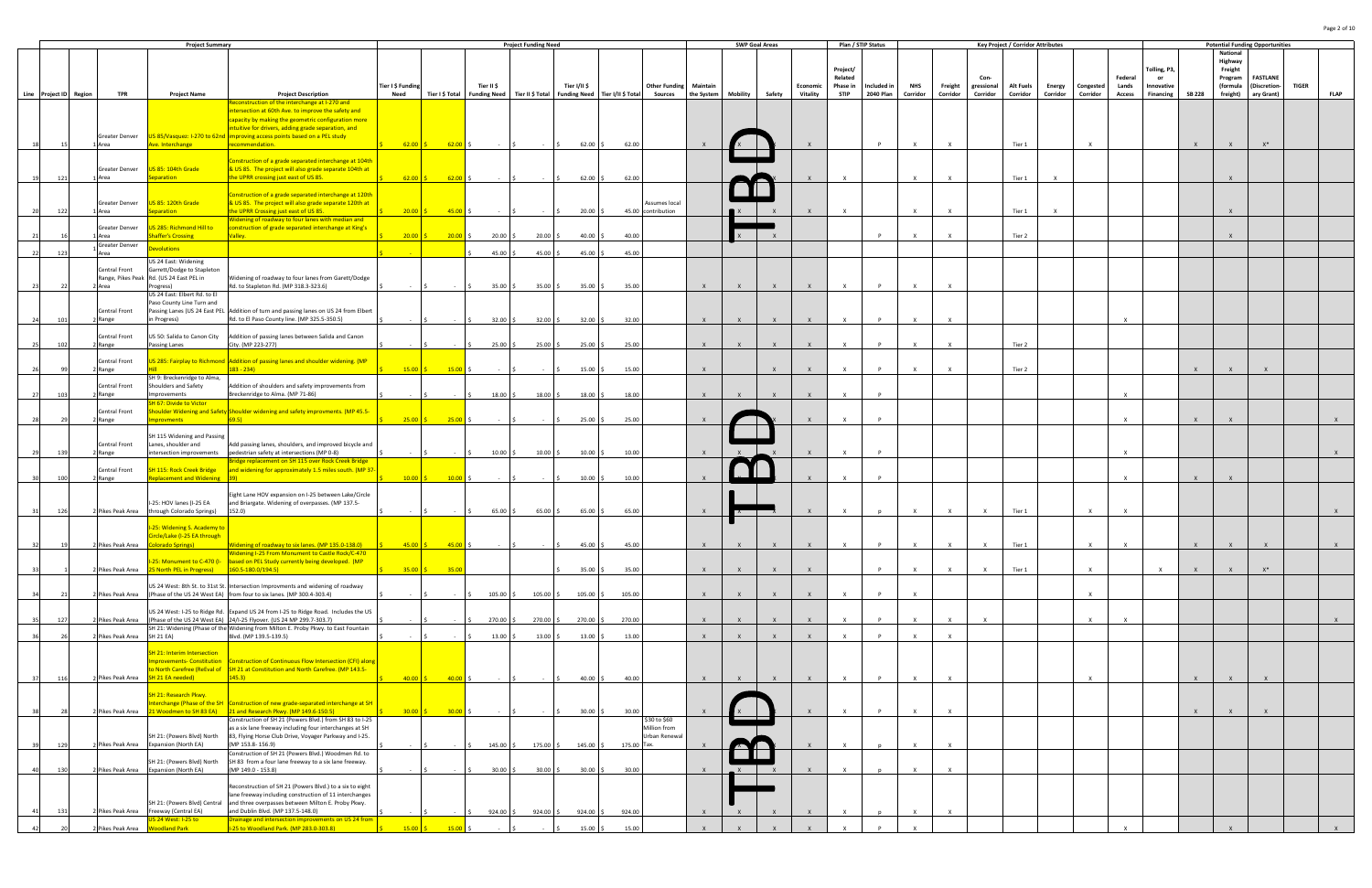|    |                        |                     | <b>Project Summary</b>                             |                                                                                                                                                                             |                   |                                                           |                              | <b>Project Funding Need</b> |               |                                                  |                                 |              | <b>SWP Goal Areas</b> |                 |              | Plan / STIP Status |              |              |              |              | <b>Key Project / Corridor Attributes</b> |              |           |               |              |               | <b>Potential Funding Opportunities</b> |                 |              |              |
|----|------------------------|---------------------|----------------------------------------------------|-----------------------------------------------------------------------------------------------------------------------------------------------------------------------------|-------------------|-----------------------------------------------------------|------------------------------|-----------------------------|---------------|--------------------------------------------------|---------------------------------|--------------|-----------------------|-----------------|--------------|--------------------|--------------|--------------|--------------|--------------|------------------------------------------|--------------|-----------|---------------|--------------|---------------|----------------------------------------|-----------------|--------------|--------------|
|    |                        |                     |                                                    |                                                                                                                                                                             |                   |                                                           |                              |                             |               |                                                  |                                 |              |                       |                 |              |                    |              |              |              |              |                                          |              |           |               |              |               | National                               |                 |              |              |
|    |                        |                     |                                                    |                                                                                                                                                                             |                   |                                                           |                              |                             |               |                                                  |                                 |              |                       |                 |              | Project/           |              |              |              |              |                                          |              |           |               | Tolling, P3, |               | Highway<br>Freight                     |                 |              |              |
|    |                        |                     |                                                    |                                                                                                                                                                             |                   |                                                           |                              |                             |               |                                                  |                                 |              |                       |                 |              | Related            |              |              |              | Con-         |                                          |              |           | Federal       |              |               | Program                                | <b>FASTLANE</b> |              |              |
|    |                        |                     |                                                    |                                                                                                                                                                             | Tier I \$ Funding |                                                           | Tier II \$                   |                             | Tier I/II \$  |                                                  | <b>Other Funding   Maintain</b> |              |                       |                 | Economic     | Phase in           | Included in  | <b>NHS</b>   | Freight      | gressional   | <b>Alt Fuels</b>                         | Energy       | Congested | Lands         | Innovative   |               | (formula                               | (Discretion-    | <b>TIGER</b> |              |
|    | Line Project ID Region | <b>TPR</b>          | <b>Project Name</b>                                | <b>Project Description</b>                                                                                                                                                  | Need              |                                                           | Tier I \$ Total Funding Need |                             |               | Tier II \$ Total Funding Need Tier I/II \$ Total | Sources   the System            |              |                       | Mobility Safety | Vitality     | <b>STIP</b>        | 2040 Plan    | Corridor     | Corridor     | Corridor     | Corridor                                 | Corridor     | Corridor  | <b>Access</b> | Financing    | <b>SB 228</b> | freight)                               | ary Grant)      |              | <b>FLAP</b>  |
|    |                        |                     |                                                    | Complete reconstruction and widening, construction of                                                                                                                       |                   |                                                           |                              |                             |               |                                                  |                                 |              |                       |                 |              |                    |              |              |              |              |                                          |              |           |               |              |               |                                        |                 |              |              |
|    |                        |                     |                                                    | a split-diamond interchange between City Center Drive                                                                                                                       |                   |                                                           |                              |                             |               |                                                  |                                 |              |                       |                 |              |                    |              |              |              |              |                                          |              |           |               |              |               |                                        |                 |              |              |
|    |                        |                     |                                                    | -25: City Center Drive to 13th and 13th St. with additional exit ramps near 6th St., and                                                                                    |                   |                                                           |                              |                             |               |                                                  |                                 |              |                       |                 |              |                    |              |              |              |              |                                          |              |           |               |              |               |                                        |                 |              |              |
|    |                        |                     |                                                    | t. (Phase of the New Pueblo   construction of one-way frontage roads between the                                                                                            |                   |                                                           |                              |                             |               |                                                  |                                 |              |                       |                 |              |                    |              |              |              |              |                                          |              |           |               |              |               |                                        |                 |              |              |
|    |                        | 2 Pueblo Area       | reeway EIS)                                        | ramps. (MP 99.5-100.0)                                                                                                                                                      |                   | $130.00 \t\t\begin{bmatrix} 5 \\ 130.00 \end{bmatrix}$ \$ |                              |                             | 130.00 \$     | 130.00                                           |                                 | $\mathsf{X}$ | $\mathsf{X}$          | $\mathsf{X}$    |              | $\mathsf{X}$       |              | $\mathsf{x}$ |              |              | Tier 1                                   |              |           |               |              |               |                                        |                 |              |              |
|    |                        |                     |                                                    | Part of the Phase 1 of the New Pueblo Freeway.                                                                                                                              |                   |                                                           |                              |                             |               |                                                  |                                 |              |                       |                 |              |                    |              |              |              |              |                                          |              |           |               |              |               |                                        |                 |              |              |
|    |                        |                     | I-25: 29th St. Section (Phase                      | Widening of the interstate from two to three lanes in                                                                                                                       |                   |                                                           |                              |                             |               |                                                  |                                 |              |                       |                 |              |                    |              |              |              |              |                                          |              |           |               |              |               |                                        |                 |              |              |
|    |                        |                     | of the New Pueblo Freeway                          | each direction and relocation of interchange ramps and                                                                                                                      |                   |                                                           |                              |                             |               |                                                  |                                 |              |                       |                 |              |                    |              |              |              |              |                                          |              |           |               |              |               |                                        |                 |              |              |
|    |                        | Pueblo Area         | FIS)                                               | construction of frontage roads. (MP 99.0-101.0)                                                                                                                             |                   |                                                           | $59.00$ \$                   | 59.00 \$                    | 59.00 \$      | 59.00                                            |                                 | $\mathsf{X}$ | $\mathsf{X}$          | $\mathbf{x}$    |              | $\mathbf{x}$       |              | $\mathsf{x}$ |              |              | Tier 1                                   |              |           |               |              |               |                                        |                 |              |              |
|    |                        |                     |                                                    |                                                                                                                                                                             |                   |                                                           |                              |                             |               |                                                  |                                 |              |                       |                 |              |                    |              |              |              |              |                                          |              |           |               |              |               |                                        |                 |              |              |
|    |                        |                     |                                                    | I-25: US 50 Interchange with I-Reconstruction of the US 50 Bypass Interchange and the<br>25 (Phase of the New Pueblo US 50 Bridge over Fountain Creek. Includes widening I- |                   |                                                           |                              |                             |               |                                                  |                                 |              |                       |                 |              |                    |              |              |              |              |                                          |              |           |               |              |               |                                        |                 |              |              |
|    | 124                    | 2 Pueblo Area       | Freeway)                                           | 25 from 13th St. to US 50B Interchange. (MP 99.5-100.5) :                                                                                                                   |                   |                                                           | 103.00 \$                    | $103.00$ \$                 |               | 103.00 \$ 103.00                                 |                                 | $\mathsf{X}$ | $\mathsf{X}$          |                 |              | $\mathbf{x}$       |              | $\times$     |              |              | Tier 1                                   |              |           |               |              |               |                                        |                 |              |              |
|    |                        |                     | I-25: Dillon Blvd. Extension                       |                                                                                                                                                                             |                   |                                                           |                              |                             |               |                                                  |                                 |              |                       |                 |              |                    |              |              |              |              |                                          |              |           |               |              |               |                                        |                 |              |              |
|    |                        |                     | (Phase of the New Pueblo                           | Construct Dillon Drive (four-lanes) from 26th St. to US 50                                                                                                                  |                   |                                                           |                              |                             |               |                                                  |                                 |              |                       |                 |              |                    |              |              |              |              |                                          |              |           |               |              |               |                                        |                 |              |              |
|    |                        | Pueblo Area         | Freeway)                                           |                                                                                                                                                                             |                   |                                                           | 13.00                        | $13.00$ \$                  | $13.00$ \$    | 13.00                                            |                                 |              |                       |                 |              |                    |              |              |              |              | Tier 1                                   |              |           |               |              |               |                                        |                 |              |              |
|    |                        |                     |                                                    |                                                                                                                                                                             |                   |                                                           |                              |                             |               |                                                  |                                 |              |                       |                 |              |                    |              |              |              |              |                                          |              |           |               |              |               |                                        |                 |              |              |
|    |                        |                     | JS 50: West of Pueblo                              |                                                                                                                                                                             |                   |                                                           |                              |                             |               |                                                  |                                 |              |                       |                 |              |                    |              |              |              |              |                                          |              |           |               |              |               |                                        |                 |              |              |
|    |                        |                     |                                                    | Westbound (Phase of the US   Widening of the divided highway from two lanes to                                                                                              |                   |                                                           |                              |                             |               |                                                  |                                 |              |                       |                 |              |                    |              |              |              |              |                                          |              |           |               |              |               |                                        |                 |              |              |
|    |                        | 2 Pueblo Area       | 50 West EA)                                        | three lanes. (MP 307-313)                                                                                                                                                   | $25.00$ \$        | $25.00$ \$                                                | 25.00%                       | 25.00%                      | $50.00$ \$    | 50.00                                            |                                 |              |                       |                 |              |                    |              |              |              |              | Tier 2                                   |              |           |               |              |               |                                        |                 |              |              |
|    |                        |                     |                                                    | Implement Tier II projects along the US 50 Corridor (MP                                                                                                                     |                   |                                                           |                              |                             |               |                                                  |                                 |              |                       |                 |              |                    |              |              |              |              |                                          |              |           |               |              |               |                                        |                 |              |              |
|    |                        |                     |                                                    | 318.5-467.5) per the Tier I FEIS/ROD. Likely projects                                                                                                                       |                   |                                                           |                              |                             |               |                                                  |                                 |              |                       |                 |              |                    |              |              |              |              |                                          |              |           |               |              |               |                                        |                 |              |              |
|    |                        |                     |                                                    | include widening US 50 to four lanes, shoulders, passing                                                                                                                    |                   |                                                           |                              |                             |               |                                                  |                                 |              |                       |                 |              |                    |              |              |              |              |                                          |              |           |               |              |               |                                        |                 |              |              |
|    |                        | Pueblo Area,        |                                                    | US 50B: East Widening (Phase lanes, and other safety improvments along the US 50                                                                                            |                   |                                                           |                              |                             |               |                                                  |                                 |              |                       |                 |              |                    |              |              |              |              |                                          |              |           |               |              |               |                                        |                 |              |              |
|    |                        | Southeast           | of the US 50 East Tier I EIS) Corridor.            |                                                                                                                                                                             | $50.00$ $\mid$ 3  | $50.00$ \$                                                |                              |                             | $50.00$ \$    | 50.00                                            |                                 | $\mathsf{x}$ |                       |                 |              | $\mathbf{x}$       | P.           | $\mathbf{x}$ |              | $\mathbf{x}$ | Tier 2                                   |              |           |               |              | $\mathsf{x}$  | $\mathsf{X}$                           |                 |              |              |
|    |                        |                     | 25: SH 10/ SH 160                                  |                                                                                                                                                                             |                   |                                                           |                              |                             |               |                                                  |                                 |              |                       |                 |              |                    |              |              |              |              |                                          |              |           |               |              |               |                                        |                 |              |              |
|    |                        |                     |                                                    | nterchange Reconstruction at Reconstruction of I-25/SH 10/SH 160 Interchange. (MP                                                                                           |                   |                                                           |                              |                             |               |                                                  |                                 |              |                       |                 |              |                    |              |              |              |              |                                          |              |           |               |              |               |                                        |                 |              |              |
|    | 123                    | 2 South Central     | <b>ilsenburg</b>                                   |                                                                                                                                                                             | $15.00$ \$        | $15.00 \div$                                              |                              |                             | $15.00 \pm 5$ | 15.00                                            |                                 | $\mathsf{X}$ | $\mathsf{X}$          | $\mathsf{X}$    | $\mathsf{X}$ | $\mathsf{X}$       | $\mathsf{C}$ | $\mathsf{x}$ |              |              | Tier 1                                   |              |           |               |              | $\mathsf{x}$  |                                        |                 |              |              |
|    |                        |                     |                                                    |                                                                                                                                                                             |                   |                                                           |                              |                             |               |                                                  |                                 |              |                       |                 |              |                    |              |              |              |              |                                          |              |           |               |              |               |                                        |                 |              |              |
|    |                        |                     | <b>S 160: Mobility</b>                             | Addition of passing lanes and shoulder widening. (La                                                                                                                        |                   |                                                           |                              |                             |               |                                                  |                                 |              |                       |                 |              |                    |              |              |              |              |                                          |              |           |               |              |               |                                        |                 |              |              |
|    |                        | 2 South Central     | provements                                         | Veta Pass to I-25)                                                                                                                                                          | $15.00$ \$        | $\frac{15.00}{5}$                                         | $\sim 100$                   | $\sim$                      |               | $15.00\frac{1}{5}$<br>15.00                      |                                 |              |                       | $\mathsf{X}$    |              | $\times$           | $\mathsf{C}$ | $\mathsf{X}$ | $\mathsf{x}$ |              | Tier 2                                   |              |           | $\times$      |              | $\times$      | $\mathsf{X}$                           | $\mathsf{X}$    |              |              |
|    |                        |                     |                                                    |                                                                                                                                                                             |                   |                                                           |                              |                             |               |                                                  |                                 |              |                       |                 |              |                    |              |              |              |              |                                          |              |           |               |              |               |                                        |                 |              |              |
|    |                        |                     |                                                    | Shoulder widening, safety improvements, and passing                                                                                                                         |                   |                                                           |                              |                             |               |                                                  |                                 |              |                       |                 |              |                    |              |              |              |              |                                          |              |           |               |              |               |                                        |                 |              |              |
|    |                        | South Central       |                                                    | SH 12 or SH 69 Improvements lanes. (SH 12 MP 0-70, SH 69 MP 0-59)                                                                                                           |                   |                                                           | 15.00                        | 15.00 \$                    | $15.00$ \$    | 15.00                                            |                                 |              |                       |                 |              |                    |              |              |              |              |                                          |              |           |               |              |               |                                        |                 |              |              |
|    |                        |                     |                                                    | Phase I of the Reliever Route (\$30 M). Realignment of                                                                                                                      |                   |                                                           |                              |                             |               |                                                  |                                 |              |                       |                 |              |                    |              |              |              |              |                                          |              |           |               |              |               |                                        |                 |              |              |
|    |                        |                     |                                                    | US 50 to the South - needed for future US50/US 287                                                                                                                          |                   |                                                           |                              |                             |               |                                                  |                                 |              |                       |                 |              |                    |              |              |              |              |                                          |              |           |               |              |               |                                        |                 |              |              |
|    |                        |                     |                                                    | Interchange. (US 50 MP 433-435). Phase II is the                                                                                                                            |                   |                                                           |                              |                             |               |                                                  |                                 |              |                       |                 |              |                    |              |              |              |              |                                          |              |           |               |              |               |                                        |                 |              |              |
|    |                        | 2 Southeast         |                                                    | US 287: Lamar Reliever Route   construction of the new two lane reliever route (\$140<br>M). (US 287: MP 73-80.5)                                                           |                   |                                                           |                              |                             |               |                                                  |                                 | $\mathsf{X}$ | $\mathsf{X}$          | $\mathsf{X}$    |              | $\mathsf{x}$       | C.           | $\times$     |              | $\mathsf{x}$ | Tier 1                                   |              |           |               |              |               |                                        |                 |              |              |
|    |                        |                     |                                                    |                                                                                                                                                                             |                   |                                                           |                              |                             |               |                                                  |                                 |              |                       |                 |              |                    |              |              |              |              |                                          |              |           |               |              |               |                                        |                 |              |              |
|    |                        |                     |                                                    | Reconstruction of First and Grand intersection to                                                                                                                           |                   |                                                           |                              |                             |               |                                                  |                                 |              |                       |                 |              |                    |              |              |              |              |                                          |              |           |               |              |               |                                        |                 |              |              |
|    |                        |                     |                                                    | mprove operations and safety, meet current geometric                                                                                                                        |                   |                                                           |                              |                             |               |                                                  | RPP, FASTER                     |              |                       |                 |              |                    |              |              |              |              |                                          |              |           |               |              |               |                                        |                 |              |              |
|    |                        | <b>Grand Valley</b> | -70: Business Loop                                 | esign standards, and improve pedestrian safety.<br>Reconstruction with realignment of curves and other                                                                      | 16.00             | 20.00                                                     |                              |                             | $16.00$ \$    | 20.00 Safety                                     |                                 |              |                       |                 |              |                    |              | $\mathsf{x}$ |              |              |                                          |              |           |               |              |               |                                        |                 |              |              |
|    |                        | Grand Valley        | -70: Palisade to Debeque                           | safety improvements.                                                                                                                                                        | 20.00             | $20.00$ \$                                                | 25.00                        | 25.00                       | 45.00         | 45.00                                            |                                 |              |                       |                 |              |                    |              |              |              |              | Tier 1                                   |              |           | $\mathbf{x}$  |              |               |                                        |                 |              |              |
|    |                        |                     |                                                    | Completion of intersection studies and preliminary                                                                                                                          |                   |                                                           |                              |                             |               |                                                  |                                 |              |                       |                 |              |                    |              |              |              |              |                                          |              |           |               |              |               |                                        |                 |              |              |
|    |                        |                     |                                                    | ingineering for safety and mobility throughout the                                                                                                                          |                   |                                                           |                              |                             |               |                                                  |                                 |              |                       |                 |              |                    |              |              |              |              |                                          |              |           |               |              |               |                                        |                 |              |              |
|    |                        |                     | US 6: Improvements Mesa                            | orridor. Intersection, shoulders, and other safety and<br>mobility Improvements at problem locations throughout                                                             |                   |                                                           |                              |                             |               |                                                  | RPP, FASTER                     |              |                       |                 |              |                    |              |              |              |              |                                          |              |           |               |              |               |                                        |                 |              |              |
|    |                        | Grand Valley        | <b>unty</b>                                        | he corridor.                                                                                                                                                                | $5.00$ $\vert$ \$ | $8.00$ \$                                                 | $52.00$ \$                   | $52.00$ \$                  | $57.00$ \$    |                                                  | 60.00 Safety                    |              |                       |                 |              |                    |              |              |              |              |                                          |              |           |               |              |               |                                        |                 |              | $\mathsf{X}$ |
|    |                        |                     |                                                    | Upgrade to roadway template for safety and congestion                                                                                                                       |                   |                                                           |                              |                             |               |                                                  |                                 |              |                       |                 |              |                    |              |              |              |              |                                          |              |           |               |              |               |                                        |                 |              |              |
| 56 | 135                    | Grand Valley        | SH 141B: Mesa County                               | reduction.                                                                                                                                                                  |                   |                                                           | $20.00$ :                    | $20.00$ \$                  | $20.00$ \$    | 20.00                                            |                                 | $\mathsf{X}$ |                       |                 | $\mathbf{x}$ |                    | $\mathbf{D}$ |              | $\mathsf{x}$ |              |                                          | $\mathsf{x}$ |           |               |              |               |                                        |                 |              |              |
|    |                        |                     |                                                    | Safety improvements including adding/widening paved                                                                                                                         |                   |                                                           |                              |                             |               |                                                  |                                 |              |                       |                 |              |                    |              |              |              |              |                                          |              |           |               |              |               |                                        |                 |              |              |
| 57 | 136                    | 3 Grand Valley      | SH 330: Safety Improvements shoulders.             |                                                                                                                                                                             |                   |                                                           | $20.00$ \$                   | $20.00$ \$                  |               | $20.00$ \$<br>20.00                              |                                 | $\mathsf{X}$ |                       |                 |              |                    | n            |              |              |              |                                          |              |           | $\times$      |              |               |                                        |                 |              |              |
|    |                        |                     |                                                    |                                                                                                                                                                             |                   |                                                           |                              |                             |               |                                                  |                                 |              |                       |                 |              |                    |              |              |              |              |                                          |              |           |               |              |               |                                        |                 |              |              |
|    |                        |                     |                                                    | Construction of a roundabout and other safety<br>SH 340: Safety and Capacity limprovements including adding/widening paved                                                  |                   |                                                           |                              |                             |               |                                                  |                                 |              |                       |                 |              |                    |              |              |              |              |                                          |              |           |               |              |               |                                        |                 |              |              |
|    |                        | 3 Grand Valley      | nprovements                                        | houlders and intersection improvements.                                                                                                                                     |                   | $9.00$ S $9.00$ \$ 25.00 \$                               |                              | $25.00\frac{1}{5}$          |               | 34.00 \$ 34.00                                   |                                 | $\mathsf{X}$ | $\mathsf{X}$          | $\mathbf{x}$    | $\mathsf{X}$ | $\times$           |              |              |              |              |                                          |              |           | $\times$      |              |               |                                        |                 |              | $\mathsf{X}$ |
|    |                        |                     |                                                    |                                                                                                                                                                             |                   |                                                           |                              |                             |               |                                                  |                                 |              |                       |                 |              |                    |              |              |              |              |                                          |              |           |               |              |               |                                        |                 |              |              |
|    |                        |                     |                                                    | Reconstruction and widening of existing roadway                                                                                                                             |                   |                                                           |                              |                             |               |                                                  |                                 |              |                       |                 |              |                    |              |              |              |              |                                          |              |           |               |              |               |                                        |                 |              |              |
|    |                        |                     |                                                    | emplate to meet current geometric design standards                                                                                                                          |                   |                                                           |                              |                             |               |                                                  |                                 |              |                       |                 |              |                    |              |              |              |              |                                          |              |           |               |              |               |                                        |                 |              |              |
|    |                        |                     |                                                    | and improve roadside safety, drainage and access along<br>the corridor. Addition of passing lanes and mitigation                                                            |                   |                                                           |                              |                             |               |                                                  |                                 |              |                       |                 |              |                    |              |              |              |              |                                          |              |           |               |              |               |                                        |                 |              |              |
|    |                        |                     |                                                    | of geohazard land-slide within the project limits. Can be                                                                                                                   |                   |                                                           |                              |                             |               |                                                  |                                 |              |                       |                 |              |                    |              |              |              |              |                                          |              |           |               |              |               |                                        |                 |              |              |
|    |                        |                     | Gunnison Valley US 50: Little Blue Canyon          | mplemented in phases.                                                                                                                                                       | $15.00$ \$        | $33.00$ \$                                                |                              |                             |               | 15.00%<br>33.00 FLAP                             |                                 | $\mathsf{X}$ | $\mathsf{X}$          | $\mathsf{X}$    | $\mathsf{X}$ | $\times$           | $\mathsf{C}$ | $\times$     |              |              | Tier 2                                   |              |           | $\times$      |              | $\mathsf{x}$  |                                        |                 |              | $\mathsf{X}$ |
|    |                        |                     |                                                    | PEL/EA study to review potential intersection                                                                                                                               |                   |                                                           |                              |                             |               |                                                  |                                 |              |                       |                 |              |                    |              |              |              |              |                                          |              |           |               |              |               |                                        |                 |              |              |
|    |                        |                     |                                                    | mprovements, bicycle and pedestrian mobility, and<br>mproved wildlife mitigation. Funding amount reflects                                                                   |                   |                                                           |                              |                             |               |                                                  |                                 |              |                       |                 |              |                    |              |              |              |              |                                          |              |           |               |              |               |                                        |                 |              |              |
|    |                        |                     |                                                    | US 550 in Region 3 only, but could be completed for                                                                                                                         |                   |                                                           |                              |                             |               |                                                  |                                 |              |                       |                 |              |                    |              |              |              |              |                                          |              |           |               |              |               |                                        |                 |              |              |
|    | 137                    |                     | 3 Gunnison Valley <b>US 550: Safety Improvemen</b> | entire corridor.                                                                                                                                                            | $1.50$ \$         | $\overline{1.50}$                                         |                              |                             |               | $1.50\frac{2}{3}$<br>1.50                        |                                 | $\mathsf{X}$ |                       |                 |              |                    | $\mathsf{C}$ | $\mathbf{x}$ |              |              | Tier 2                                   |              |           |               |              |               |                                        |                 |              |              |
|    |                        |                     |                                                    |                                                                                                                                                                             |                   |                                                           |                              |                             |               |                                                  |                                 |              |                       |                 |              |                    |              |              |              |              |                                          |              |           |               |              |               |                                        |                 |              |              |
|    |                        |                     |                                                    | Safety improvements including reconstruction of the<br>surface, addition of 4-8' paved shoulders across Rogers                                                              |                   |                                                           |                              |                             |               |                                                  |                                 |              |                       |                 |              |                    |              |              |              |              |                                          |              |           |               |              |               |                                        |                 |              |              |
|    |                        |                     |                                                    | Mesa, and other safety improvements including access                                                                                                                        |                   |                                                           |                              |                             |               |                                                  |                                 |              |                       |                 |              |                    |              |              |              |              |                                          |              |           |               |              |               |                                        |                 |              |              |
| 61 | - 49                   |                     |                                                    | and intersection improvements.                                                                                                                                              |                   |                                                           |                              | 45.00%                      | $50.00$ \$    | 50.00                                            |                                 | $\mathsf{X}$ | $\mathsf{X}$          | $\mathsf{X}$    | $\mathsf{x}$ | $\times$           | $\mathsf{C}$ |              |              |              |                                          |              |           | $\times$      |              |               |                                        |                 |              | $\mathsf{X}$ |
|    |                        |                     | -70: Garfield County                               | Upgrade of current 4-way stop with a roundabout                                                                                                                             |                   |                                                           |                              |                             |               |                                                  |                                 |              |                       |                 |              |                    |              |              |              |              |                                          |              |           |               |              |               |                                        |                 |              |              |
|    |                        | htermountain        | Interchange Improvements                           | concluded to be necessary from a recently completed<br>orridor study for I-70.                                                                                              |                   |                                                           | 15.00                        | 15.00 \$                    | $15.00\%$     | 15.00                                            |                                 |              |                       |                 |              |                    |              |              |              | $\mathbf{x}$ | Tier 1                                   |              |           | $\mathsf{x}$  |              |               |                                        |                 |              |              |
|    |                        |                     |                                                    |                                                                                                                                                                             |                   |                                                           |                              |                             |               |                                                  |                                 |              |                       |                 |              |                    |              |              |              |              |                                          |              |           |               |              |               |                                        |                 |              |              |
|    |                        |                     | 70: Garfield County                                | Upgrade of current 4-way stop with a roundabout                                                                                                                             |                   |                                                           |                              |                             |               |                                                  |                                 |              |                       |                 |              |                    |              |              |              |              |                                          |              |           |               |              |               |                                        |                 |              |              |
|    |                        |                     | nterchange Improvements                            | concluded to be necessary from a recently completed                                                                                                                         |                   |                                                           |                              |                             |               |                                                  |                                 |              |                       |                 |              |                    |              |              |              |              |                                          |              |           |               |              |               |                                        |                 |              |              |
|    |                        |                     | ew Castle)                                         | corridor study for I-70.                                                                                                                                                    |                   |                                                           |                              |                             |               |                                                  |                                 |              |                       |                 |              |                    |              |              |              |              |                                          |              |           |               |              |               |                                        |                 |              |              |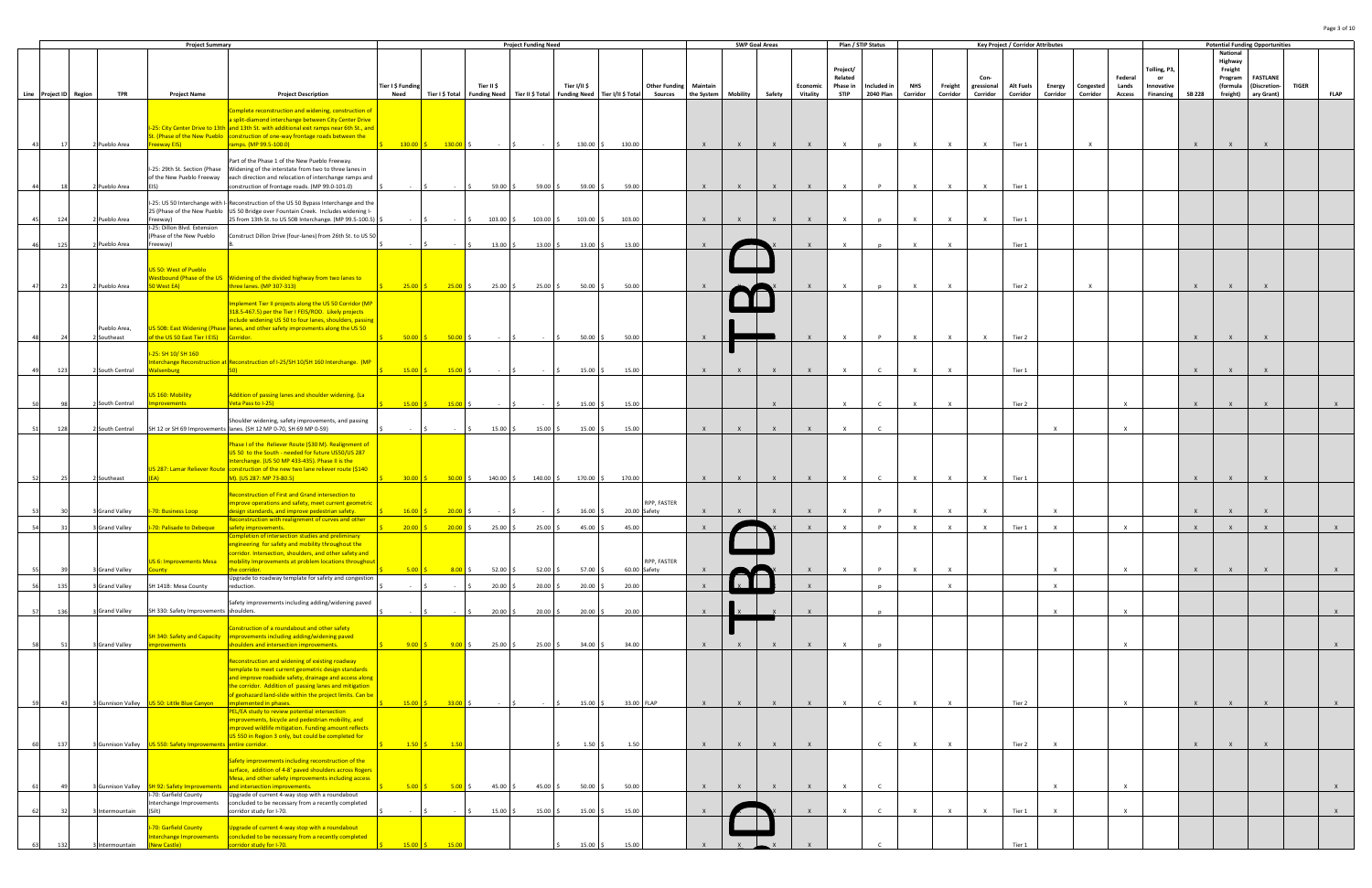|      |                        |                 | <b>Project Summary</b>                                     |                                                                                                                                                        |                           |                          |                    | <b>Project Funding Need</b>   |                                                   |            |                                                 |              |                                 | <b>SWP Goal Areas</b> |                      | Plan / STIP Status      |                                 |                        |                     |                        | <b>Key Project / Corridor Attributes</b> |              |                              |                        |                         |               |                      | <b>Potential Funding Opportunities</b> |              |              |
|------|------------------------|-----------------|------------------------------------------------------------|--------------------------------------------------------------------------------------------------------------------------------------------------------|---------------------------|--------------------------|--------------------|-------------------------------|---------------------------------------------------|------------|-------------------------------------------------|--------------|---------------------------------|-----------------------|----------------------|-------------------------|---------------------------------|------------------------|---------------------|------------------------|------------------------------------------|--------------|------------------------------|------------------------|-------------------------|---------------|----------------------|----------------------------------------|--------------|--------------|
|      |                        |                 |                                                            |                                                                                                                                                        |                           |                          |                    |                               |                                                   |            |                                                 |              |                                 |                       |                      |                         |                                 |                        |                     |                        |                                          |              |                              |                        |                         |               | National<br>Highway  |                                        |              |              |
|      |                        |                 |                                                            |                                                                                                                                                        |                           |                          |                    |                               |                                                   |            |                                                 |              |                                 |                       |                      | Project/<br>Related     |                                 |                        |                     | Con-                   |                                          |              |                              | Federal                | Tolling, P3,<br>or      |               | Freight<br>Program   | <b>FASTLANE</b>                        |              |              |
|      | Line Project ID Region | <b>TPR</b>      | <b>Project Name</b>                                        | <b>Project Description</b>                                                                                                                             | Tier I \$ Funding<br>Need | Tier I \$ Total          | Tier II \$         | Funding Need Tier II \$ Total | Tier I/II \$<br>Funding Need   Tier I/II \$ Total |            | <b>Other Funding Maintain</b><br><b>Sources</b> | the System   | Mobility                        | Safety                | Economic<br>Vitality | Phase in<br><b>STIP</b> | Included in<br><b>2040 Plan</b> | <b>NHS</b><br>Corridor | Freight<br>Corridor | gressional<br>Corridor | <b>Alt Fuels</b><br>Corridor             | Corridor     | Energy Congested<br>Corridor | Lands<br><b>Access</b> | Innovative<br>Financing | <b>SB 228</b> | (formula<br>freight) | (Discretion-<br>ary Grant)             | <b>TIGER</b> | <b>FLAP</b>  |
|      |                        |                 |                                                            |                                                                                                                                                        |                           |                          |                    |                               |                                                   |            |                                                 |              |                                 |                       |                      |                         |                                 |                        |                     |                        |                                          |              |                              |                        |                         |               |                      |                                        |              |              |
|      |                        | Intermountain   | I-70: Glenwood Canyon<br>idge Rail                         | Address critical safety need by removing old defecient<br>rail and replacing with Type 8 Special.                                                      | $24.00$ \$                | 24.00                    |                    |                               | $24.00$ \$                                        | 24.00      |                                                 |              |                                 |                       |                      |                         |                                 | $\mathsf{X}$           | $\times$            | $\mathsf{X}$           | Tier 1                                   |              |                              |                        |                         |               |                      |                                        |              |              |
|      |                        |                 |                                                            | mprovements to sourthern half of the Edwards Spur R<br>tarting north of the roadway bridge and ending with                                             |                           |                          |                    |                               |                                                   |            |                                                 |              |                                 |                       |                      |                         |                                 |                        |                     |                        |                                          |              |                              |                        |                         |               |                      |                                        |              |              |
|      |                        |                 |                                                            | connection to US 6 to the south. Improvements<br>anticipated to include road and bridge widening,                                                      |                           |                          |                    |                               |                                                   |            |                                                 |              |                                 |                       |                      |                         |                                 |                        |                     |                        |                                          |              |                              |                        |                         |               |                      |                                        |              |              |
|      |                        | Intermountain   | I-70: Edwards Spur Rd.                                     | ntersection improvements, and pedestrian mobility<br><b>provements.</b>                                                                                | 25.00                     | 35.00                    |                    |                               | 25.00                                             |            | RPP, FASTER<br>35.00 Safety                     |              |                                 | $\mathsf{X}$          | $\mathsf{X}$         | $\mathsf{X}$            | $\mathsf{C}$                    |                        |                     |                        |                                          |              |                              |                        |                         |               |                      |                                        |              |              |
|      |                        |                 |                                                            |                                                                                                                                                        |                           |                          |                    |                               |                                                   |            |                                                 |              |                                 |                       |                      |                         |                                 |                        |                     |                        |                                          |              |                              |                        |                         |               |                      |                                        |              |              |
|      |                        |                 |                                                            |                                                                                                                                                        |                           |                          |                    |                               |                                                   |            |                                                 |              |                                 |                       |                      |                         |                                 |                        |                     |                        |                                          |              |                              |                        |                         |               |                      |                                        |              |              |
|      |                        | 3 Intermountain | -70 West: Dowd Canyon<br>terchange                         | Reconstruction and upgrade of I-70 Dowd Canyon<br>nterchange for safety and operations.                                                                | $22.00$ \$                | $22.00$ \$               | $-15$              |                               | 22.00                                             | 22.00      |                                                 | $\mathsf{X}$ | $\mathsf{X}$                    | $\mathsf{X}$          |                      |                         | $\mathsf{C}$                    | $\mathsf{X}$           |                     | $\mathsf{x}$           | Tier 1                                   |              |                              | $\mathbf{x}$           |                         | $\mathsf{x}$  |                      |                                        |              |              |
|      |                        |                 |                                                            | Completion of NEPA and preliminary engineering for                                                                                                     |                           |                          |                    |                               |                                                   |            |                                                 |              |                                 |                       |                      |                         |                                 |                        |                     |                        |                                          |              |                              |                        |                         |               |                      |                                        |              |              |
|      |                        |                 |                                                            | ermanent water quality features and recommended<br>hird lane (both directions) to increase safety and                                                  |                           |                          |                    |                               |                                                   |            |                                                 |              |                                 |                       |                      |                         |                                 |                        |                     |                        |                                          |              |                              |                        |                         |               |                      |                                        |              |              |
|      |                        |                 |                                                            | mobility. Installation of permanent water quality                                                                                                      |                           |                          |                    |                               |                                                   |            |                                                 |              |                                 |                       |                      |                         |                                 |                        |                     |                        |                                          |              |                              |                        |                         |               |                      |                                        |              |              |
|      |                        | ntermountain    | Lanes and Wildlife Overpass                                | I-70 West: Vail Pass Auxiliary   features, relocation of bike path, and completion of<br>three miles of roadway widening.                              | $5.00$ S                  |                          | $7.50$ \$ 67.50 \$ | 67.50 \$                      | 72.50 \$                                          |            | RPP, FASTER<br>75.00 Safety                     | $\mathbf{x}$ | $\mathsf{x}$                    | $\mathsf{X}$          | $\mathsf{X}$         |                         | $\mathsf{C}$                    | $\mathbf{x}$           | $\mathbf{x}$        | $\mathbf{x}$           | Tier 1                                   |              |                              | $\mathbf{x}$           |                         | $\mathbf{x}$  |                      |                                        |              |              |
|      |                        |                 |                                                            | Conversion of single lane roundabout at the Exit 203                                                                                                   |                           |                          |                    |                               |                                                   |            |                                                 |              |                                 |                       |                      |                         |                                 |                        |                     |                        |                                          |              |                              |                        |                         |               |                      |                                        |              |              |
|      |                        |                 |                                                            | amp termini to a double lane, consideration of additio<br>of through lane over existing structure and bridge                                           |                           |                          |                    |                               |                                                   |            |                                                 |              |                                 |                       |                      |                         |                                 |                        |                     |                        |                                          |              |                              |                        |                         |               |                      |                                        |              |              |
|      |                        |                 | 70 West: Exit 203                                          | expansion. This will correct traffic back ups on<br>westbound I-70 in peak periods and weave from an                                                   |                           |                          |                    |                               |                                                   |            |                                                 |              |                                 |                       |                      |                         |                                 |                        |                     |                        |                                          |              |                              |                        |                         |               |                      |                                        |              |              |
|      |                        | Intermountain   |                                                            | iterchange Improvements aluxiliary lane east of the ramp.                                                                                              | $6.20$ \$                 |                          | $6.20\,$ \$ -      |                               | 6.20                                              | 6.20       |                                                 |              |                                 |                       |                      |                         |                                 |                        |                     |                        | Tier 1                                   |              |                              | $\mathbf{x}$           |                         | $\mathbf{x}$  |                      |                                        |              |              |
|      |                        |                 |                                                            | Construction of eastbound auxiliary lane from MP 203 t                                                                                                 |                           |                          |                    |                               |                                                   |            |                                                 |              |                                 |                       |                      |                         |                                 |                        |                     |                        |                                          |              |                              |                        |                         |               |                      |                                        |              |              |
|      |                        |                 | I-70 West: Frisco to                                       | 205. Identified in the Silverthorne Interchange PEL as a<br>safety improvement for eastbound I-70. Minimal                                             |                           |                          |                    |                               |                                                   |            | RPP, FASTER                                     |              |                                 |                       |                      |                         |                                 |                        |                     |                        |                                          |              |                              |                        |                         |               |                      |                                        |              |              |
|      |                        | Intermountain   | <b>Iverthorne Auxiliary Lane</b>                           | widening required.                                                                                                                                     |                           |                          |                    |                               | 10.00                                             |            | 11.20 Safety                                    |              |                                 |                       |                      |                         |                                 |                        |                     |                        | Tier 1                                   |              |                              |                        |                         |               |                      |                                        |              |              |
|      |                        |                 |                                                            | Reconstruction of Exit 205 (Silverthorne) interchange<br>ncluding construction of a Diverging Diamond                                                  |                           |                          |                    |                               |                                                   |            |                                                 |              |                                 |                       |                      |                         |                                 |                        |                     |                        |                                          |              |                              |                        |                         |               |                      |                                        |              |              |
|      |                        |                 | -70 West: Silverthorne                                     | nterchange, extensive paving, curb, drainage. All four<br>ramps affected, including new capacity on westbound                                          |                           |                          |                    |                               |                                                   |            | RPP, FASTER                                     |              |                                 |                       |                      |                         |                                 |                        |                     |                        |                                          |              |                              |                        |                         |               |                      |                                        |              |              |
|      |                        | Intermountain   | terchange                                                  | on ramps.<br>Safety, capacity, and pedestrian crossing improvements                                                                                    | $19.00$ \$                | $20.00$ \$               |                    |                               | $19.00$ \$                                        |            | 20.00 Safety                                    |              |                                 |                       |                      |                         | $\mathsf{C}$                    | $\mathbf{x}$           | X                   | $\mathbf{x}$           | Tier 1                                   |              |                              | $\times$               |                         | $\mathsf{X}$  | $\mathsf{X}$         |                                        |              |              |
|      |                        | Intermountain   | US 24: Minturn                                             | including traffic calming, curb and gutter, and road<br>platform adjustment.                                                                           |                           |                          | 13.00              | 13.00%                        | 13.00                                             | 13.00      |                                                 | $\mathbf{x}$ |                                 |                       |                      |                         |                                 |                        |                     |                        |                                          |              |                              | $\mathbf{x}$           |                         |               |                      |                                        |              |              |
|      |                        |                 |                                                            | Completion of corridor including minimal widening,<br>vater quality and drainage improvements, and                                                     |                           |                          |                    |                               |                                                   |            |                                                 |              |                                 |                       |                      |                         |                                 |                        |                     |                        |                                          |              |                              |                        |                         |               |                      |                                        |              |              |
|      |                        |                 |                                                            | mprovements to two intersections including the<br>ootential for the replacement of a signal with a                                                     |                           |                          |                    |                               |                                                   |            | RPP, FASTER                                     |              |                                 |                       |                      |                         |                                 |                        |                     |                        |                                          |              |                              |                        |                         |               |                      |                                        |              |              |
|      |                        | Intermountain   | <b>SH 9: Frisco North</b>                                  | oundabout.                                                                                                                                             | $9.00$ $\sqrt{5}$         | $10.00$ \$               | <b>Contract</b>    | <b>Contract</b>               | 9.005                                             |            | 10.00 Safety                                    | $\mathsf{X}$ | $\mathsf{X}$                    | $\mathsf{X}$          | $\mathsf{X}$         |                         | $\mathsf{C}$                    | $\mathsf{X}$           |                     |                        |                                          |              |                              | $\times$               |                         | $\mathsf{x}$  |                      |                                        |              |              |
|      |                        |                 | 3 Intermountain SH 13: Rifle North                         | Reconstruction of NHS and high volume truck route to<br>add shoulders, game fence and wildlife underpasses.                                            | $52.00$ $\mid$ \$         | $60.00$ \$               |                    |                               | $52.00$ \$                                        |            | RPP, FASTER<br>60.00 Safety                     |              |                                 |                       |                      |                         |                                 |                        |                     |                        |                                          |              |                              |                        |                         |               |                      |                                        |              |              |
|      |                        |                 |                                                            | Mobility improvements in Glenwood Springs,<br>completion of entrance to Aspen, expansion of transit,                                                   |                           |                          |                    |                               |                                                   |            |                                                 |              |                                 |                       |                      |                         |                                 |                        |                     |                        |                                          |              |                              |                        |                         |               |                      |                                        |              |              |
|      |                        | Intermountain   | SH 82: Safety Improvements mitigation.                     | bicycle and pedestrian mobility, and improved wildlife                                                                                                 |                           |                          | \$100.00\$         | $100.00$ \$                   | 100.00%                                           | 100.00     |                                                 | $\mathsf{X}$ | $\mathsf{X}$                    | $\mathsf{X}$          |                      |                         |                                 |                        |                     |                        |                                          |              |                              |                        |                         |               |                      |                                        |              |              |
|      |                        |                 |                                                            | Construction of capacity improvements on US 40<br>between Fraser and Winter Park, likely widening to a                                                 |                           |                          |                    |                               |                                                   |            |                                                 |              |                                 |                       |                      |                         |                                 |                        |                     |                        |                                          |              |                              |                        |                         |               |                      |                                        |              |              |
| 75   |                        | Northwest       | US 40: Fraser to Winter Park   four lane facility.         |                                                                                                                                                        | $2.00$ \$                 |                          |                    | $11.00\%$                     | 13.00                                             | 13.00      |                                                 | $\mathsf{X}$ |                                 | $\mathsf{X}$          |                      |                         | $\mathsf{C}$                    | $\mathsf{X}$           | $\mathsf{x}$        |                        | Tier 2                                   |              |                              |                        |                         |               |                      |                                        |              |              |
| 76   | 134                    | Northwest       |                                                            | US 40: Kremmling East and Addition of shoulders and passing lanes on 14 miles. Car<br>be implemented in phases. (MP 178-184) and (186-194). $\vert$ \$ |                           | $56.00 \div 56.00$       |                    |                               | 56.00%                                            | 56.00      |                                                 | $\mathsf{X}$ |                                 |                       | $\mathbf{x}$         |                         | $\epsilon$                      | $\times$               | $\times$            |                        | Tier 2                                   |              |                              | $\times$               |                         | $\mathsf{x}$  | $\mathbf{x}$         | $\mathbf{Y}$                           |              | $\mathsf{X}$ |
|      |                        |                 |                                                            | US 40: Steamboat Springs to Widening of roadway and addition of intersection turn                                                                      |                           |                          |                    |                               |                                                   |            |                                                 |              |                                 |                       |                      |                         |                                 |                        |                     |                        |                                          |              |                              |                        |                         |               |                      |                                        |              |              |
|      |                        | Northwest       | Steamboat II<br>SH 13: Rio Blanco South to                 | lanes and dedicated bus lane.                                                                                                                          |                           |                          | 28.00              | 28.00 \$                      | 28.00                                             | 28.00      |                                                 | $\mathbf{x}$ |                                 |                       |                      | $\mathbf{x}$            |                                 | $\mathsf{x}$           | $\mathbf{x}$        |                        | Tier 2                                   | $\mathbf{Y}$ |                              |                        |                         |               |                      |                                        |              |              |
|      |                        | Northwest       | County Line Shoulders and<br>ssing Lanes                   | Addition of shoulders and passing lanes. Can be<br>mplemented in phases.                                                                               | $20.00$ \$                | $20.00$ \$               |                    |                               | $20.00$ \$                                        | 20.00      |                                                 |              |                                 |                       |                      | $\mathbf{x}$            |                                 | $\mathsf{X}$           | $\mathsf{x}$        |                        |                                          | $\mathbf{x}$ |                              | $\times$               |                         | $\mathsf{x}$  | $\mathbf{x}$         |                                        |              | $\mathsf{X}$ |
|      |                        |                 |                                                            | Reconstruction of NHS and high volume truck route to<br>add shoulders, game fence and wildlife underpasses.                                            |                           |                          |                    |                               |                                                   |            | RPP, FASTER                                     |              | <u>ana amin'ny fivondronan-</u> |                       |                      |                         |                                 |                        |                     |                        |                                          |              |                              |                        |                         |               |                      |                                        |              |              |
| -791 |                        | Northwest       | <b>SH 13: Wyoming South</b>                                | Can be implemented in phases.                                                                                                                          |                           | $33.00$ \$<br>$38.00$ \$ |                    |                               | $33.00$ \$                                        |            | 38.00 Safety                                    | $\mathsf{X}$ |                                 | $\mathsf{x}$          | $\mathbf{x}$         | $\mathsf{X}$            | $\mathsf{C}$                    | $\mathsf{X}$           | $\mathsf{X}$        |                        |                                          | $\mathbf{x}$ |                              | $\times$               |                         | $\mathbf{x}$  |                      |                                        |              | $\mathsf{X}$ |
|      |                        | Northwest       | SH 139: Little Horse South                                 | Safety improvements including reconstruction of the<br>surface and addition of 4-8' paved shoulders.                                                   | $14.00$ :                 | 14.00                    |                    |                               | 14.00                                             | 14.00      |                                                 | $\mathbf{x}$ |                                 | $\mathsf{X}$          |                      | $\mathsf{x}$            |                                 |                        |                     |                        |                                          | $\mathsf{x}$ |                              | $\times$               |                         | $\mathsf{x}$  |                      |                                        |              | $\mathsf{X}$ |
|      |                        |                 |                                                            | Development of permenant water quality solutions on                                                                                                    |                           |                          |                    |                               |                                                   |            |                                                 |              |                                 |                       |                      |                         |                                 |                        |                     |                        |                                          |              |                              |                        |                         |               |                      |                                        |              |              |
|      |                        |                 |                                                            | passes affected by the use of traction sand. Region 3 is<br>esponsible for 13 mountain passes several of which                                         |                           |                          |                    |                               |                                                   |            |                                                 |              |                                 |                       |                      |                         |                                 |                        |                     |                        |                                          |              |                              |                        |                         |               |                      |                                        |              |              |
|      |                        |                 | <b>Region 3 Sediment Control</b>                           | equire the use of traction sand. Over the years several<br>tons have accumulated and now are endangering the                                           |                           |                          |                    |                               |                                                   |            |                                                 |              |                                 |                       |                      |                         |                                 |                        |                     |                        |                                          |              |                              |                        |                         |               |                      |                                        |              |              |
| 81   | 141                    | Multiple        |                                                            | envionment and wildlife.<br>Truck parking locations along I-70 through the I-70                                                                        | 3.00                      | 3.00                     |                    |                               | 3.00                                              | 3.00       |                                                 | $\mathsf{X}$ |                                 | $\mathsf{X}$          | $\mathsf{X}$         |                         |                                 | $\times$               | $\times$            |                        |                                          |              |                              |                        |                         | $\mathsf{x}$  |                      |                                        |              |              |
| 82   | 142                    | Multiple        | egion 3 I-70 Truck Parking<br>70: Replace failing concrete | Mountain Corridor                                                                                                                                      | 1.00                      | 1.00                     |                    |                               | 1.00                                              | 1.00       |                                                 |              |                                 |                       |                      |                         |                                 |                        | $\mathsf{x}$        |                        |                                          |              |                              |                        |                         | $\mathsf{X}$  |                      |                                        |              |              |
|      |                        | Eastern         | "ASR" and Safety<br><b>provements</b>                      | Replacement of Akali-Silica Reactivity (ASR) pavement<br>and associated safety improvements.                                                           |                           |                          |                    |                               |                                                   |            | Surface<br>238.98 Treatment                     |              |                                 | $\mathsf{X}$          |                      |                         |                                 | $\mathsf{x}$           | $\mathbf{x}$        |                        | Tier 1                                   |              |                              |                        |                         | $\mathsf{x}$  |                      |                                        |              |              |
|      |                        |                 | S 385: Intersection,<br>houlders, and Other Safety         |                                                                                                                                                        |                           |                          |                    |                               |                                                   |            |                                                 |              |                                 |                       |                      |                         |                                 |                        |                     |                        |                                          |              |                              |                        |                         |               |                      |                                        |              |              |
|      |                        |                 | <b>Inprovements at Problem</b>                             | Intersection, shoulders, and other safety Improvements<br>at problem locations.                                                                        | 16.70                     | $20.24$ \$               | 944.76             | 944.76 \$                     | 961.46                                            | 965.00 RPP |                                                 |              |                                 |                       |                      |                         |                                 |                        |                     |                        |                                          |              |                              |                        |                         |               |                      |                                        |              |              |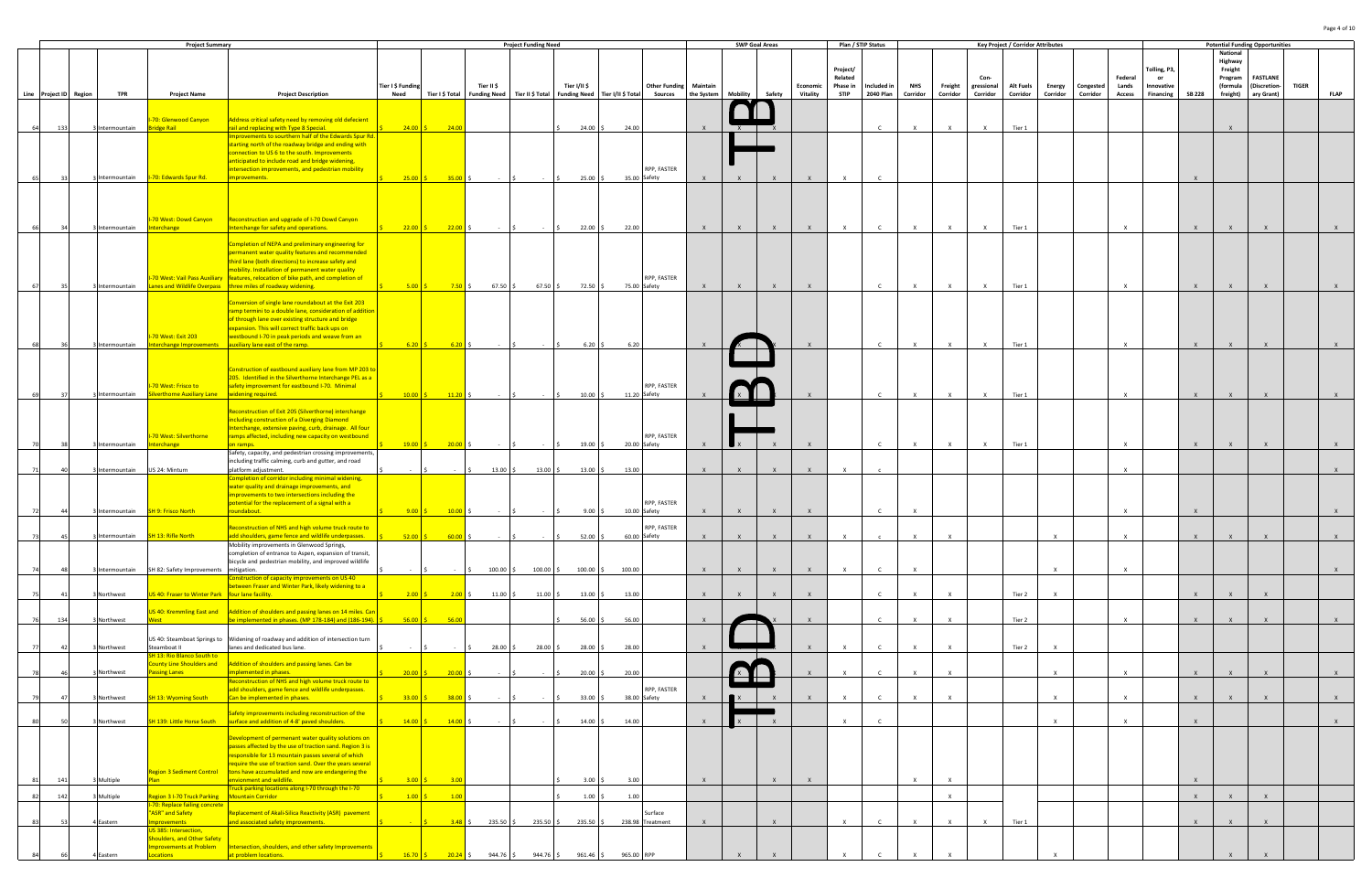|                        |                                  | <b>Project Summary</b>                                                   |                                                                                                                           |                   |                    |                                          | <b>Project Funding Need</b> |                    |                                                                                                                                                 |                                      |              |              | <b>SWP Goal Areas</b> |                 | Plan / STIP Status  |              |              |              |              | <b>Key Project / Corridor Attributes</b> |              |                  |               |                    |               |                     | <b>Potential Funding Opportunities</b> |              |             |
|------------------------|----------------------------------|--------------------------------------------------------------------------|---------------------------------------------------------------------------------------------------------------------------|-------------------|--------------------|------------------------------------------|-----------------------------|--------------------|-------------------------------------------------------------------------------------------------------------------------------------------------|--------------------------------------|--------------|--------------|-----------------------|-----------------|---------------------|--------------|--------------|--------------|--------------|------------------------------------------|--------------|------------------|---------------|--------------------|---------------|---------------------|----------------------------------------|--------------|-------------|
|                        |                                  |                                                                          |                                                                                                                           |                   |                    |                                          |                             |                    |                                                                                                                                                 |                                      |              |              |                       |                 |                     |              |              |              |              |                                          |              |                  |               |                    |               | National<br>Highway |                                        |              |             |
|                        |                                  |                                                                          |                                                                                                                           |                   |                    |                                          |                             |                    |                                                                                                                                                 |                                      |              |              |                       |                 | Project/<br>Related |              |              |              | Con-         |                                          |              |                  | Federal       | Tolling, P3,<br>or |               | Freight             | <b>FASTLANE</b>                        |              |             |
|                        |                                  |                                                                          |                                                                                                                           | Tier I \$ Funding |                    | Tier II \$                               |                             | Tier I/II \$       |                                                                                                                                                 | <b>Other Funding Maintain</b>        |              |              |                       | Economic        | Phase in            | Included in  | <b>NHS</b>   | Freight      | gressional   | <b>Alt Fuels</b>                         |              | Energy Congested | Lands         | Innovative         |               | Program<br>(formula | (Discretion-                           | <b>TIGER</b> |             |
| Line Project ID Region | <b>TPR</b>                       | <b>Project Name</b>                                                      | <b>Project Description</b>                                                                                                | Need              |                    |                                          |                             |                    | Tier I \$ Total   Funding Need   Tier II \$ Total   Funding Need   Tier I/II \$ Total                                                           | Sources   the System                 |              |              | Mobility Safety       | <b>Vitality</b> | <b>STIP</b>         | 2040 Plan    | Corridor     | Corridor     | Corridor     | Corridor                                 | Corridor     | Corridor         | <b>Access</b> | Financing          | <b>SB 228</b> | freight)            | ary Grant)                             |              | <b>FLAP</b> |
|                        |                                  |                                                                          | Realignment of SH14 to an "S" curve alignment in order<br>to connect to I-76 while eliminating 90 degree turns            |                   |                    |                                          |                             |                    |                                                                                                                                                 |                                      |              |              |                       |                 |                     |              |              |              |              |                                          |              |                  |               |                    |               |                     |                                        |              |             |
|                        |                                  |                                                                          | which are difficult for large trucks to navigate. SH 14<br>provides a connection between I-76 and I-25 and serves         |                   |                    |                                          |                             |                    |                                                                                                                                                 |                                      |              |              |                       |                 |                     |              |              |              |              |                                          |              |                  |               |                    |               |                     |                                        |              |             |
|                        |                                  |                                                                          | as an alternative to commercial motor vehicles wanting<br>to bypass the metro area.                                       |                   |                    |                                          |                             |                    |                                                                                                                                                 |                                      |              |              |                       |                 |                     |              |              |              |              |                                          |              |                  |               |                    |               |                     |                                        |              |             |
| 148                    | 4 Eastern                        | SH 14: Sterling S Curve                                                  | Widening, safety, intersection, bike/ped, BRT                                                                             |                   |                    | $9.50$ \$                                | 9.50%                       | $9.50\degree$ \$   | 9.50                                                                                                                                            |                                      |              |              |                       |                 |                     | $\mathsf{x}$ | $\mathsf{x}$ |              |              |                                          |              |                  |               |                    |               |                     |                                        |              |             |
| 143                    | 4 Greater Denver                 | SH7 Corridor Improvements<br>including BRT                               | improvements as outlined in the SH7 PEL from Boulder<br>to Brighton                                                       |                   |                    |                                          |                             |                    |                                                                                                                                                 |                                      |              |              |                       |                 |                     | $\mathsf{X}$ | $\mathsf{x}$ |              |              |                                          |              |                  |               |                    |               |                     |                                        |              |             |
|                        | Greater Denver                   |                                                                          | SH 42: Safety and Intersection Safety and intersection improvements in Lousville and                                      |                   |                    |                                          |                             |                    |                                                                                                                                                 |                                      |              |              |                       |                 |                     |              |              |              |              |                                          |              |                  |               |                    |               |                     |                                        |              |             |
|                        | 4 Area                           | mprovements                                                              | Lafayette.                                                                                                                |                   |                    | $10.00$ :                                | $10.00$ \$                  | $10.00\frac{1}{5}$ | 10.00                                                                                                                                           |                                      |              |              |                       |                 | $\mathbf{x}$        |              |              |              |              |                                          |              |                  |               |                    |               |                     |                                        |              |             |
|                        | Greater Denver<br>4 Area         | <b>SH 66: Corridor</b><br>provements West                                | Widening, safety, and intersection improvements.                                                                          |                   | $1.50 \div$        | $98.50$ \$                               | $98.50$ \$                  | 98.50%             | 100.00 RPP                                                                                                                                      |                                      |              |              |                       |                 | $\mathbf{x}$        |              | $\mathsf{x}$ |              |              |                                          |              |                  |               |                    |               |                     |                                        |              |             |
|                        |                                  |                                                                          |                                                                                                                           |                   |                    |                                          |                             |                    |                                                                                                                                                 |                                      |              |              |                       |                 |                     |              |              |              |              |                                          |              |                  |               |                    |               |                     |                                        |              |             |
|                        | Greater Denver                   |                                                                          |                                                                                                                           |                   |                    |                                          |                             |                    |                                                                                                                                                 |                                      |              |              |                       |                 |                     |              |              |              |              |                                          |              |                  |               |                    |               |                     |                                        |              |             |
|                        | 4 Area                           | SH 119: Managed Lanes                                                    | Construction of managed lanes.                                                                                            |                   | $9.65$ \$ 18.65 \$ | $65.35$ \$                               | $65.35\%$                   | 75.00 \$           | 84.00 RPP                                                                                                                                       |                                      |              |              |                       |                 |                     |              | $\mathbf{x}$ |              |              |                                          |              |                  |               | $\mathbf{x}$       |               |                     |                                        |              |             |
|                        | Greater Denver                   |                                                                          |                                                                                                                           |                   |                    |                                          |                             |                    |                                                                                                                                                 |                                      |              |              |                       |                 |                     |              |              |              |              |                                          |              |                  |               |                    |               |                     |                                        |              |             |
| - 75                   | 4 Area                           |                                                                          | SH 119 / SH 52 Interchange   Construction of new interchange.                                                             |                   |                    | $30.00$ \$                               | $30.00$ \$                  | $30.00$ \$         | 30.00                                                                                                                                           |                                      |              |              |                       |                 |                     |              | $\mathbf{x}$ |              |              |                                          |              |                  |               |                    |               |                     |                                        |              |             |
|                        | Greater Denver                   | SH 86: I-25 Castle Rock East to                                          |                                                                                                                           |                   |                    |                                          |                             |                    |                                                                                                                                                 |                                      |              |              |                       |                 |                     |              |              |              |              |                                          |              |                  |               |                    |               |                     |                                        |              |             |
|                        | 4 Area, Eastern                  | -70                                                                      | Surface treatment and intersection improvements.                                                                          |                   |                    | 35.00%                                   | 35.00%                      |                    | 35.00 \$ 35.00 RPP                                                                                                                              |                                      | $\mathsf{X}$ | $\mathsf{X}$ |                       |                 | $\mathbf{x}$        |              | $\mathbf{x}$ |              |              |                                          |              |                  |               |                    |               |                     |                                        |              |             |
|                        |                                  |                                                                          | Improvements to the safety and capacity of interchange                                                                    |                   |                    |                                          |                             |                    |                                                                                                                                                 |                                      |              |              |                       |                 |                     |              |              |              |              |                                          |              |                  |               |                    |               |                     |                                        |              |             |
|                        |                                  |                                                                          | by making the geometric configuration more intuitive to<br>drivers, adding grade separations, and improving access        |                   |                    |                                          |                             |                    |                                                                                                                                                 |                                      |              |              |                       |                 |                     |              |              |              |              |                                          |              |                  |               |                    |               |                     |                                        |              |             |
|                        |                                  | US 34 / US 85 Interchange<br>4 North Front Range Reconfiguration         | points. Due to its complexity this interchange has come<br>to be known by locals as Spaghetti Junction.                   |                   |                    | $\frac{1}{5}$ 33.00 \$ 34.00 \$ 66.00 \$ | $66.00$ \$                  |                    | 99.00 \$ 100.00 RPP                                                                                                                             |                                      |              | $\mathsf{X}$ | $\mathsf{X}$          |                 | $\mathsf{X}$        | P            | $\mathsf{X}$ | $\mathbf{x}$ |              | Tier 1                                   | $\times$     | $\times$         |               |                    | $\mathsf{X}$  | $\mathsf{X}$        |                                        |              |             |
|                        |                                  |                                                                          |                                                                                                                           |                   |                    |                                          |                             |                    |                                                                                                                                                 |                                      |              |              |                       |                 |                     |              |              |              |              |                                          |              |                  |               |                    |               |                     |                                        |              |             |
|                        |                                  | US 34: Widening Denver Ave.                                              |                                                                                                                           |                   |                    |                                          |                             |                    |                                                                                                                                                 |                                      |              |              |                       |                 |                     |              |              |              |              |                                          |              |                  |               |                    |               |                     |                                        |              |             |
|                        | 4 North Front Range to LCR 3     |                                                                          | Widening of roadway to six lanes.                                                                                         |                   |                    | 25.00                                    | $25.00$ \$                  | $25.00$ \$         |                                                                                                                                                 | 25.00 STP-Metro                      |              |              |                       |                 | $\mathsf{x}$        | P            | $\mathsf{x}$ | $\mathbf{v}$ |              | Tier 1                                   | $\mathbf{Y}$ | $\mathbf{x}$     |               |                    |               | $\mathbf{x}$        |                                        |              |             |
|                        |                                  |                                                                          | Widening of roadway from four to six lanes,                                                                               |                   |                    |                                          |                             |                    |                                                                                                                                                 |                                      |              |              |                       |                 |                     |              |              |              |              |                                          |              |                  |               |                    |               |                     |                                        |              |             |
|                        |                                  | US 34: Widening,<br>Interchanges, and                                    | construction of three interchanges, and operational                                                                       |                   |                    |                                          |                             |                    |                                                                                                                                                 |                                      |              |              |                       |                 |                     |              |              |              |              |                                          |              |                  |               |                    |               |                     |                                        |              |             |
|                        |                                  | 4 North Front Range Operational Improvements                             | improvements.                                                                                                             |                   |                    | 170.00 \$                                | 170.00 \$                   | 170.00 \$          | 170.00                                                                                                                                          |                                      |              |              |                       |                 |                     |              | $\mathbf{x}$ |              |              | Tier 1                                   |              |                  |               |                    |               |                     |                                        |              |             |
|                        |                                  |                                                                          |                                                                                                                           |                   |                    |                                          |                             |                    |                                                                                                                                                 |                                      |              |              |                       |                 |                     |              |              |              |              |                                          |              |                  |               |                    |               |                     |                                        |              |             |
| -61                    |                                  |                                                                          | 4 North Front Range US 287: Widening Fort Collins Widening of roadway from four to six lanes.                             |                   |                    | $25.00$ \$                               | 25.00%                      | $25.00$ \$         | 25.00                                                                                                                                           |                                      |              |              |                       |                 |                     | <b>P</b>     | $\mathbf{x}$ |              |              |                                          |              |                  |               |                    |               |                     |                                        |              |             |
|                        |                                  |                                                                          |                                                                                                                           |                   |                    |                                          |                             |                    |                                                                                                                                                 |                                      |              |              |                       |                 |                     |              |              |              |              |                                          |              |                  |               |                    |               |                     |                                        |              |             |
|                        |                                  | 4 North Front Range US 287: SH 14-Ted's Place Intersection improvements. |                                                                                                                           |                   |                    | $1.60$ :                                 | $1.60 \pm 5$                | $1.60 \div$        | 1.60 RPP                                                                                                                                        |                                      |              |              |                       |                 | $\times$            | P.           | $\mathsf{X}$ |              |              |                                          |              |                  |               |                    |               |                     |                                        |              |             |
|                        |                                  | SH 14: Widening I-25 to                                                  |                                                                                                                           |                   |                    |                                          |                             |                    |                                                                                                                                                 |                                      |              |              |                       |                 |                     |              |              |              |              |                                          |              |                  |               |                    |               |                     |                                        |              |             |
|                        | 4 North Front Range Riverside    |                                                                          | Widening of roadway from four to six lanes.                                                                               |                   |                    | $30.00$ \$                               | $30.00$ \$                  | $30.00$ \$         | 30.00                                                                                                                                           |                                      |              | $\mathsf{X}$ |                       |                 |                     |              | $\mathsf{X}$ | $\mathsf{x}$ |              |                                          |              |                  |               |                    |               |                     |                                        |              |             |
|                        |                                  |                                                                          |                                                                                                                           |                   |                    |                                          |                             |                    |                                                                                                                                                 |                                      |              |              |                       |                 |                     |              |              |              |              |                                          |              |                  |               |                    |               |                     |                                        |              |             |
|                        |                                  | SH 402: Widening,<br>Intersection and Safety                             |                                                                                                                           |                   |                    |                                          |                             |                    |                                                                                                                                                 |                                      |              |              |                       |                 |                     |              |              |              |              |                                          |              |                  |               |                    |               |                     |                                        |              |             |
|                        | 4 North Front Range Improvements |                                                                          | Widening, safety, and intersection improvements.                                                                          |                   |                    | 45.00%                                   | 45.00%                      |                    | $45.00\frac{1}{5}$<br>45.00                                                                                                                     |                                      |              | $\mathsf{X}$ | $\mathsf{X}$          |                 |                     | $\mathsf{P}$ |              |              |              |                                          |              | $\mathsf{x}$     |               |                    |               |                     |                                        |              |             |
|                        | North Front                      |                                                                          | Addition of one Tolled Express Lane in each direction,                                                                    |                   |                    |                                          |                             |                    |                                                                                                                                                 | Tolling (\$50 M),<br>local (\$25 M), |              |              |                       |                 |                     |              |              |              |              |                                          |              |                  |               |                    |               |                     |                                        |              |             |
|                        | Range,<br>Greater Denver         |                                                                          | interchange reconstruction, mainline reconstruction,<br>safety, and Intelligent Transportation System (ITS)               |                   |                    |                                          |                             |                    |                                                                                                                                                 | TIGER (\$15 M),<br>\$10 M (CDOT      |              |              |                       |                 |                     |              |              |              |              |                                          |              |                  |               |                    |               |                     |                                        |              |             |
|                        | 4 Area                           | 25 North: SH 7 to SH 14                                                  | improvements from SH 7 to SH 14.                                                                                          |                   |                    |                                          |                             |                    | $\frac{1}{2}$ 350.00 $\frac{1}{2}$ 450.00 $\frac{1}{2}$ 1,050.00 $\frac{1}{2}$ 1,050.00 $\frac{1}{2}$ 1,400.00 $\frac{1}{2}$ 1,500.00 TSMO/DTR) |                                      | $\mathsf{X}$ | $\mathsf{X}$ | $\mathsf{X}$          |                 | $\times$            | P            | $\times$     | $\mathsf{x}$ | $\mathsf{X}$ | Tier 1                                   |              | $\times$         |               | $\mathsf{X}$       | $\mathsf{X}$  | $\mathsf{X}$        | $\mathsf{X}$                           |              |             |
| 100                    | Upper Front<br>4 Range           | Phase 4                                                                  | 1-76: Fort Morgan to Brush: Reconstruction of roadway and interchanges between<br>Ft. Morgan and Brush.                   | $41.50$ \$        | $-41.50$ \$        |                                          |                             | $41.50$ \$         | 41.50                                                                                                                                           |                                      | $\mathsf{X}$ |              |                       |                 |                     | P            | $\mathbf{x}$ | $\mathbf{x}$ | $\mathsf{X}$ | Tier 1                                   |              |                  |               |                    | $\mathbf{x}$  | $\mathbf{x}$        |                                        |              |             |
|                        |                                  |                                                                          |                                                                                                                           |                   |                    |                                          |                             |                    |                                                                                                                                                 |                                      |              |              |                       |                 |                     |              |              |              |              |                                          |              |                  |               |                    |               |                     |                                        |              |             |
| 101<br>114             | Upper Front<br>4 Range           | I-76: Fort Morgan to Brush<br>hase 5                                     | Reconstruction of roadway and interchanges between<br>t. Morgan and Brush.                                                | $58.50$ \$        | $58.50$ \$         |                                          |                             | $58.50\%$          | 58.50                                                                                                                                           |                                      | $\mathsf{X}$ |              |                       |                 |                     | P            | $\times$     | $\mathbf{x}$ | $\mathsf{x}$ | Tier 1                                   |              |                  |               |                    | $\mathbf{x}$  |                     |                                        |              |             |
|                        |                                  |                                                                          |                                                                                                                           |                   |                    |                                          |                             |                    |                                                                                                                                                 |                                      |              |              |                       |                 |                     |              |              |              |              |                                          |              |                  |               |                    |               |                     |                                        |              |             |
|                        | <b>Upper Front</b><br>4 Range    | US 34/US 36 Intersection in<br>Estes Park                                | Intersection improvements.                                                                                                |                   |                    | 2.00                                     | $2.00\frac{1}{5}$           | $2.00\frac{1}{5}$  | 2.00                                                                                                                                            |                                      |              | X            |                       |                 |                     |              | $\mathsf{x}$ |              |              | Tier 2                                   |              |                  |               |                    |               |                     |                                        |              |             |
|                        |                                  |                                                                          |                                                                                                                           |                   |                    |                                          |                             |                    |                                                                                                                                                 |                                      |              |              |                       |                 |                     |              |              |              |              |                                          |              |                  |               |                    |               |                     |                                        |              |             |
|                        | <b>Upper Front</b><br>4 Range    | County Line                                                              | US 36: Estes Park to Boulder  Mobility improvements including widening, and<br>construction of passing lanes and pullots. |                   |                    | 8.00                                     | $8.00\frac{5}{5}$           | $8.00\frac{5}{7}$  | 8.00                                                                                                                                            |                                      |              |              |                       |                 |                     | P            | $\mathsf{X}$ |              |              | Tier 1                                   |              |                  |               |                    |               |                     |                                        |              |             |
|                        | Upper Front                      | US 287: CR 72 (Owl Canyon                                                |                                                                                                                           |                   |                    |                                          |                             |                    |                                                                                                                                                 |                                      |              |              |                       |                 |                     |              |              |              |              |                                          |              |                  |               |                    |               |                     |                                        |              |             |
|                        | 4 Range                          | Road)                                                                    | Intersection improvements.                                                                                                |                   |                    | 2.00                                     | $2.00$ \$                   | 2.00%              | 2.00                                                                                                                                            |                                      |              |              |                       |                 |                     | P            | $\mathsf{x}$ | $\mathsf{x}$ |              |                                          |              |                  |               |                    |               |                     |                                        |              |             |
|                        | <b>Upper Front</b>               |                                                                          |                                                                                                                           |                   |                    |                                          |                             |                    |                                                                                                                                                 |                                      |              |              |                       |                 |                     |              |              | $\mathsf{x}$ |              |                                          |              |                  |               |                    |               |                     |                                        |              |             |
| 105                    | 4 Range                          | US 287: LCR 80C (West)                                                   | Intersection improvements.                                                                                                |                   |                    | $0.60$ \$                                | 0.60%                       |                    | 0.60<br>$0.60\frac{1}{5}$                                                                                                                       |                                      |              | $\mathsf{x}$ |                       |                 |                     | p            | $\mathsf{X}$ |              |              |                                          |              |                  |               |                    |               |                     |                                        |              |             |
|                        | Upper Front                      |                                                                          |                                                                                                                           |                   |                    |                                          |                             |                    |                                                                                                                                                 |                                      |              |              |                       |                 |                     |              |              |              |              |                                          |              |                  |               |                    |               |                     |                                        |              |             |
|                        | <b>Range</b>                     |                                                                          | SH 52 Interchange in Hudson Reconstruction of interchange.                                                                | 20.03             |                    |                                          |                             | 20.03              | 25.00 RPP                                                                                                                                       |                                      |              |              |                       |                 |                     |              |              |              |              |                                          |              |                  |               |                    |               |                     |                                        |              |             |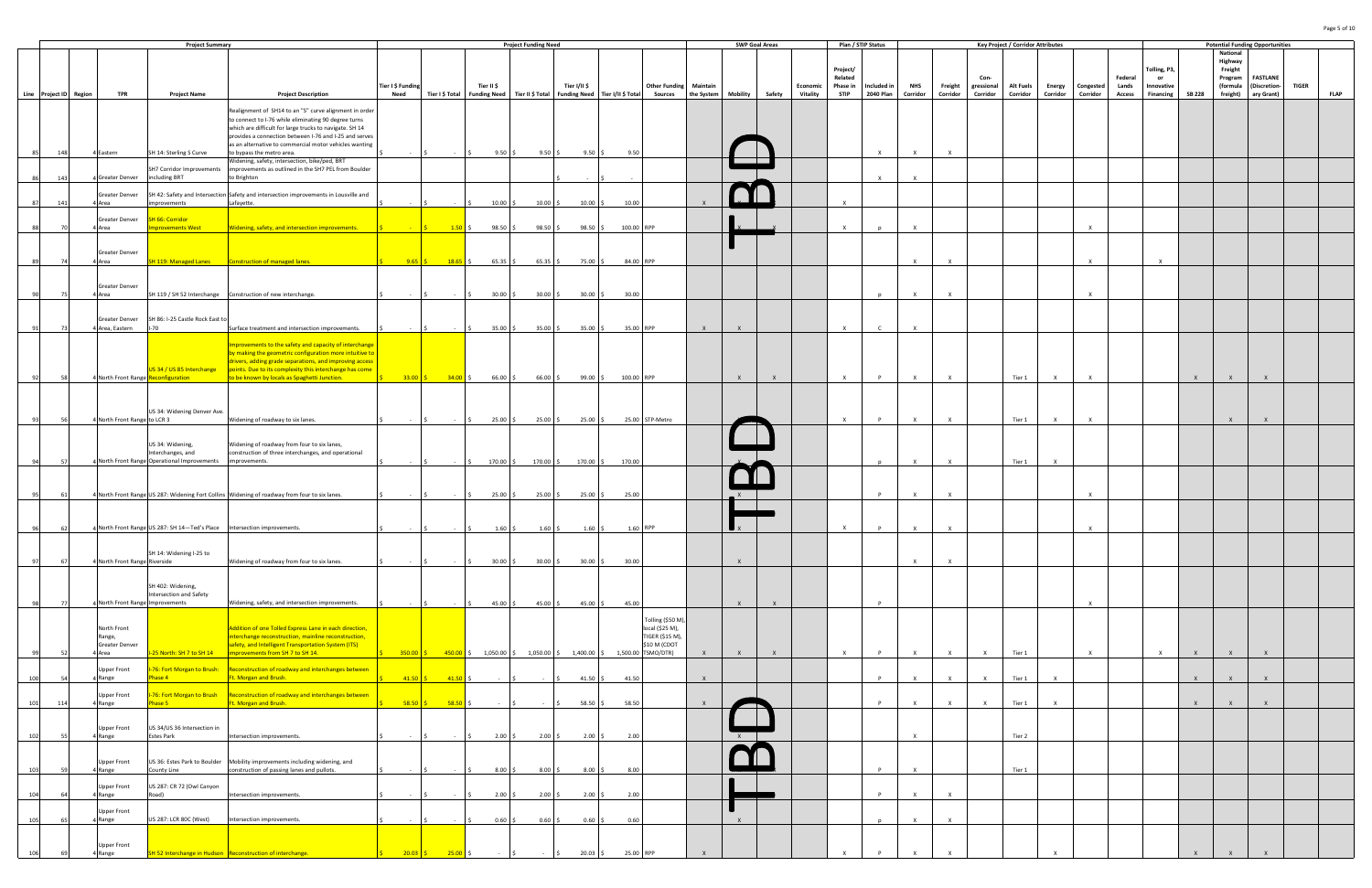|                        |      |                                            | <b>Project Summary</b>                              |                                                                                                                                              |                   |                                                   |                                 | <b>Project Funding Need</b> |                                                                            |              |                               |              | <b>SWP Goal Areas</b>    |              |                 | Plan / STIP Status  |                  |              |              |                    | <b>Key Project / Corridor Attributes</b> |              |                  |                  |                         |               | <b>Potential Funding Opportunities</b> |                          |              |              |
|------------------------|------|--------------------------------------------|-----------------------------------------------------|----------------------------------------------------------------------------------------------------------------------------------------------|-------------------|---------------------------------------------------|---------------------------------|-----------------------------|----------------------------------------------------------------------------|--------------|-------------------------------|--------------|--------------------------|--------------|-----------------|---------------------|------------------|--------------|--------------|--------------------|------------------------------------------|--------------|------------------|------------------|-------------------------|---------------|----------------------------------------|--------------------------|--------------|--------------|
|                        |      |                                            |                                                     |                                                                                                                                              |                   |                                                   |                                 |                             |                                                                            |              |                               |              |                          |              |                 |                     |                  |              |              |                    |                                          |              |                  |                  |                         |               | National<br>Highway                    |                          |              |              |
|                        |      |                                            |                                                     |                                                                                                                                              |                   |                                                   |                                 |                             |                                                                            |              |                               |              |                          |              |                 | Project/            |                  |              |              |                    |                                          |              |                  |                  | Tolling, P3,            |               | Freight                                |                          |              |              |
|                        |      |                                            |                                                     |                                                                                                                                              | Tier I \$ Funding |                                                   | Tier II \$                      |                             | Tier I/II \$                                                               |              | <b>Other Funding Maintain</b> |              |                          |              | Economic        | Related<br>Phase in | Included in      | <b>NHS</b>   | Freight      | Con-<br>gressional | Alt Fuels                                |              | Energy Congested | Federal<br>Lands | <b>or</b><br>Innovative |               | Program<br>(formula                    | FASTLANE<br>(Discretion- | <b>TIGER</b> |              |
| Line Project ID Region |      | TPR                                        | <b>Project Name</b>                                 | <b>Project Description</b>                                                                                                                   | Need              | Tier I \$ Total                                   | Funding Need   Tier II \$ Total |                             | Funding Need   Tier I/II \$ Total Sources   the System   Mobility   Safety |              |                               |              |                          |              | <b>Vitality</b> | <b>STIP</b>         | <b>2040 Plan</b> | Corridor     | Corridor     | Corridor           | Corridor                                 | Corridor     | Corridor         | <b>Access</b>    | Financing               | <b>SB 228</b> | freight)                               | ary Grant)               |              | <b>FLAP</b>  |
|                        |      | <b>Upper Front</b>                         |                                                     |                                                                                                                                              |                   |                                                   |                                 |                             |                                                                            |              |                               |              |                          |              |                 |                     |                  |              |              |                    |                                          |              |                  |                  |                         |               |                                        |                          |              |              |
|                        |      | Range,                                     |                                                     |                                                                                                                                              |                   |                                                   |                                 |                             |                                                                            |              |                               |              |                          |              |                 |                     |                  |              |              |                    |                                          |              |                  |                  |                         |               |                                        |                          |              |              |
| 107                    |      | 4 Eastern<br><b>Upper Front</b>            | SH 71 Super 2                                       | Reconstruction of corridor to Super 2 configuration.                                                                                         |                   | $\frac{\zeta}{\zeta}$ 16.70 $\zeta$ 17.49 $\zeta$ | $82.51$ \$                      | $82.51 \pm 5$               | 99.21 :                                                                    | 100.00 RPP   |                               |              |                          |              |                 | $\mathbf{x}$        | $\mathsf{C}$     | $\mathsf{X}$ |              |                    |                                          |              |                  |                  |                         |               |                                        |                          |              |              |
|                        |      | Range,                                     |                                                     |                                                                                                                                              |                   |                                                   |                                 |                             |                                                                            |              |                               |              |                          |              |                 |                     |                  |              |              |                    |                                          |              |                  |                  |                         |               |                                        |                          |              |              |
|                        |      | Greater Denver<br>4 Area                   | SH 52: SH 119 to US 85<br>Corridor Improvements     | Widening, safety, and intersection improvements.                                                                                             |                   |                                                   | $80.00$ \$                      | 80.00                       | 80.00                                                                      | 80.00        |                               |              | $\mathbf{x}$             | $\mathsf{X}$ |                 |                     |                  | $\mathbf{x}$ | Y            |                    |                                          |              |                  |                  |                         |               |                                        |                          |              |              |
|                        |      | <b>Upper Front</b>                         |                                                     |                                                                                                                                              |                   |                                                   |                                 |                             |                                                                            |              |                               |              |                          |              |                 |                     |                  |              |              |                    |                                          |              |                  |                  |                         |               |                                        |                          |              |              |
|                        |      | Range,<br>Greater Denver                   | SH 66: Corridor                                     |                                                                                                                                              |                   |                                                   |                                 |                             |                                                                            |              |                               |              |                          |              |                 |                     |                  |              |              |                    |                                          |              |                  |                  |                         |               |                                        |                          |              |              |
|                        |      | 4 Area                                     | <b>Improvements East</b>                            | Safety and intersection improvements.                                                                                                        |                   | $\sim 100$                                        | $50.00$ \$                      | $50.00$ \$                  | 50.00                                                                      | 50.00 RPP    |                               |              | $\mathsf{X}$             | $\mathsf{X}$ |                 | $\mathbf{x}$        |                  | $\mathsf{X}$ | $\mathsf{x}$ |                    |                                          |              |                  |                  |                         |               |                                        |                          |              |              |
|                        |      | <b>Upper Front</b>                         |                                                     |                                                                                                                                              |                   |                                                   |                                 |                             |                                                                            |              |                               |              |                          |              |                 |                     |                  |              |              |                    |                                          |              |                  |                  |                         |               |                                        |                          |              |              |
| 110                    |      | Range,<br>4 North Front Range Improvements | SH 392: Corridor                                    | Widening, safety, and intersection improvements.                                                                                             |                   |                                                   | $110.00$ \$                     | 110.00 \$                   | 110.00 \$                                                                  | 110.00       |                               |              |                          |              |                 |                     | P                |              | $\mathsf{x}$ |                    |                                          |              |                  |                  |                         |               |                                        |                          |              |              |
|                        |      | <b>Upper Front</b>                         |                                                     |                                                                                                                                              |                   |                                                   |                                 |                             |                                                                            |              |                               |              |                          |              |                 |                     |                  |              |              |                    |                                          |              |                  |                  |                         |               |                                        |                          |              |              |
|                        |      | Range,<br>North Front                      |                                                     |                                                                                                                                              |                   |                                                   |                                 |                             |                                                                            |              |                               |              |                          |              |                 |                     |                  |              |              |                    |                                          |              |                  |                  |                         |               |                                        |                          |              |              |
|                        |      | Range,                                     |                                                     |                                                                                                                                              |                   |                                                   |                                 |                             |                                                                            |              |                               |              |                          |              |                 |                     |                  |              |              |                    |                                          |              |                  |                  |                         |               |                                        |                          |              |              |
|                        |      | Greater Denver<br>Area                     | JS 85: Corridor<br>provements                       | Safety, intersection and interchange improvements.                                                                                           |                   |                                                   | $2.75$ \$ 197.25 \$             | 197.25 \$                   | 197.25 \$                                                                  | 200.00 RPP   |                               |              |                          |              |                 |                     | P                |              | $\mathsf{x}$ |                    | Tier 1                                   |              |                  |                  |                         | $\mathsf{X}$  |                                        | $\mathsf{X}$             |              |              |
|                        |      | <b>Upper Front</b>                         |                                                     |                                                                                                                                              |                   |                                                   |                                 |                             |                                                                            |              |                               |              | $\overline{\phantom{a}}$ |              |                 |                     |                  |              |              |                    |                                          |              |                  |                  |                         |               |                                        |                          |              |              |
|                        |      | Range, North<br>4 Front Range              | US 287: Ted's Place to<br>Wyoming Border            | Construction of passing lanes and other safety<br>improvements.                                                                              |                   |                                                   | $20.00$ \$                      | $20.00$ \$                  | 20.00                                                                      | 20.00        |                               |              |                          |              |                 |                     | P                | $\mathsf{X}$ | $\mathsf{x}$ |                    |                                          |              |                  |                  |                         |               |                                        |                          |              |              |
|                        |      |                                            |                                                     |                                                                                                                                              |                   |                                                   |                                 |                             |                                                                            |              |                               |              |                          |              |                 |                     |                  |              |              |                    |                                          |              |                  |                  |                         |               |                                        |                          |              |              |
|                        |      |                                            | US 550: Ridgeway to Ouray                           |                                                                                                                                              |                   |                                                   |                                 |                             |                                                                            |              | RPP, FASTER                   |              |                          |              |                 |                     |                  |              |              |                    |                                          |              |                  |                  |                         |               |                                        |                          |              |              |
| 113                    | 93   | 5 Gunnison Valley Shoulder Widening        |                                                     | Shoulder widening between Ridgway and Ouray.                                                                                                 |                   |                                                   | $11.45 \pm 5$                   | $15.00\%$                   | $11.45$ \$                                                                 | 15.00 Safety |                               | $\mathsf{X}$ |                          | $\mathsf{X}$ |                 | $\mathsf{X}$        |                  | $\times$     | $\mathsf{x}$ |                    | Tier 2                                   |              |                  | $\mathsf{X}$     |                         |               |                                        |                          |              |              |
|                        |      |                                            | US 550: Shoulder                                    |                                                                                                                                              |                   |                                                   |                                 |                             |                                                                            |              |                               |              |                          |              |                 |                     |                  |              |              |                    |                                          |              |                  |                  |                         |               |                                        |                          |              |              |
|                        |      |                                            | nprovements, Deer Fencing<br>and Animal Underpasses | Addition of shoulders between Uncompahgre River and                                                                                          |                   |                                                   |                                 |                             |                                                                            |              |                               |              |                          |              |                 |                     |                  |              |              |                    |                                          |              |                  |                  |                         |               |                                        |                          |              |              |
|                        |      |                                            |                                                     | between Uncompahgre River   Colona (Billy Creek). Construction of deer fencing and                                                           |                   |                                                   |                                 |                             |                                                                            |              |                               |              |                          |              |                 |                     |                  |              |              |                    |                                          |              |                  |                  |                         |               |                                        |                          |              |              |
|                        |      |                                            | 5 Gunnison Valley and Colona (Billy Creek)          | animal underpasses.                                                                                                                          |                   | $14.72$ \$ $14.72$ \$                             | $12.28 \quad$ \$                | $12.28$ \$                  | $27.00$ \$                                                                 | 27.00        |                               | $\mathsf{X}$ |                          | $\mathsf{X}$ | $\mathsf{X}$    |                     | $\mathsf{C}$     | $\mathsf{x}$ | X            |                    | Tier 2                                   |              |                  | $\mathbf{x}$     |                         | $\mathsf{X}$  |                                        |                          |              |              |
|                        |      |                                            | SH 145: Safety and Mobility                         |                                                                                                                                              |                   |                                                   |                                 |                             |                                                                            |              |                               |              |                          |              |                 |                     |                  |              |              |                    |                                          |              |                  |                  |                         |               |                                        |                          |              |              |
|                        |      |                                            | Improvements between<br>Sawpit and Keystone Hill    |                                                                                                                                              |                   |                                                   |                                 |                             |                                                                            |              |                               |              |                          |              |                 |                     |                  |              |              |                    |                                          |              |                  |                  |                         |               |                                        |                          |              |              |
|                        |      |                                            |                                                     | (Shoulder Widening and/or Shoulder widening and/or addition of passing lane                                                                  |                   |                                                   |                                 |                             |                                                                            |              | RPP, FASTER                   |              |                          |              |                 |                     |                  |              |              |                    |                                          |              |                  |                  |                         |               |                                        |                          |              |              |
| 115                    |      | 5 Gunnison Valley Passing Lanes)           | US 24: Safety and Mobility                          | between Sawpit and Keystone Hill.                                                                                                            |                   |                                                   | $5.80\degree$                   | 9.70                        | 5.80                                                                       | 9.70 Safety  |                               | $\mathsf{X}$ | $\mathsf{X}$             | $\mathsf{X}$ |                 |                     |                  |              |              |                    |                                          |              |                  |                  |                         |               |                                        |                          |              |              |
| 116                    |      | 5 San Luis Valley                          | Pass- Phase II                                      | Improvements on Trout Creek Shoulder widening/bike facilities and addition of<br>passing lanes and bike facilities on Trout Creek Pass.      |                   |                                                   | $8.00\frac{2}{3}$               | $8.00\frac{1}{5}$           | 8.00%                                                                      | 8.00         |                               | $\mathsf{X}$ |                          | $\mathsf{X}$ |                 |                     | P                |              | $\mathsf{x}$ |                    |                                          |              |                  |                  |                         |               |                                        |                          |              |              |
|                        |      |                                            |                                                     |                                                                                                                                              |                   |                                                   |                                 |                             |                                                                            |              |                               |              |                          |              |                 |                     |                  |              |              |                    |                                          |              |                  |                  |                         |               |                                        |                          |              |              |
|                        |      |                                            | US 50: Safety and Mobility<br>mprovements between   |                                                                                                                                              |                   |                                                   |                                 |                             |                                                                            |              |                               |              |                          |              |                 |                     |                  |              |              |                    |                                          |              |                  |                  |                         |               |                                        |                          |              |              |
|                        |      |                                            | <b>Salida and Coaldale (Passing</b>                 |                                                                                                                                              |                   |                                                   |                                 |                             |                                                                            |              |                               |              |                          |              |                 |                     |                  |              |              |                    |                                          |              |                  |                  |                         |               |                                        |                          |              |              |
|                        |      | 5 San Luis Valley                          |                                                     | Lanes and Vehicle Turn-outs) Addition of passing lanes and vehicle turnouts.                                                                 |                   |                                                   |                                 |                             | 4.60                                                                       |              | 6.60 FASTER Safety            | $\mathsf{X}$ |                          |              |                 |                     |                  | $\mathsf{x}$ | $\mathsf{x}$ |                    | Tier 2                                   |              |                  | $\times$         |                         |               |                                        |                          |              |              |
|                        |      |                                            |                                                     | This is the final project outlined in the US 550 East of                                                                                     |                   |                                                   |                                 |                             |                                                                            |              |                               |              |                          |              |                 |                     |                  |              |              |                    |                                          |              |                  |                  |                         |               |                                        |                          |              |              |
|                        |      |                                            |                                                     | Wolf Creek Pass EA. The design includes the addition of<br>passing opportunities, mobility improvements, and                                 |                   |                                                   |                                 |                             |                                                                            |              |                               |              |                          |              |                 |                     |                  |              |              |                    |                                          |              |                  |                  |                         |               |                                        |                          |              |              |
|                        |      |                                            |                                                     | safety Improvements including shoulder widening, curve<br>US 160: Wolf Creek Pass East corrections, rock excavation and rockfall protection, |                   |                                                   |                                 |                             |                                                                            |              |                               |              |                          |              |                 |                     |                  |              |              |                    |                                          |              |                  |                  |                         |               |                                        |                          |              |              |
|                        |      |                                            | Mobility and Safety                                 | chain station reconstruction, and fiber optic backbone                                                                                       |                   |                                                   |                                 |                             |                                                                            |              |                               |              |                          |              |                 |                     |                  |              |              |                    |                                          |              |                  |                  |                         |               |                                        |                          |              |              |
| 118                    | - 85 | 5 San Luis Valley                          | Improvements                                        | installation.                                                                                                                                |                   |                                                   | 70.42 \$                        | 70.42 \$                    | $70.42 \div$                                                               | 70.42        |                               |              |                          |              |                 |                     |                  | $\times$     | $\mathsf{x}$ |                    | Tier 2                                   |              |                  |                  |                         |               |                                        |                          |              | $\mathsf{X}$ |
|                        |      |                                            |                                                     | Improvements to Rio Grande bridge, realignment of                                                                                            |                   |                                                   |                                 |                             |                                                                            |              |                               |              |                          |              |                 |                     |                  |              |              |                    |                                          |              |                  |                  |                         |               |                                        |                          |              |              |
| 119                    |      | 5 San Luis Valley                          | US 160: Alamosa                                     | roadway, and addition of bike and pedestrian facilities<br>in Alamosa (4th Street to SH 17).                                                 |                   |                                                   | $10.00$ \$                      | $10.00$ \$                  | $10.00$ \$                                                                 | 10.00        |                               | $\mathsf{X}$ |                          |              | $\mathbf{x}$    |                     |                  | $\mathsf{x}$ | $\mathbf{x}$ |                    | Tier 2                                   |              |                  |                  |                         |               |                                        |                          |              |              |
|                        |      |                                            | US 285: Safety and Mobility                         |                                                                                                                                              |                   |                                                   |                                 |                             |                                                                            |              |                               |              |                          |              |                 |                     |                  |              |              |                    |                                          |              |                  |                  |                         |               |                                        |                          |              |              |
|                        |      |                                            | Improvements between                                |                                                                                                                                              |                   |                                                   |                                 |                             |                                                                            |              |                               |              |                          |              |                 |                     |                  |              |              |                    |                                          |              |                  |                  |                         |               |                                        |                          |              |              |
| 120                    | - 88 | 5 San Luis Valley                          | Center to Saguache (Widen<br>Shoulders)             | Shoulder widening from Center to Saguache.                                                                                                   |                   |                                                   | $7.00\%$                        | $7.00 \,$ \$                | $7.00\%$                                                                   | 7.00         |                               | X            |                          | $\mathsf{X}$ | $\mathsf{X}$    | $\mathsf{X}$        | P                | $\mathsf{X}$ | $\mathsf{X}$ |                    |                                          |              |                  | $\mathsf{X}$     |                         |               |                                        |                          |              | $\mathsf{X}$ |
|                        |      |                                            | US 285: Safety and Mobility                         |                                                                                                                                              |                   |                                                   |                                 |                             |                                                                            |              |                               |              |                          |              |                 |                     |                  |              |              |                    |                                          |              |                  |                  |                         |               |                                        |                          |              |              |
|                        |      |                                            | Improvements between<br>Buena Vista and Poncha      | Addition of turn lanes/passing lanes between Buena                                                                                           |                   |                                                   |                                 |                             |                                                                            |              |                               |              |                          |              |                 |                     |                  |              |              |                    |                                          |              |                  |                  |                         |               |                                        |                          |              |              |
|                        |      |                                            | Springs (Turn Lanes/Passing                         | Vista and Poncha Springs and addition of wildlife                                                                                            |                   |                                                   |                                 |                             |                                                                            |              |                               |              |                          |              |                 |                     |                  |              |              |                    |                                          |              |                  |                  |                         |               |                                        |                          |              |              |
| 121                    |      | 5 San Luis Valley                          | Lanes)                                              | fencing.                                                                                                                                     |                   |                                                   | $0.05$ \$                       | 5.00%                       | 0.05                                                                       |              | 5.00 FASTER Safety            |              |                          | $\mathsf{X}$ | $\mathsf{X}$    | $\mathsf{X}$        | P                | $\mathsf{X}$ | $\mathsf{x}$ |                    | Tier 2                                   |              |                  | $\mathsf{X}$     |                         |               |                                        |                          |              | $\mathsf{X}$ |
|                        |      |                                            | SH 17: Safety and Mobility                          |                                                                                                                                              |                   |                                                   |                                 |                             |                                                                            |              |                               |              |                          |              |                 |                     |                  |              |              |                    |                                          |              |                  |                  |                         |               |                                        |                          |              |              |
| 122                    | - 95 | 5 San Luis Valley                          | Improvements North of<br>Mosca (Widen shoulders)    | Shoulder widening north of Mosca.                                                                                                            |                   |                                                   | 6.00%                           | $7.00\%$                    | $6.00$ :                                                                   | 7.00 RPP     |                               | $\mathsf{X}$ | $\mathsf{X}$             | $\mathsf{X}$ |                 | $\mathsf{X}$        | P                | $\mathbf{x}$ | $\mathsf{X}$ |                    |                                          |              |                  | $\mathsf{X}$     |                         |               |                                        |                          |              | $\mathsf{X}$ |
|                        |      |                                            | US 160: Reconstruction and                          |                                                                                                                                              |                   |                                                   |                                 |                             |                                                                            |              |                               |              |                          |              |                 |                     |                  |              |              |                    |                                          |              |                  |                  |                         |               |                                        |                          |              |              |
|                        |      |                                            | Shoulder Widening MP 0 to                           | Full depth reconstruction of the existing paved surface                                                                                      |                   |                                                   |                                 |                             |                                                                            |              |                               |              |                          |              |                 |                     |                  |              |              |                    |                                          |              |                  |                  |                         |               |                                        |                          |              |              |
| 123                    | - 80 | 5 Southwest                                | MP <sub>8</sub>                                     | and shoulder widening.                                                                                                                       |                   |                                                   | $16.00$ \$                      | $16.00$ \$                  | $16.00$ \$                                                                 | 16.00        |                               | $\mathsf{X}$ |                          | $\mathsf{X}$ | $\mathsf{X}$    | $\mathsf{X}$        | $\mathsf{C}$     | $\mathsf{X}$ | $\times$     |                    | Tier 2                                   | $\mathsf{x}$ |                  | $\mathsf{X}$     |                         |               |                                        |                          |              | $\mathsf{X}$ |
|                        |      |                                            |                                                     |                                                                                                                                              |                   |                                                   |                                 |                             |                                                                            |              |                               |              |                          |              |                 |                     |                  |              |              |                    |                                          |              |                  |                  |                         |               |                                        |                          |              |              |
| 124                    | 81   | 5 Southwest                                |                                                     | US 160: Towaoc Passing Lanes Addition of passing lanes and vehicle turnouts.                                                                 |                   | $9.10\left\vert \right.$ \$<br>$9.10 \pm 5$       |                                 |                             | 9.10                                                                       | 9.10         |                               | $\mathbf{x}$ |                          |              | $\mathsf{X}$    | $\mathbf{x}$        |                  | $\mathsf{X}$ | $\mathbf{x}$ |                    | Tier 2                                   |              |                  | $\mathbf{x}$     |                         |               |                                        |                          |              | $\mathsf{X}$ |
|                        |      |                                            |                                                     |                                                                                                                                              |                   |                                                   |                                 |                             |                                                                            |              |                               |              |                          |              |                 |                     |                  |              |              |                    |                                          |              |                  |                  |                         |               |                                        |                          |              |              |
|                        |      |                                            |                                                     |                                                                                                                                              |                   |                                                   |                                 |                             |                                                                            |              |                               |              |                          |              |                 |                     |                  |              |              |                    |                                          |              |                  |                  |                         |               |                                        |                          |              |              |
|                        |      |                                            |                                                     |                                                                                                                                              |                   |                                                   |                                 |                             |                                                                            |              |                               |              |                          |              |                 |                     |                  |              |              |                    |                                          |              |                  |                  |                         |               |                                        |                          |              |              |
|                        |      | iouthwest                                  |                                                     | US 160: Wildlife Mitigation Wildlife mitigation from Mancos to Pagosa Springs.                                                               |                   |                                                   | 10.00                           |                             | 10.00                                                                      |              |                               |              |                          |              |                 |                     |                  |              |              |                    |                                          |              |                  |                  |                         |               |                                        |                          |              |              |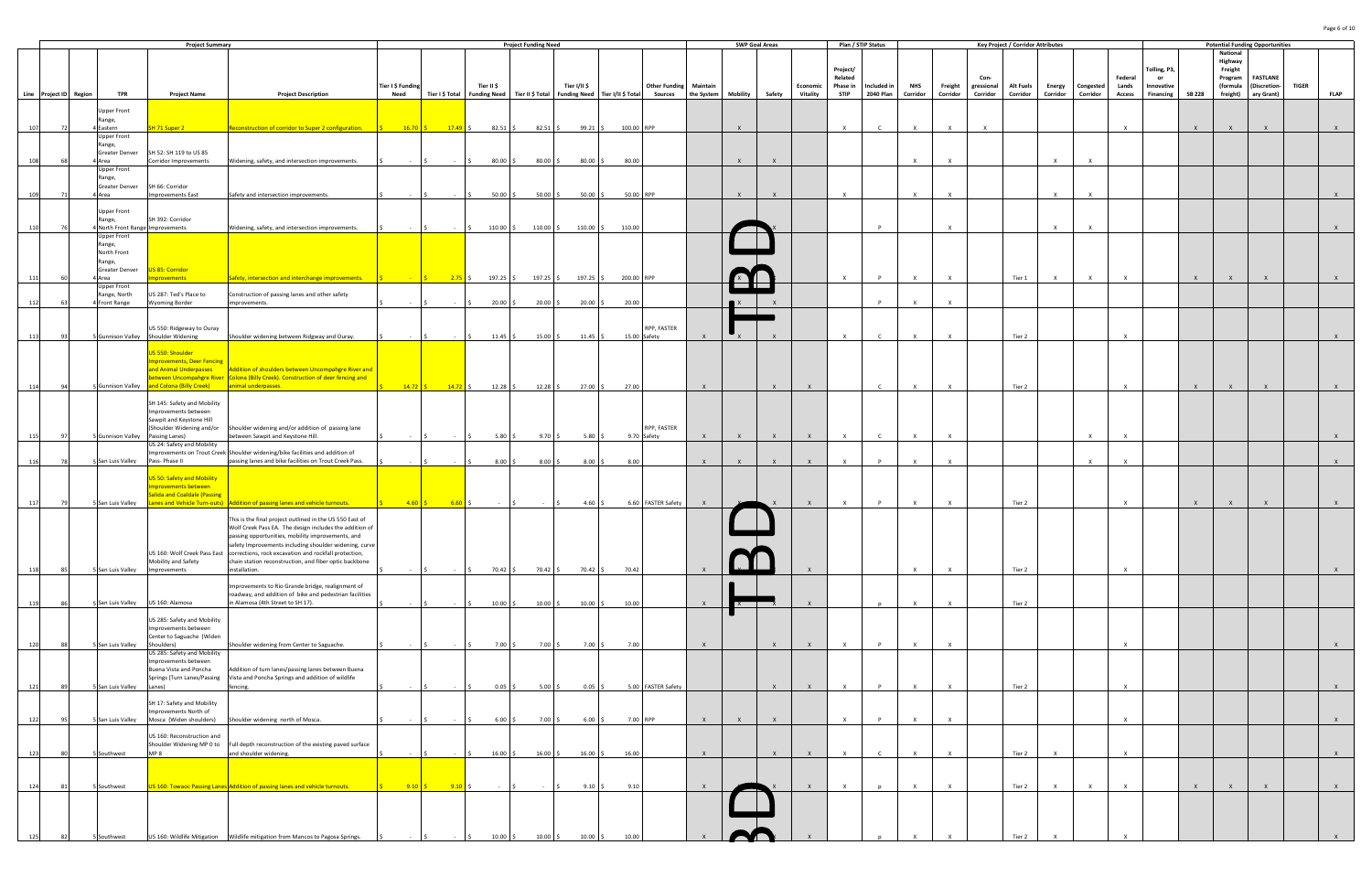|     |     |                        | <b>Project Summary</b>                                                                                             |                                                                                                                                                                                                            |                                                                                                                                                                     |                                                               |                                                                                                                      | <b>Project Funding Need</b>                                                   |                                                                                                                      |                                                                |                                                                                                                                                                                         |                                                                                                                       |                      |              |                       |                                                |                                 |                        |                           | <b>Key Project</b>             |
|-----|-----|------------------------|--------------------------------------------------------------------------------------------------------------------|------------------------------------------------------------------------------------------------------------------------------------------------------------------------------------------------------------|---------------------------------------------------------------------------------------------------------------------------------------------------------------------|---------------------------------------------------------------|----------------------------------------------------------------------------------------------------------------------|-------------------------------------------------------------------------------|----------------------------------------------------------------------------------------------------------------------|----------------------------------------------------------------|-----------------------------------------------------------------------------------------------------------------------------------------------------------------------------------------|-----------------------------------------------------------------------------------------------------------------------|----------------------|--------------|-----------------------|------------------------------------------------|---------------------------------|------------------------|---------------------------|--------------------------------|
|     |     | <b>TPR</b>             | <b>Project Name</b>                                                                                                | <b>Project Description</b>                                                                                                                                                                                 | Need                                                                                                                                                                |                                                               | Tier II \$                                                                                                           | Tier II \$ Total                                                              | Tier I/II \$                                                                                                         |                                                                | <b>Sources</b>                                                                                                                                                                          | Maintain<br>the System                                                                                                | Mobility             | Safety       | Economic<br>Vitality  | Project/<br>Related<br>Phase in<br><b>STIP</b> | Included in<br><b>2040 Plan</b> | <b>NHS</b><br>Corridor | Freight<br>Corridor       | Con-<br>gressional<br>Corridor |
| 126 | 138 |                        | US 160: Elmore's East                                                                                              | Completion of improvements consistent with the EIS<br>and ROD, which includes widening, access<br>mprovements, and wildlife mitigation.                                                                    |                                                                                                                                                                     |                                                               |                                                                                                                      |                                                                               |                                                                                                                      | 21.50                                                          |                                                                                                                                                                                         | $\boldsymbol{\mathsf{x}}$                                                                                             |                      |              |                       |                                                | $\epsilon$                      |                        | $\boldsymbol{\mathsf{x}}$ |                                |
| 127 | 83  |                        |                                                                                                                    | Addition of passing opportunities and mobility<br>access consolidation.                                                                                                                                    | $\sim$ $-$                                                                                                                                                          | $\sim$                                                        |                                                                                                                      |                                                                               |                                                                                                                      |                                                                |                                                                                                                                                                                         | $\mathsf{X}$                                                                                                          |                      | $\mathsf{x}$ |                       | $\mathbf{x}$                                   | $\epsilon$                      |                        |                           |                                |
| 128 | 84  |                        | US 160: Pagosa<br>Reconstruction and Multi-<br>Modal Improvements                                                  | Reconstruction to correct wheel rutting and addition of<br>pedestrian facilities for safety.                                                                                                               | <b>S</b>                                                                                                                                                            |                                                               |                                                                                                                      | $\sim$                                                                        | $\zeta$                                                                                                              |                                                                |                                                                                                                                                                                         | $\mathbf{x}$                                                                                                          |                      | $\mathsf{x}$ |                       |                                                | $\epsilon$                      |                        |                           |                                |
| 129 | 90  |                        | JS 550 South: Sunnyside                                                                                            | Major reconstruction requiring widening to a four lane<br>oadway, including earthwork, drainage, irrigation,<br>utilities, HMA paving, pedestrian bridge, sound wall,<br>small and large mammal crossings. | $\leq$                                                                                                                                                              |                                                               |                                                                                                                      |                                                                               |                                                                                                                      |                                                                |                                                                                                                                                                                         | $\mathsf{X}$                                                                                                          |                      | $\mathsf{x}$ |                       |                                                | $\mathsf{n}$                    |                        |                           |                                |
| 130 | 91  |                        | <b>JS 550 South: Gap</b>                                                                                           | Reconstruction to four lanes, including drainage,<br>utilities, large and small mammal crossings, and<br>ntersection improvements.                                                                         |                                                                                                                                                                     |                                                               | $\sim$                                                                                                               | $\sim$                                                                        | $\mathsf{S}$                                                                                                         |                                                                |                                                                                                                                                                                         | $\mathsf{X}$                                                                                                          |                      | $\mathsf{X}$ | $\mathbf{x}$          | $\mathbf{x}$                                   | $\mathbf{D}$                    | $\mathbf{x}$           | $\mathbf{Y}$              |                                |
| 131 | 92  |                        | <b>JS 550/US 160 Connection</b>                                                                                    | the Grandview Interchange. Phase 1 (\$71 M) provides 2<br>lane configuration. Phase 2 (\$20 M) provides for<br>additional 2 lanes.                                                                         |                                                                                                                                                                     |                                                               |                                                                                                                      |                                                                               |                                                                                                                      |                                                                |                                                                                                                                                                                         | $\mathsf{X}$                                                                                                          |                      | $\mathbf{x}$ |                       | X                                              | <b>D</b>                        |                        |                           |                                |
| 132 | 92  |                        | US 550/US 160 Connection -<br>inalize Pre-Construction                                                             | Purchase ROW required for US160-CR302, complete the<br>final design for the connection and prepare the project<br>or advertisement.                                                                        | $5 -$                                                                                                                                                               |                                                               |                                                                                                                      | $\sim$ $-$                                                                    | $\mathsf{S}$                                                                                                         |                                                                |                                                                                                                                                                                         | $\mathsf{X}$                                                                                                          |                      |              |                       | $\mathsf{x}$                                   | $\mathbf{D}$                    |                        |                           |                                |
|     |     |                        | Line to Hesperus                                                                                                   | Widen shoulders and rehab/reconstruct three bridges.                                                                                                                                                       |                                                                                                                                                                     |                                                               |                                                                                                                      |                                                                               |                                                                                                                      |                                                                |                                                                                                                                                                                         |                                                                                                                       |                      |              |                       |                                                |                                 |                        |                           |                                |
|     |     | Line Project ID Region | 5 Southwest<br>5 Southwest<br>5 Southwest<br>5 Southwest<br>5 Southwest<br>5 Southwest<br>5 Southwest<br>Southwest | Mobility Improvements<br>SH 140: New Mexico State                                                                                                                                                          | US 160: Dry Creek Passing and 223. The project also includes shoulder widening and<br>Completion of the connection of US 550 to US 160 at<br><b>TOTAL - HIGHWAY</b> | improvements including an intersection relocation at CR<br>ς. | Tier I \$ Funding<br>Tier I \$ Total<br>$5.50$ S<br>$27.00$ \$<br>$7.00$ S<br>$27.30$ \$<br>$70.00$ \$<br>$10.50$ \$ | $5.50$ \$<br>$30.95$ \$<br>$7.00$ \$<br>$30.00$ \$<br>$71.00$ S<br>$10.50$ \$ | <b>Funding Need</b><br>$16.00$ \$<br>21.50S<br>$-5$<br>$19.60$ \$<br>$\mathsf{S}$<br>$20.00$ S<br>$-5$<br>$10.00$ \$ | $16.00$ \$<br>21.50S<br>$19.60$ \$<br>$20.00$ \$<br>$10.00$ \$ | $21.50$ \$<br>21.50S<br>$27.00$ \$<br>26.60S<br>$27.30$ \$<br>$90.00$ \$<br>$10.50$ \$<br>$10.00$ \$<br>$2,551.50$ \$<br>$3,103.88$ \$<br>$7,366.17$ \$<br>7,409.57 \$<br>$9,917.67$ \$ | Funding Need   Tier I/II \$ Total<br>21.50<br>30.95<br>26.60<br>30.00 RPP<br>91.00 RPP<br>10.50<br>10.00<br>10,513.45 | <b>Other Funding</b> |              | <b>SWP Goal Areas</b> |                                                |                                 | Plan / STIP Status     |                           |                                |

|                        |    |                                  | <b>Project Summary</b>                                        |                                                                                                               |                                                     |                            |                                                                   | <b>Project Funding Need</b>                                                                                              |              |                                |              |              | <b>SWP Goal Areas</b> |          | Plan / STIP Status |                    |              |          |            | Key Project / Corridor Attributes |          |              |               |              |               |                     | <b>Potential Funding Opportunities</b> |              |             |
|------------------------|----|----------------------------------|---------------------------------------------------------------|---------------------------------------------------------------------------------------------------------------|-----------------------------------------------------|----------------------------|-------------------------------------------------------------------|--------------------------------------------------------------------------------------------------------------------------|--------------|--------------------------------|--------------|--------------|-----------------------|----------|--------------------|--------------------|--------------|----------|------------|-----------------------------------|----------|--------------|---------------|--------------|---------------|---------------------|----------------------------------------|--------------|-------------|
|                        |    |                                  |                                                               |                                                                                                               |                                                     |                            |                                                                   |                                                                                                                          |              |                                |              |              |                       |          |                    |                    |              |          |            |                                   |          |              |               |              |               | National            |                                        |              |             |
|                        |    |                                  |                                                               |                                                                                                               |                                                     |                            |                                                                   |                                                                                                                          |              |                                |              |              |                       |          | Project/           |                    |              |          |            |                                   |          |              |               | Tolling, P3, |               | Highway<br>Freight  |                                        |              |             |
|                        |    |                                  |                                                               |                                                                                                               |                                                     |                            |                                                                   |                                                                                                                          |              |                                |              |              |                       |          | Related            |                    |              |          | Con-       |                                   |          |              | Federal       | or           |               | Program             | <b>FASTLANE</b>                        |              |             |
|                        |    |                                  |                                                               |                                                                                                               | Tier I \$ Funding                                   |                            | Tier II \$                                                        |                                                                                                                          | Tier I/II \$ | <b>Other Funding Maintain</b>  |              |              |                       | Economic | Phase in           | Included in        | <b>NHS</b>   | Freight  | gressional | <b>Alt Fuels</b>                  | Energy   | Congested    | Lands         | nnovative    |               | (formula            | <b>Discretion-</b>                     | <b>TIGER</b> |             |
| Line Project ID Region |    | <b>TPR</b>                       | <b>Project Name</b>                                           | <b>Project Description</b>                                                                                    | Need                                                |                            |                                                                   | Tier I \$ Total   Funding Need   Tier II \$ Total   Funding Need   Tier I/II \$ Total                                    |              | <b>Sources</b>                 | the System   | Mobility     | Safety                | Vitality | <b>STIP</b>        | 2040 Plan Corridor |              | Corridor | Corridor   | Corridor                          | Corridor | Corridor     | <b>Access</b> | Financing    | <b>SB 228</b> | freight) ary Grant) |                                        |              | <b>FLAP</b> |
|                        |    |                                  |                                                               |                                                                                                               |                                                     |                            |                                                                   |                                                                                                                          |              |                                |              |              |                       |          |                    |                    |              |          |            |                                   |          |              |               |              |               |                     |                                        |              |             |
|                        |    |                                  |                                                               |                                                                                                               |                                                     |                            |                                                                   |                                                                                                                          |              |                                |              |              |                       |          |                    |                    |              |          |            |                                   |          |              |               |              |               |                     |                                        |              |             |
|                        |    |                                  |                                                               | Completion of improvements consistent with the EIS                                                            |                                                     |                            |                                                                   |                                                                                                                          |              |                                |              |              |                       |          |                    |                    |              |          |            |                                   |          |              |               |              |               |                     |                                        |              |             |
|                        |    |                                  |                                                               | and ROD, which includes widening, access                                                                      |                                                     |                            |                                                                   |                                                                                                                          |              |                                |              |              |                       |          |                    |                    |              |          |            |                                   |          |              |               |              |               |                     |                                        |              |             |
|                        |    | 5 Southwest                      | US 160: Elmore's East                                         | mprovements, and wildlife mitigation.                                                                         | $5.50$ $\sqrt{5}$                                   | $5.50\%$                   | $16.00\%$                                                         | 16.00%                                                                                                                   | $21.50$ \$   | 21.50                          |              |              |                       |          |                    |                    |              |          |            | Tier 2                            |          |              |               |              |               |                     |                                        |              |             |
|                        |    |                                  |                                                               | Addition of passing opportunities and mobility                                                                |                                                     |                            |                                                                   |                                                                                                                          |              |                                |              |              |                       |          |                    |                    |              |          |            |                                   |          |              |               |              |               |                     |                                        |              |             |
|                        |    |                                  |                                                               | improvements including an intersection relocation at CR                                                       |                                                     |                            |                                                                   |                                                                                                                          |              |                                |              |              |                       |          |                    |                    |              |          |            |                                   |          |              |               |              |               |                     |                                        |              |             |
|                        |    |                                  |                                                               | US 160: Dry Creek Passing and 223. The project also includes shoulder widening and                            |                                                     |                            |                                                                   |                                                                                                                          |              |                                |              |              |                       |          |                    |                    |              |          |            |                                   |          |              |               |              |               |                     |                                        |              |             |
|                        |    | 5 Southwest                      | Mobility Improvements                                         | access consolidation.                                                                                         |                                                     |                            | $21.50$ \$                                                        | $21.50\%$                                                                                                                | $21.50 \div$ | 21.50                          | $\mathsf{X}$ |              |                       |          | $\mathsf{x}$       |                    | $\mathsf{X}$ |          |            | Tier 2                            |          | $\times$     | $\mathsf{x}$  |              |               |                     |                                        |              |             |
|                        |    |                                  |                                                               |                                                                                                               |                                                     |                            |                                                                   |                                                                                                                          |              |                                |              |              |                       |          |                    |                    |              |          |            |                                   |          |              |               |              |               |                     |                                        |              |             |
|                        |    |                                  |                                                               |                                                                                                               |                                                     |                            |                                                                   |                                                                                                                          |              |                                |              |              |                       |          |                    |                    |              |          |            |                                   |          |              |               |              |               |                     |                                        |              |             |
|                        |    |                                  | JS 160: Pagosa                                                |                                                                                                               |                                                     |                            |                                                                   |                                                                                                                          |              |                                |              |              |                       |          |                    |                    |              |          |            |                                   |          |              |               |              |               |                     |                                        |              |             |
|                        |    |                                  | Reconstruction and Multi-                                     | Reconstruction to correct wheel rutting and addition of                                                       |                                                     |                            |                                                                   |                                                                                                                          |              |                                |              |              |                       |          |                    |                    |              |          |            |                                   |          |              |               |              |               |                     |                                        |              |             |
|                        |    | 5 Southwest                      | <b>Modal Improvements</b>                                     | pedestrian facilities for safety.                                                                             | $27.00$ \$                                          | $30.95$ \$                 |                                                                   |                                                                                                                          | 27.00 \$     | 30.95                          | $\mathsf{X}$ | $\mathsf{X}$ |                       |          |                    |                    | $\mathbf{x}$ |          |            | Tier 2                            |          |              |               |              |               |                     |                                        |              |             |
|                        |    |                                  |                                                               |                                                                                                               |                                                     |                            |                                                                   |                                                                                                                          |              |                                |              |              |                       |          |                    |                    |              |          |            |                                   |          |              |               |              |               |                     |                                        |              |             |
|                        |    |                                  |                                                               | Major reconstruction requiring widening to a four lane                                                        |                                                     |                            |                                                                   |                                                                                                                          |              |                                |              |              |                       |          |                    |                    |              |          |            |                                   |          |              |               |              |               |                     |                                        |              |             |
|                        |    |                                  |                                                               | oadway, including earthwork, drainage, irrigation,                                                            |                                                     |                            |                                                                   |                                                                                                                          |              |                                |              |              |                       |          |                    |                    |              |          |            |                                   |          |              |               |              |               |                     |                                        |              |             |
|                        |    |                                  |                                                               | utilities, HMA paving, pedestrian bridge, sound wall,                                                         |                                                     |                            |                                                                   |                                                                                                                          |              |                                |              |              |                       |          |                    |                    |              |          |            |                                   |          | $\mathbf{x}$ |               |              |               |                     |                                        |              |             |
|                        |    | 5 Southwest                      | US 550 South: Sunnyside                                       | small and large mammal crossings.                                                                             |                                                     |                            | $7.00 \t\begin{bmatrix} 5 \\ 2.00 \t\end{bmatrix}$ $5 \t3.60 \t5$ | 19.60%                                                                                                                   | 26.60%       | 26.60                          | $\mathsf{X}$ | $\mathsf{X}$ |                       |          |                    |                    | $\mathbf{x}$ |          |            | Tier 2                            |          |              |               |              |               |                     |                                        |              |             |
|                        |    |                                  |                                                               |                                                                                                               |                                                     |                            |                                                                   |                                                                                                                          |              |                                |              |              |                       |          |                    |                    |              |          |            |                                   |          |              |               |              |               |                     |                                        |              |             |
|                        |    |                                  |                                                               | Reconstruction to four lanes, including drainage,                                                             |                                                     |                            |                                                                   |                                                                                                                          |              |                                |              |              |                       |          |                    |                    |              |          |            |                                   |          |              |               |              |               |                     |                                        |              |             |
|                        |    | 5 Southwest                      | US 550 South: Gap                                             | utilities, large and small mammal crossings, and<br>intersection improvements.                                |                                                     |                            |                                                                   |                                                                                                                          |              |                                | $\mathbf{x}$ |              |                       |          |                    |                    |              |          |            |                                   |          |              |               |              |               |                     |                                        |              |             |
| 130                    |    |                                  |                                                               |                                                                                                               | $27.30$ \$                                          | $30.00$ \$                 |                                                                   |                                                                                                                          | $27.30 \& 5$ | 30.00 RPP                      |              |              |                       |          |                    |                    |              |          |            | Tier 2                            |          |              |               |              |               |                     |                                        |              |             |
|                        |    |                                  |                                                               | Completion of the connection of US 550 to US 160 at<br>the Grandview Interchange. Phase 1 (\$71 M) provides 2 |                                                     |                            |                                                                   |                                                                                                                          |              |                                |              |              |                       |          |                    |                    |              |          |            |                                   |          |              |               |              |               |                     |                                        |              |             |
|                        |    |                                  |                                                               | lane configuration. Phase 2 (\$20 M) provides for                                                             |                                                     |                            |                                                                   |                                                                                                                          |              |                                |              |              |                       |          |                    |                    |              |          |            |                                   |          |              |               |              |               |                     |                                        |              |             |
| 131                    |    | 5 Southwest                      | JS 550/US 160 Connection additional 2 lanes.                  |                                                                                                               |                                                     |                            |                                                                   |                                                                                                                          |              |                                | $\mathsf{X}$ |              |                       |          | $\mathbf{x}$       |                    | $\mathbf{x}$ |          |            |                                   |          | $\mathbf{x}$ |               | X            |               |                     |                                        |              |             |
|                        |    |                                  |                                                               |                                                                                                               |                                                     |                            |                                                                   |                                                                                                                          | $90.00$ \$   | 91.00 RPP                      |              |              |                       |          |                    |                    |              |          |            | Tier 2                            |          |              |               |              |               |                     |                                        |              |             |
|                        |    |                                  |                                                               |                                                                                                               |                                                     |                            |                                                                   |                                                                                                                          |              |                                |              |              |                       |          |                    |                    |              |          |            |                                   |          |              |               |              |               |                     |                                        |              |             |
|                        |    |                                  |                                                               | Purchase ROW required for US160-CR302, complete the                                                           |                                                     |                            |                                                                   |                                                                                                                          |              |                                |              |              |                       |          |                    |                    |              |          |            |                                   |          |              |               |              |               |                     |                                        |              |             |
|                        |    |                                  | JS 550/US 160 Connection -                                    | final design for the connection and prepare the project                                                       | $\sin 10.50$ $\sin 10.50$ $\sin 10.50$ $\sin 10.50$ |                            |                                                                   |                                                                                                                          |              |                                |              |              |                       |          |                    |                    |              |          |            |                                   |          |              |               |              |               |                     |                                        |              |             |
| 132                    |    | 5 Southwest                      | <b>Finalize Pre-Construction</b>                              | for advertisement.                                                                                            |                                                     |                            |                                                                   |                                                                                                                          | $10.50$ \$   | 10.50                          | $\mathsf{X}$ |              |                       |          |                    |                    | $\mathsf{x}$ |          |            | Tier 2                            |          |              |               |              |               |                     |                                        |              |             |
|                        |    |                                  |                                                               |                                                                                                               |                                                     |                            |                                                                   |                                                                                                                          |              |                                |              |              |                       |          |                    |                    |              |          |            |                                   |          |              |               |              |               |                     |                                        |              |             |
|                        |    |                                  |                                                               |                                                                                                               |                                                     |                            |                                                                   |                                                                                                                          |              |                                |              |              |                       |          |                    |                    |              |          |            |                                   |          |              |               |              |               |                     |                                        |              |             |
|                        |    |                                  |                                                               |                                                                                                               |                                                     |                            |                                                                   |                                                                                                                          |              |                                |              |              |                       |          |                    |                    |              |          |            |                                   |          |              |               |              |               |                     |                                        |              |             |
|                        |    |                                  | SH 140: New Mexico State                                      |                                                                                                               |                                                     |                            |                                                                   |                                                                                                                          |              |                                |              |              |                       |          |                    |                    |              |          |            |                                   |          |              |               |              |               |                     |                                        |              |             |
|                        |    | 5 Southwest                      | Line to Hesperus                                              | Widen shoulders and rehab/reconstruct three bridges.                                                          |                                                     |                            | 10.00                                                             | $10.00\frac{1}{5}$                                                                                                       | $10.00$ \$   | 10.00                          |              |              |                       |          |                    |                    |              |          |            |                                   |          |              |               |              |               |                     |                                        |              |             |
|                        |    |                                  |                                                               | TOTAL - HIGHWAY                                                                                               |                                                     |                            |                                                                   | $\begin{bmatrix} 5 & 2.551.50 & 5 & 3.103.88 & 5 & 7.366.17 & 5 & 7.409.57 & 5 & 9.917.67 & 5 & 10.513.45 \end{bmatrix}$ |              |                                |              |              |                       |          |                    |                    |              |          |            |                                   |          |              |               |              |               |                     |                                        |              |             |
|                        |    |                                  |                                                               |                                                                                                               |                                                     |                            |                                                                   |                                                                                                                          |              |                                |              |              |                       |          |                    |                    |              |          |            |                                   |          |              |               |              |               |                     |                                        |              |             |
|                        |    |                                  |                                                               |                                                                                                               |                                                     |                            |                                                                   |                                                                                                                          |              | <b>Transit Projects</b>        |              |              |                       |          |                    |                    |              |          |            |                                   |          |              |               |              |               |                     |                                        |              |             |
|                        |    |                                  |                                                               | Ramp and Interchange improvements to facilitate access                                                        |                                                     |                            |                                                                   |                                                                                                                          |              |                                |              |              |                       |          |                    |                    |              |          |            |                                   |          |              |               |              |               |                     |                                        |              |             |
|                        |    | Greater Denver                   |                                                               | 1-70 Transit Center and Slip For bus service to proposed Transit Center in Downtown                           |                                                     |                            |                                                                   |                                                                                                                          |              | Assumes local<br>match and DTR |              |              |                       |          |                    |                    |              |          |            |                                   |          |              |               |              |               |                     |                                        |              |             |
|                        |    | I Area                           | amp-Improvements                                              | <b>Idaho Springs.</b>                                                                                         |                                                     | $\frac{10.00}{5}$ 35.00    |                                                                   |                                                                                                                          | $10.00$ \$   | 35.00 funding                  |              |              |                       |          | $\times$           | N/A                |              |          |            |                                   |          |              |               |              |               |                     |                                        |              |             |
|                        |    |                                  |                                                               |                                                                                                               |                                                     |                            |                                                                   |                                                                                                                          |              |                                |              |              |                       |          |                    |                    |              |          |            |                                   |          |              |               |              |               |                     |                                        |              |             |
|                        |    | Greater Denver                   |                                                               | CDOT contribution to construction of Park-n-Ride in                                                           |                                                     |                            |                                                                   |                                                                                                                          |              |                                |              |              |                       |          |                    |                    |              |          |            |                                   |          |              |               |              |               |                     |                                        |              |             |
|                        |    | 1 Area                           | Castle Rock Park-n-Ride                                       | Castle Rock.                                                                                                  | $10.00$ \$                                          | $10.00$ \$                 |                                                                   |                                                                                                                          | $10.00$ \$   | 10.00                          |              |              |                       |          |                    |                    | N/A          | N/A      | N/A        | N/A                               | N/A      | N/A          | N/A           |              |               | N/A                 | N/A                                    |              | N/A         |
|                        |    |                                  |                                                               |                                                                                                               |                                                     |                            |                                                                   |                                                                                                                          |              |                                |              |              |                       |          |                    |                    |              |          |            |                                   |          |              |               |              |               |                     |                                        |              |             |
|                        |    |                                  |                                                               |                                                                                                               |                                                     |                            |                                                                   |                                                                                                                          |              |                                |              |              |                       |          |                    |                    |              |          |            |                                   |          |              |               |              |               |                     |                                        |              |             |
|                        |    | Greater Denver                   |                                                               | CDOT contribution to construction of Park-n-                                                                  |                                                     |                            |                                                                   |                                                                                                                          |              |                                |              |              |                       |          |                    |                    |              |          |            |                                   |          |              |               |              |               |                     |                                        |              |             |
|                        |    | 1 Area                           |                                                               | daho Springs Park-n-Ride Ride/Structure in Idaho Springs.                                                     |                                                     | $\frac{20.00}{5}$ 20.00 \$ |                                                                   |                                                                                                                          | $20.00$ \$   | 20.00                          |              |              |                       |          |                    |                    | N/A          | N/A      | N/A        | N/A                               | N/A      | N/A          | N/A           |              |               | N/A                 | N/A                                    |              | N/A         |
|                        |    |                                  |                                                               |                                                                                                               |                                                     |                            |                                                                   |                                                                                                                          |              |                                |              |              |                       |          |                    |                    |              |          |            |                                   |          |              |               |              |               |                     |                                        |              |             |
|                        |    | Greater Denver                   | <b>Denver Tech Center Park-n-</b>                             |                                                                                                               |                                                     |                            |                                                                   |                                                                                                                          |              |                                |              |              |                       |          |                    |                    |              |          |            |                                   |          |              |               |              |               |                     |                                        |              |             |
|                        |    | Area                             |                                                               |                                                                                                               | $10.00$ \$                                          | $10.00$ \$                 |                                                                   |                                                                                                                          | $10.00$ \$   | 10.00                          |              |              |                       |          |                    |                    | N/A          | N/A      | N/A        | N/A                               | N/A      | N/A          | N/A           |              |               | N/A                 | N/A                                    |              | N/A         |
|                        |    |                                  |                                                               |                                                                                                               |                                                     |                            |                                                                   |                                                                                                                          |              |                                |              |              |                       |          |                    |                    |              |          |            |                                   |          |              |               |              |               |                     |                                        |              |             |
|                        |    | Greater Denver                   |                                                               |                                                                                                               |                                                     |                            |                                                                   |                                                                                                                          |              |                                |              |              |                       |          |                    |                    |              |          |            |                                   |          |              |               |              |               |                     |                                        |              |             |
| 133                    |    | 1 Area                           | Castle Rock Park-n-Ride                                       |                                                                                                               |                                                     |                            |                                                                   |                                                                                                                          | $10.00$ \$   | 10.00                          |              |              |                       |          |                    |                    | N/A          | N/A      | N/A        | N/A                               | N/A      | N/A          | N/A           |              |               | N/A                 | N/A                                    |              | N/A         |
|                        |    |                                  |                                                               |                                                                                                               |                                                     |                            |                                                                   |                                                                                                                          |              |                                |              |              |                       |          |                    |                    |              |          |            |                                   |          |              |               |              |               |                     |                                        |              |             |
|                        |    |                                  |                                                               |                                                                                                               |                                                     |                            |                                                                   |                                                                                                                          |              |                                |              |              |                       |          |                    |                    |              |          |            |                                   |          |              |               |              |               |                     |                                        |              |             |
|                        |    |                                  | Voodmen Rd. Park-n-Ride                                       | Relocation of Woodman Rd. Park-n-Ride in Colorado                                                             |                                                     |                            |                                                                   |                                                                                                                          |              |                                |              |              |                       |          |                    |                    |              |          |            |                                   |          |              |               |              |               |                     |                                        |              |             |
| 134                    |    | 2 Pikes Peak Area                | Relocation                                                    | Springs.                                                                                                      | $3.00$ $\vert$ \$                                   | 6.00 S                     |                                                                   |                                                                                                                          | $3.00\%$     | 6.00                           |              |              |                       |          |                    |                    | N/A          | N/A      | N/A        | N/A                               | N/A      | N/A          | N/A           |              |               | N/A                 | N/A                                    |              | N/A         |
|                        |    |                                  |                                                               |                                                                                                               |                                                     |                            |                                                                   |                                                                                                                          |              |                                |              |              |                       |          |                    |                    |              |          |            |                                   |          |              |               |              |               |                     |                                        |              |             |
|                        |    |                                  | I-25 Monument Interchange                                     |                                                                                                               |                                                     |                            |                                                                   |                                                                                                                          |              |                                |              |              |                       |          |                    |                    |              |          |            |                                   |          |              |               |              |               |                     |                                        |              |             |
| 135                    |    | 2 Pikes Peak Area                | Park-n-Ride                                                   | Add northbound Park-n-Ride to I-25 Slip Ramp                                                                  | 3.80 <sub>5</sub>                                   | $3.80$ \$                  |                                                                   |                                                                                                                          | 3.80%        | 3.80                           |              |              |                       |          |                    |                    | N/A          | N/A      | N/A        | N/A                               | N/A      | N/A          | N/A           |              |               | N/A                 | N/A                                    |              | N/A         |
|                        |    |                                  |                                                               | The existing park-n-ride accommodates approx. 240                                                             |                                                     |                            |                                                                   |                                                                                                                          |              |                                |              |              |                       |          |                    |                    |              |          |            |                                   |          |              |               |              |               |                     |                                        |              |             |
|                        |    |                                  | <b>Monument / SH 105 Park-n-</b>                              | cars. The project would expand the capacity by another                                                        |                                                     |                            |                                                                   |                                                                                                                          |              |                                |              |              |                       |          |                    |                    |              |          |            |                                   |          |              |               |              |               |                     |                                        |              |             |
| 136                    | T7 | 2 Pikes Peak Area Ride Expansion |                                                               | 100-120 spaces.                                                                                               | $1.20$ \$                                           | $\frac{1.20}{ }$ \$        | $\sim$                                                            |                                                                                                                          | $1.20\%$     | 1.20                           |              |              |                       |          |                    |                    | N/A          | N/A      | N/A        | N/A                               | N/A      | N/A          | N/A           |              |               | N/A                 | N/A                                    |              | N/A         |
|                        |    |                                  |                                                               |                                                                                                               |                                                     |                            |                                                                   |                                                                                                                          |              |                                |              |              |                       |          |                    |                    |              |          |            |                                   |          |              |               |              |               |                     |                                        |              |             |
|                        |    |                                  |                                                               | The existing park-n-ride accommodates approximately                                                           |                                                     |                            |                                                                   |                                                                                                                          |              |                                |              |              |                       |          |                    |                    |              |          |            |                                   |          |              |               |              |               |                     |                                        |              |             |
|                        |    |                                  |                                                               | 100 cars. The project would expand parking to as much                                                         |                                                     |                            |                                                                   |                                                                                                                          |              |                                |              |              |                       |          |                    |                    |              |          |            |                                   |          |              |               |              |               |                     |                                        |              |             |
|                        |    |                                  |                                                               | as 200 spaces, improve access / egress for both cars and                                                      |                                                     |                            |                                                                   |                                                                                                                          |              |                                |              |              |                       |          |                    |                    |              |          |            |                                   |          |              |               |              |               |                     |                                        |              |             |
|                        |    |                                  |                                                               | buses, and leverage the site's potential for additional                                                       |                                                     |                            |                                                                   |                                                                                                                          |              |                                |              |              |                       |          |                    |                    |              |          |            |                                   |          |              |               |              |               |                     |                                        |              |             |
|                        |    |                                  |                                                               | connections with regional and intercity buses. The                                                            |                                                     |                            |                                                                   |                                                                                                                          |              |                                |              |              |                       |          |                    |                    |              |          |            |                                   |          |              |               |              |               |                     |                                        |              |             |
|                        |    |                                  |                                                               | project would also improve safety and security of the                                                         |                                                     |                            |                                                                   |                                                                                                                          |              |                                |              |              |                       |          |                    |                    |              |          |            |                                   |          |              |               |              |               |                     |                                        |              |             |
|                        |    |                                  |                                                               | Fejon Park-n-Ride Expansion Inarking under this section of I-25 with lighting and other                       |                                                     |                            |                                                                   |                                                                                                                          |              |                                |              |              |                       |          |                    |                    |              |          |            |                                   |          |              |               |              |               |                     |                                        |              |             |
| 137                    |    | 2 Pikes Peak Area                | and Reconstruction                                            | measures.                                                                                                     |                                                     | $5.00 \t\zeta$ 5.00 \$     | $\sim 10^{-11}$                                                   | $\sim$                                                                                                                   | $5.00\%$     | 5.00                           |              |              |                       |          |                    |                    | N/A          | N/A      | N/A        | N/A                               | N/A      | N/A          | N/A           |              |               | N/A                 | N/A                                    |              | N/A         |
|                        |    |                                  |                                                               |                                                                                                               |                                                     |                            |                                                                   |                                                                                                                          |              |                                |              |              |                       |          |                    |                    |              |          |            |                                   |          |              |               |              |               |                     |                                        |              |             |
|                        |    |                                  |                                                               |                                                                                                               |                                                     |                            |                                                                   |                                                                                                                          |              |                                |              |              |                       |          |                    |                    |              |          |            |                                   |          |              |               |              |               |                     |                                        |              |             |
|                        |    |                                  |                                                               |                                                                                                               |                                                     |                            |                                                                   |                                                                                                                          |              |                                |              |              |                       |          |                    |                    |              |          |            |                                   |          |              |               |              |               |                     |                                        |              |             |
| 138                    |    | 2 Pueblo Area                    | <b>Pueblo Park-n-Ride</b>                                     | Construction of a new Park-n-Ride in Pueblo.                                                                  |                                                     |                            |                                                                   |                                                                                                                          | $10.00$ \$   | 10.00                          |              |              |                       |          |                    |                    | N/A          | N/A      | N/A        | N/A                               | N/A      | N/A          | N/A           |              | $\mathsf{X}$  | N/A                 | N/A                                    |              | N/A         |
|                        |    |                                  |                                                               |                                                                                                               |                                                     |                            |                                                                   |                                                                                                                          |              |                                |              |              |                       |          |                    |                    |              |          |            |                                   |          |              |               |              |               |                     |                                        |              |             |
|                        |    |                                  | Convert existing La Junta                                     |                                                                                                               |                                                     |                            |                                                                   |                                                                                                                          |              |                                |              |              |                       |          |                    |                    |              |          |            |                                   |          |              |               |              |               |                     |                                        |              |             |
|                        |    |                                  | depot to accommodate a                                        |                                                                                                               |                                                     |                            |                                                                   |                                                                                                                          |              |                                |              |              |                       |          |                    |                    |              |          |            |                                   |          |              |               |              |               |                     |                                        |              |             |
| 139<br>T10             |    | 2 Southeast                      | rail/bus/park-and-ride facility Area providers                |                                                                                                               |                                                     |                            |                                                                   |                                                                                                                          |              |                                |              |              |                       |          |                    |                    | N/A          | N/A      | N/A        | N/A                               | N/A      | N/A          | N/A           |              |               | N/A                 | N/A                                    |              | N/A         |
|                        |    |                                  | Convert existing Lamar depot                                  |                                                                                                               |                                                     |                            |                                                                   |                                                                                                                          |              |                                |              |              |                       |          |                    |                    |              |          |            |                                   |          |              |               |              |               |                     |                                        |              |             |
|                        |    |                                  | to accommodate a rail/bus                                     |                                                                                                               |                                                     |                            |                                                                   |                                                                                                                          |              |                                |              |              |                       |          |                    |                    |              |          |            |                                   |          |              |               |              |               |                     |                                        |              |             |
| T11<br>140             |    | 2 Southeast                      | facility                                                      | Area providers                                                                                                |                                                     |                            |                                                                   |                                                                                                                          |              |                                |              |              |                       |          |                    |                    | N/A          | N/A      | N/A        | N/A                               | N/A      | N/A          | N/A           |              |               | N/A                 | N/A                                    |              | N/A         |
|                        |    |                                  | Construct a PnR in Montrose                                   |                                                                                                               |                                                     |                            |                                                                   |                                                                                                                          |              |                                |              |              |                       |          |                    |                    |              |          |            |                                   |          |              |               |              |               |                     |                                        |              |             |
| 141<br>T12             |    | Gunnison Valley (SH 145)         |                                                               | Area providers                                                                                                |                                                     |                            |                                                                   |                                                                                                                          |              |                                |              |              |                       |          |                    |                    | N/A          | N/A      | N/A        | N/A                               | N/A      | N/A          | N/A           |              |               | N/A                 | N/A                                    |              | N/A         |
|                        |    |                                  |                                                               |                                                                                                               |                                                     |                            |                                                                   |                                                                                                                          |              |                                |              |              |                       |          |                    |                    |              |          |            |                                   |          |              |               |              |               |                     |                                        |              |             |
|                        |    |                                  | Need to replace or add on to                                  |                                                                                                               |                                                     |                            |                                                                   |                                                                                                                          |              |                                |              |              |                       |          |                    |                    |              |          |            |                                   |          |              |               |              |               |                     |                                        |              |             |
| 142<br>T13             |    |                                  | Gunnison Valley current maintenance facility Mountain Express |                                                                                                               |                                                     |                            |                                                                   |                                                                                                                          |              |                                |              |              |                       |          |                    |                    | N/A          | N/A      | N/A        | N/A                               | N/A      | N/A          | N/A           |              |               | N/A                 | N/A                                    |              | N/A         |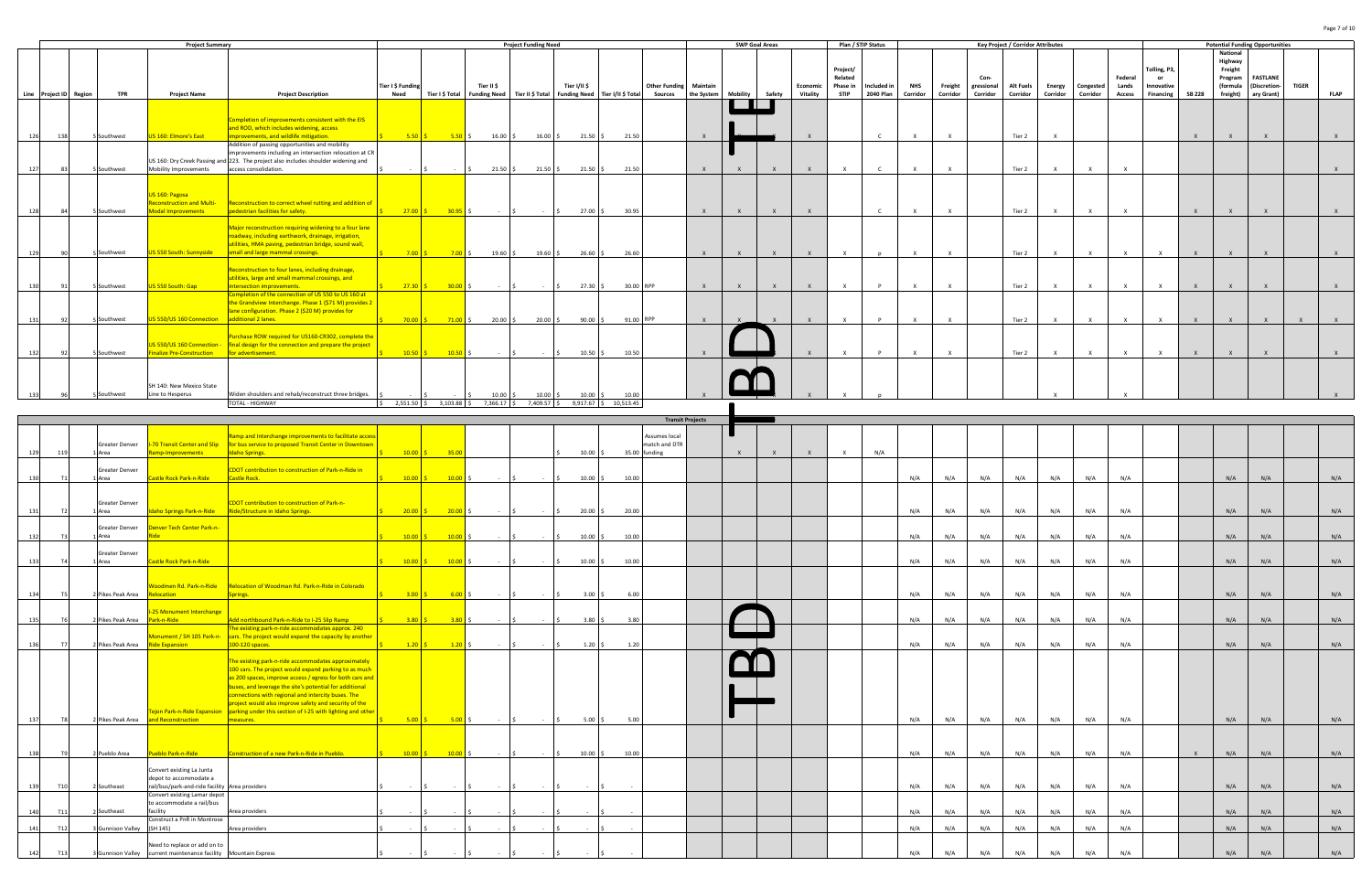|                                      |                                        | <b>Project Summary</b>                                                                                               |                                                         |                           |                                                           |                  | <b>Project Funding Need</b>                                         |                            |              |                |                                                      | <b>SWP Goal Areas</b> |                                       |                         | Plan / STIP Status       |                        |                     |                        | <b>Key Project / Corridor Attributes</b> |            |                              |                        |                         |               |                                           | <b>Potential Funding Opportunities</b> |              |             |
|--------------------------------------|----------------------------------------|----------------------------------------------------------------------------------------------------------------------|---------------------------------------------------------|---------------------------|-----------------------------------------------------------|------------------|---------------------------------------------------------------------|----------------------------|--------------|----------------|------------------------------------------------------|-----------------------|---------------------------------------|-------------------------|--------------------------|------------------------|---------------------|------------------------|------------------------------------------|------------|------------------------------|------------------------|-------------------------|---------------|-------------------------------------------|----------------------------------------|--------------|-------------|
|                                      |                                        |                                                                                                                      |                                                         |                           |                                                           |                  |                                                                     |                            |              |                |                                                      |                       |                                       | Project/<br>Related     |                          |                        |                     | Con-                   |                                          |            |                              | Federal                | Tolling, P3,<br>or      |               | National<br>Highway<br>Freight<br>Program | <b>FASTLANE</b>                        |              |             |
| Line Project ID Region               | <b>TPR</b>                             | <b>Project Name</b>                                                                                                  | <b>Project Description</b>                              | Tier I \$ Funding<br>Need | Tier I \$ Total                                           | Tier II \$       | Funding Need   Tier II \$ Total   Funding Need   Tier I/II \$ Total | Tier I/II \$               |              | <b>Sources</b> | <b>Other Funding Maintain</b><br>the System Mobility |                       | Economic<br>Safety<br><b>Vitality</b> | Phase in<br><b>STIP</b> | Included in<br>2040 Plan | <b>NHS</b><br>Corridor | Freight<br>Corridor | gressional<br>Corridor | <b>Alt Fuels</b><br>Corridor             | Corridor   | Energy Congested<br>Corridor | Lands<br><b>Access</b> | Innovative<br>Financing | <b>SB 228</b> | (formula<br>freight)                      | (Discretion-<br>ary Grant)             | <b>TIGER</b> | <b>FLAP</b> |
|                                      |                                        | Plan and Construct a regional<br>transit center (including                                                           |                                                         |                           |                                                           |                  |                                                                     |                            |              |                |                                                      |                       |                                       |                         |                          |                        |                     |                        |                                          |            |                              |                        |                         |               |                                           |                                        |              |             |
| 143<br>T14                           | 3 Gunnison Valley - cost unknown       | vehicle bays and fuel stations)                                                                                      | All Points Transit                                      |                           |                                                           |                  |                                                                     |                            |              |                |                                                      |                       |                                       |                         |                          | N/A                    | N/A                 | N/A                    | N/A                                      | N/A        | N/A                          | N/A                    |                         |               | N/A                                       | N/A                                    |              | N/A         |
|                                      |                                        |                                                                                                                      | Construction of New Castle Park-n-Ride to support RFTA  |                           |                                                           |                  |                                                                     |                            |              |                |                                                      |                       |                                       |                         |                          |                        |                     |                        |                                          |            |                              |                        |                         |               |                                           |                                        |              |             |
| T15<br>144                           |                                        | Intermountain New Castle Park-n-Ride<br>7th street pedestrian                                                        | regional services and Bustang interregional services.   | $0.80$ \$                 | 0.80                                                      | $\sim$           |                                                                     | $0.80$ \$                  | 0.80         |                |                                                      |                       |                                       |                         |                          | N/A                    | N/A                 | N/A                    | N/A                                      | N/A        | N/A                          | N/A                    |                         |               | N/A                                       | N/A                                    |              | N/A         |
| T16<br>145                           | ntermountain                           | <b>pssing</b><br>spen Maintenance Facility                                                                           | <b>City of Glenwood Springs</b>                         | 5.00                      | 5.00                                                      | $\sim$           |                                                                     | 5.00                       | 5.00         |                |                                                      |                       |                                       |                         |                          | N/A                    | N/A                 | N/A                    | N/A                                      | N/A        | N/A                          | N/A                    |                         |               | N/A                                       | N/A                                    |              | N/A         |
| 146<br>T17                           | Intermountain                          | hase IV Upgrades- CNG<br>Fueling                                                                                     | <b>Pitkin County</b>                                    | $5.00$ \$                 | $5.00$ \$                                                 |                  |                                                                     | $5.00$ \$                  | 5.00         |                |                                                      |                       |                                       |                         |                          | N/A                    | N/A                 | N/A                    | N/A                                      | N/A        | N/A                          | N/A                    |                         |               | N/A                                       | N/A                                    |              | N/A         |
| T18<br>147                           | Intermountain                          | lus stop reconstruction (2) -<br>Meadow Ranch and<br><b>Snowmass Chapel</b>                                          | <b>Town of Snowmass Village</b>                         | $0.30$ \$                 | $0.30 \pm 0.30$                                           | $\sim 100$       |                                                                     | $0.30\frac{1}{5}$          | 0.30         |                |                                                      |                       |                                       |                         |                          | N/A                    | N/A                 | N/A                    | N/A                                      | N/A        | N/A                          | N/A                    |                         |               | N/A                                       | N/A                                    |              | N/A         |
| T <sub>19</sub><br>148               | ntermountain                           | Catherine store park and ride<br>enovation/expansion<br>50 spaces @ \$10,000 each                                    | <b>Garfield County</b>                                  | 0.50                      | 0.50                                                      |                  |                                                                     | $0.50$ \$                  | 0.50         |                |                                                      |                       |                                       |                         |                          | N/A                    | N/A                 | N/A                    | N/A                                      | N/A        | N/A                          | N/A                    |                         |               | N/A                                       | N/A                                    |              | N/A         |
| T20<br>149                           | Intermountain                          | MC park and ride<br>enovation/expansion                                                                              | RFTA                                                    | 0.40                      | 0.40                                                      |                  |                                                                     | 0.40%                      | 0.40         |                |                                                      |                       |                                       |                         |                          | N/A                    | N/A                 | N/A                    | N/A                                      | N/A        | N/A                          | N/A                    |                         |               | N/A                                       | N/A                                    |              | N/A         |
|                                      |                                        | risco Transit Center - Phases<br>acility improvements<br><b>Including expansion of bus</b><br>pays and addition of a |                                                         |                           |                                                           |                  |                                                                     |                            |              |                |                                                      |                       |                                       |                         |                          |                        |                     |                        |                                          |            |                              |                        |                         |               |                                           |                                        |              |             |
| T21<br>150                           | ntermountain                           | raining and conference room Summit County<br>lenwood maintenance                                                     |                                                         | 17.50                     | 20.00                                                     |                  |                                                                     | $17.50$ \$                 | 20.00        |                |                                                      |                       |                                       |                         |                          | N/A                    | N/A                 | N/A                    | N/A                                      | N/A        | N/A                          | N/A                    |                         |               | N/A                                       | N/A                                    |              | N/A         |
| T22<br>151                           | Intermountain                          | acility expansion<br>Local circulator bus                                                                            | RFTA                                                    | 20.00                     | $20.00$ \$                                                | $\sim$           |                                                                     | $20.00$ \$                 | 20.00        |                |                                                      |                       |                                       |                         |                          | N/A                    | N/A                 | N/A                    | N/A                                      | N/A        | N/A                          | N/A                    |                         |               | N/A                                       | N/A                                    |              | N/A         |
| T23<br>152                           | Intermountain                          | infrastructure in Carbondale Town of Carbondale<br><b>Aerge with ski area will</b>                                   |                                                         | $2.00$ \$                 | $2.00$ \$                                                 | $\sim 100$       | $\sim$                                                              | 2.00%                      | 2.00         |                |                                                      |                       |                                       |                         |                          | N/A                    | N/A                 | N/A                    | N/A                                      | N/A        | N/A                          | N/A                    |                         |               | N/A                                       | N/A                                    |              | N/A         |
| 153<br>T24                           | Intermountain                          | equire a new bus storage<br><b>facility</b>                                                                          | Town of Breckenridge                                    | $5.50$ \$                 | 5.50                                                      | $\sim$ 100 $\mu$ | $\sim$ $-$                                                          | 5.50S                      | 5.50         |                |                                                      |                       |                                       |                         |                          | N/A                    | N/A                 | N/A                    | N/A                                      | N/A        | N/A                          | N/A                    |                         |               | N/A                                       | N/A                                    |              | N/A         |
| T <sub>25</sub><br>154               | ntermountain                           | <b>Aixed-use parking structure</b><br>at Tiger Dredge lot                                                            | <b>Town of Breckenridge</b>                             | $8.00$ \$                 | 8.00                                                      |                  |                                                                     | $8.00\%$                   | 8.00         |                |                                                      |                       |                                       |                         |                          | N/A                    | N/A                 | N/A                    | N/A                                      | N/A        | N/A                          | N/A                    |                         |               | N/A                                       | N/A                                    |              | N/A         |
| T <sub>26</sub><br>155               | ntermountain                           | New Castle park and ride<br>onstruction<br>Ild Snowmass bus stop                                                     | <b>RFTA</b>                                             | $\overline{0.60}$         | 0.60                                                      |                  |                                                                     | 0.60                       | 0.60         |                |                                                      |                       |                                       |                         |                          | N/A                    | N/A                 | N/A                    | N/A                                      | N/A        | N/A                          | N/A                    |                         |               | N/A                                       | N/A                                    |              | N/A         |
| T <sub>27</sub><br>156               | ntermountain                           | <b>provements</b><br>wl Creek Road roundabout                                                                        | <b>Pitkin County</b>                                    | $\overline{0.35}$         | 0.35                                                      |                  |                                                                     | 0.35                       | 0.35         |                |                                                      |                       |                                       |                         |                          | N/A                    | N/A                 | N/A                    | N/A                                      | N/A        | N/A                          | N/A                    |                         |               | N/A                                       | N/A                                    |              | N/A         |
| T <sub>28</sub><br>157<br>158<br>T29 | ntermountain<br>Intermountain          | us stops<br>Park and ride expansion                                                                                  | <b>Fown of Snowmass Village</b><br>Town of Carbondale   | 1.50<br>2.00              | 1.50<br>2.00                                              |                  |                                                                     | 1.50<br>2.00               | 1.50<br>2.00 |                |                                                      |                       |                                       |                         |                          | N/A<br>N/A             | N/A<br>N/A          | N/A<br>N/A             | N/A<br>N/A                               | N/A<br>N/A | N/A<br>N/A                   | N/A<br>N/A             |                         |               | N/A<br>N/A                                | N/A<br>N/A                             |              | N/A<br>N/A  |
| 159<br>T30                           | Intermountain                          | Park and ride expansion                                                                                              | Town of Silt                                            | 2.00                      | 2.00                                                      |                  | $-1S$                                                               | 2.00                       | 2.00         |                |                                                      |                       |                                       |                         |                          | N/A                    | N/A                 | N/A                    | N/A                                      | N/A        | N/A                          | N/A                    |                         |               | N/A                                       | N/A                                    |              | N/A         |
| T31<br>160<br>161<br>T32             | ntermountain<br>3 Intermountain Street | Park and ride relocation<br>Parking structure to access<br>the Westin Gondola and Main                               | own of Rifle<br>Town of Avon                            | 2.00<br>$8.00$ \$         | 2.00<br>$8.00 \div$                                       | $-5$             | $ \sqrt{5}$                                                         | 2.00<br>$8.00\frac{1}{5}$  | 2.00<br>8.00 |                |                                                      |                       |                                       |                         |                          | N/A<br>N/A             | N/A<br>N/A          | N/A<br>N/A             | N/A<br>N/A                               | N/A<br>N/A | N/A<br>N/A                   | N/A<br>N/A             |                         |               | N/A<br>N/A                                | N/A<br>N/A                             |              | N/A<br>N/A  |
| <b>T33</b><br>162                    | ntermountain                           | agewood bus stop<br>reconstruction                                                                                   | Town of Basalt                                          |                           | $0.40\pm$                                                 |                  |                                                                     | $0.40\frac{1}{5}$          | 0.40         |                |                                                      |                       |                                       |                         |                          | N/A                    | N/A                 | N/A                    | N/A                                      | N/A        | N/A                          | N/A                    |                         |               | N/A                                       | N/A                                    |              | N/A         |
|                                      |                                        | SH 133 pedestrian bridge                                                                                             |                                                         |                           |                                                           |                  |                                                                     |                            |              |                |                                                      |                       |                                       |                         |                          |                        |                     |                        |                                          |            |                              |                        |                         |               |                                           |                                        |              |             |
| 163<br>T34<br>164<br><b>T35</b>      | ntermountain                           | (along the Rio Grande trail) Town of Carbondale<br>3 Intermountain SH 6 Streetscape                                  | Town of New Castle                                      | $5.00$ \$<br>$8.00$ \$    | $5.00$ \$<br>$8.00\frac{1}{2}$                            | $\sim 100$       | $-5$                                                                | 5.00%<br>$8.00\frac{1}{5}$ | 5.00<br>8.00 |                |                                                      |                       |                                       |                         |                          | N/A<br>N/A             | N/A<br>N/A          | N/A<br>N/A             | N/A<br>N/A                               | N/A<br>N/A | N/A<br>N/A                   | N/A<br>N/A             |                         |               | N/A<br>N/A                                | N/A<br>N/A                             |              | N/A<br>N/A  |
| 165<br>T36                           |                                        | Two Rivers Road park and<br>Intermountain ride renovation/expansion Pitkin County                                    |                                                         |                           |                                                           |                  |                                                                     | $0.30 \div$                | 0.30         |                |                                                      |                       |                                       |                         |                          | N/A                    | N/A                 | N/A                    | N/A                                      | N/A        | N/A                          | N/A                    |                         |               | N/A                                       | N/A                                    |              | N/A         |
|                                      |                                        | <b>West Glenwood Springs park</b><br>and ride sidewalk/ regional                                                     |                                                         |                           |                                                           |                  |                                                                     |                            |              |                |                                                      |                       |                                       |                         |                          |                        |                     |                        |                                          |            |                              |                        |                         |               |                                           |                                        |              |             |
| 166<br><b>T37</b>                    | ntermountain                           | trail connection<br><b>Wood Road roundabout bus</b>                                                                  | RFTA                                                    | $0.44$ \$                 | $0.44$ \$                                                 | $\sim$           |                                                                     | $0.44 \; \simeq$           | 0.44         |                |                                                      |                       |                                       |                         |                          | N/A                    | N/A                 | N/A                    | N/A                                      | N/A        | N/A                          | N/A                    |                         |               | N/A                                       | N/A                                    |              | N/A         |
| <b>T38</b><br>167<br>168<br>T39      | ntermountain<br>ntermountain           | op reconstruction<br>Brush Creek intercept lot<br>ransit joint development                                           | <b>Town of Snowmass Village</b><br><b>Pitkin County</b> | 2.00<br>9.00              | 2.00<br>9.00                                              | $\sim$ $-$       |                                                                     | $2.00$ \$<br>9.005         | 2.00<br>9.00 |                |                                                      |                       |                                       |                         |                          | N/A<br>N/A             | N/A<br>N/A          | N/A<br>N/A             | N/A<br>N/A                               | N/A<br>N/A | N/A<br>N/A                   | N/A<br>N/A             |                         |               | N/A<br>N/A                                | N/A<br>N/A                             |              | N/A<br>N/A  |
| 169<br>T40                           | ntermountain                           | uild multimodal regional<br>and local bus station                                                                    | <b>Town of Snowmass Village</b>                         | $40.00$ \$                | $40.00$ \$                                                | $\sim 100$       |                                                                     | $40.00$ \$                 | 40.00        |                |                                                      |                       |                                       |                         |                          | N/A                    | N/A                 | N/A                    | N/A                                      | N/A        | N/A                          | N/A                    |                         |               | N/A                                       | N/A                                    |              | N/A         |
|                                      |                                        | arbondale administrative<br>nd maintenance facility                                                                  |                                                         |                           |                                                           |                  |                                                                     |                            |              |                |                                                      |                       |                                       |                         |                          |                        |                     |                        |                                          |            |                              |                        |                         |               |                                           |                                        |              |             |
| 170<br>T41                           |                                        | Intermountain renovation and expansion RFTA                                                                          |                                                         | $25.00$ \$                | $25.00$ \$                                                |                  |                                                                     | $25.00$ \$                 | 25.00        |                |                                                      |                       |                                       |                         |                          | N/A                    | N/A                 | N/A                    | N/A                                      | N/A        | N/A                          | N/A                    |                         |               | N/A                                       | N/A                                    |              | N/A         |
| 171<br>T42                           | Intermountain                          | <b>Construct transportation</b><br>facility at park and ride lot in<br>Edwards with indoor facilities ECO Transit    |                                                         |                           | $0.80 \t\t\begin{bmatrix} 5 \\ 0.80 \t\t\end{bmatrix}$ \$ |                  |                                                                     | $0.80$ \$                  | 0.80         |                |                                                      |                       |                                       |                         |                          | N/A                    | N/A                 | N/A                    | N/A                                      | N/A        | N/A                          | N/A                    |                         |               | N/A                                       | N/A                                    |              | N/A         |
|                                      |                                        | I-70 corridor transportation<br>preferred alternative design<br>and construction (scope and                          |                                                         |                           |                                                           |                  |                                                                     |                            |              |                |                                                      |                       |                                       |                         |                          |                        |                     |                        |                                          |            |                              |                        |                         |               |                                           |                                        |              |             |
| T43<br>172                           | Intermountain                          | cost TBD)                                                                                                            | <b>RFTA</b>                                             |                           |                                                           |                  |                                                                     |                            |              |                |                                                      |                       |                                       |                         |                          | N/A                    | N/A                 | N/A                    | N/A                                      | N/A        | N/A                          | N/A                    |                         |               | N/A                                       | N/A                                    |              | N/A         |
| 173<br>T44                           | ntermountain                           | -70/SH 82 transit connection<br>alternatives analysis/ design RFTA                                                   |                                                         | $50.00$ \$                | $50.00$ \$                                                | $\sim 100$       |                                                                     | $50.00$ \$                 | 50.00        |                |                                                      |                       |                                       |                         |                          | N/A                    | N/A                 | N/A                    | N/A                                      | N/A        | N/A                          | N/A                    |                         |               | N/A                                       | N/A                                    |              | N/A         |
| 174<br>T45                           | ntermountain                           | Mixed-use parking<br>tructure/transit station<br>Gondola lots                                                        | <b>Town of Breckenridge</b>                             | $21.00$ \$                | $21.00$ \$                                                |                  |                                                                     | $21.00$ \$                 | 21.00        |                |                                                      |                       |                                       |                         |                          | N/A                    | N/A                 | N/A                    | N/A                                      | N/A        | N/A                          | N/A                    |                         |               | N/A                                       | N/A                                    |              | N/A         |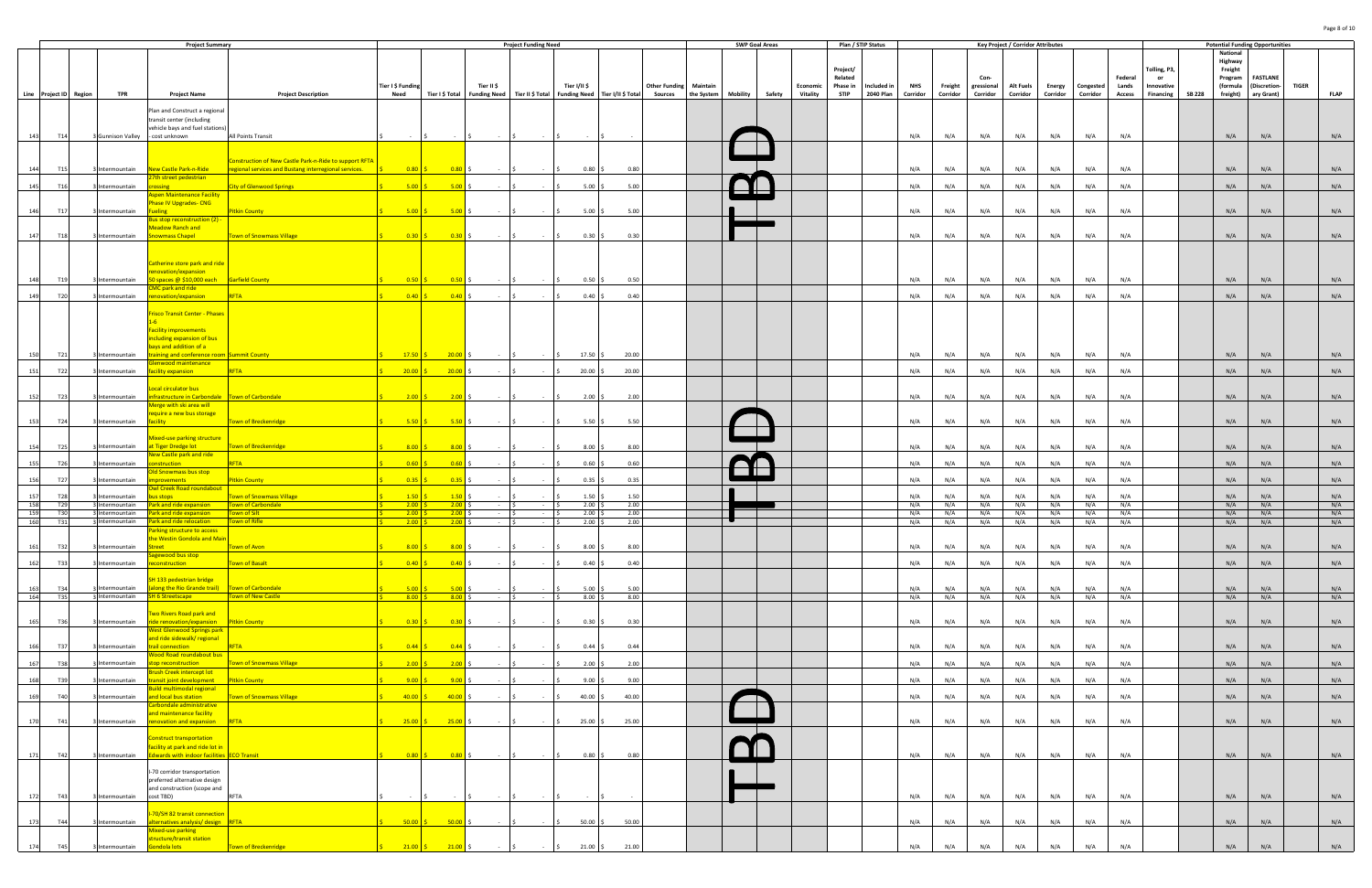|                        |     |                                     | <b>Project Summary</b>                                                         |                                                                                                        |                                             |             |                                               | <b>Project Funding Need</b>                                                           |              |                           |                               | <b>SWP Goal Areas</b> |                 | Plan / STIP Status  |             |          |          |                    | <b>Key Project / Corridor Attributes</b> |          |                  |                  |                  |               |                     | <b>Potential Funding Opportunities</b>          |             |
|------------------------|-----|-------------------------------------|--------------------------------------------------------------------------------|--------------------------------------------------------------------------------------------------------|---------------------------------------------|-------------|-----------------------------------------------|---------------------------------------------------------------------------------------|--------------|---------------------------|-------------------------------|-----------------------|-----------------|---------------------|-------------|----------|----------|--------------------|------------------------------------------|----------|------------------|------------------|------------------|---------------|---------------------|-------------------------------------------------|-------------|
|                        |     |                                     |                                                                                |                                                                                                        |                                             |             |                                               |                                                                                       |              |                           |                               |                       |                 |                     |             |          |          |                    |                                          |          |                  |                  |                  |               | National<br>Highway |                                                 |             |
|                        |     |                                     |                                                                                |                                                                                                        |                                             |             |                                               |                                                                                       |              |                           |                               |                       |                 | Project/            |             |          |          |                    |                                          |          |                  |                  | Tolling, P3,     |               | Freight             |                                                 |             |
|                        |     |                                     |                                                                                |                                                                                                        | Tier I \$ Funding                           |             | Tier II \$                                    |                                                                                       | Tier I/II \$ |                           | <b>Other Funding Maintain</b> |                       | Economic        | Related<br>Phase in | Included in | NHS      | Freight  | Con-<br>gressional | <b>Alt Fuels</b>                         |          | Energy Congested | Federal<br>Lands | or<br>Innovative |               | Program<br>(formula | <b>FASTLANE</b><br><b>TIGER</b><br>(Discretion- |             |
| Line Project ID Region |     | TPR                                 | <b>Project Name</b>                                                            | <b>Project Description</b>                                                                             | Need                                        |             |                                               | Tier I \$ Total   Funding Need   Tier II \$ Total   Funding Need   Tier I/II \$ Total |              |                           | Sources the System Mobility   |                       | Safety Vitality | <b>STIP</b>         | 2040 Plan   | Corridor | Corridor | Corridor           | Corridor                                 | Corridor | Corridor         | <b>Access</b>    | Financing        | <b>SB 228</b> | freight)            | ary Grant)                                      | <b>FLAP</b> |
| T46<br>175             |     | ntermountain                        | egional bus stop<br>rovements                                                  | <b>RFTA</b>                                                                                            | 6.00                                        | 6.00        |                                               |                                                                                       |              | 6.00<br>6.00%             |                               |                       |                 |                     |             | N/A      | N/A      | N/A                | N/A                                      | N/A      | N/A              | N/A              |                  |               | N/A                 | N/A                                             | N/A         |
|                        |     |                                     |                                                                                |                                                                                                        |                                             |             |                                               |                                                                                       |              |                           |                               |                       |                 |                     |             |          |          |                    |                                          |          |                  |                  |                  |               |                     |                                                 |             |
| <b>T47</b><br>176      |     | 'ntermountain                       | SH 6 and 24 Main Street<br>Streetscape Improvements   Town of Parachute        |                                                                                                        | 0.90                                        | 0.90        |                                               |                                                                                       |              | $0.90$ \$<br>0.90         |                               |                       |                 |                     |             | N/A      | N/A      | N/A                | N/A                                      | N/A      | N/A              | N/A              |                  |               | N/A                 | N/A                                             | N/A         |
| <b>T48</b>             |     | ntermountain                        |                                                                                |                                                                                                        | $9.00$ \$                                   | 9.00        |                                               |                                                                                       |              | $9.00$ \$<br>9.00         |                               |                       |                 |                     |             | N/A      | N/A      | N/A                | N/A                                      | N/A      | N/A              | N/A              |                  |               | N/A                 | N/A                                             | N/A         |
| 177                    |     |                                     | nowmass Mall Transit                                                           | nowmass bus storage facility Town of Snowmass Village                                                  |                                             |             |                                               |                                                                                       |              |                           |                               |                       |                 |                     |             |          |          |                    |                                          |          |                  |                  |                  |               |                     |                                                 |             |
| T4 <sup>°</sup>        |     | ntermountain                        | Plaza/Regional Transit<br>Terminus Redevelopment                               | Town of Snowmass Village                                                                               |                                             |             |                                               |                                                                                       |              |                           |                               |                       |                 |                     |             | N/A      | N/A      | N/A                | N/A                                      | N/A      | N/A              | N/A              |                  |               | N/A                 | N/A                                             | N/A         |
|                        |     |                                     | tructured park and ride                                                        |                                                                                                        |                                             |             |                                               |                                                                                       |              |                           |                               |                       |                 |                     |             |          |          |                    |                                          |          |                  |                  |                  |               |                     |                                                 |             |
| <b>T50</b><br>179      |     | ntermountain                        | econstruction (Basalt,<br>arbondale, Brush Creek)                              | <b>RFTA</b>                                                                                            | 20.00                                       | 20.00       |                                               |                                                                                       | $20.00$ \$   | 20.00                     |                               |                       |                 |                     |             | N/A      | N/A      | N/A                | N/A                                      | N/A      | N/A              | N/A              |                  |               | N/A                 | N/A                                             | N/A         |
|                        |     |                                     |                                                                                |                                                                                                        |                                             |             |                                               |                                                                                       |              |                           |                               |                       |                 |                     |             |          |          |                    |                                          |          |                  |                  |                  |               |                     |                                                 |             |
| <b>T51</b><br>180      |     | ntermountain                        | erminal connection to BRT Pitkin County<br>asalt Avenue pedestrian             |                                                                                                        | 4.00                                        | $-4.00$     |                                               |                                                                                       |              | $4.00\,$ \$<br>4.00       |                               |                       |                 |                     |             | N/A      | N/A      | N/A                | N/A                                      | N/A      | N/A              | N/A              |                  |               | N/A                 | N/A                                             | N/A         |
|                        |     |                                     | <b>ossing</b>                                                                  |                                                                                                        |                                             |             |                                               |                                                                                       |              |                           |                               |                       |                 |                     |             |          |          |                    |                                          |          |                  |                  |                  |               |                     |                                                 |             |
| <b>T52</b><br>181      |     | ntermountain                        | elocirfta BRT pedestrian                                                       | own of Basalt                                                                                          | 5.00                                        | 5.00        |                                               |                                                                                       |              | 5.00<br>$5.00$ \$         |                               |                       |                 |                     |             | N/A      | N/A      | N/A                | N/A                                      | N/A      | N/A              | N/A              |                  |               | N/A                 | N/A                                             | N/A         |
|                        |     |                                     | uttermilk pedestrian                                                           |                                                                                                        |                                             |             |                                               |                                                                                       |              |                           |                               |                       |                 |                     |             |          |          |                    |                                          |          |                  |                  |                  |               |                     |                                                 |             |
|                        |     |                                     | ossing<br>elocirfta BRT pedestrian                                             |                                                                                                        |                                             |             |                                               |                                                                                       |              |                           |                               |                       |                 |                     |             |          |          |                    |                                          |          |                  |                  |                  |               |                     |                                                 |             |
| <b>T53</b><br>182      |     | ntermountain                        | pssing                                                                         | <b>Pitkin County</b>                                                                                   | 5.00                                        | 5.00        |                                               |                                                                                       |              | $5.00\%$<br>5.00          |                               |                       |                 |                     |             | N/A      | N/A      | N/A                | N/A                                      | N/A      | N/A              | N/A              |                  |               | N/A                 | N/A                                             | N/A         |
|                        |     |                                     | th street pedestrian<br>pssing                                                 |                                                                                                        |                                             |             |                                               |                                                                                       |              |                           |                               |                       |                 |                     |             |          |          |                    |                                          |          |                  |                  |                  |               |                     |                                                 |             |
| <b>T54</b><br>183      |     | ntermountain                        | elocirfta BRT pedestrian<br><b>issing</b>                                      | <b>City of Glenwood Springs</b>                                                                        | 5.00                                        | 5.00        |                                               |                                                                                       |              | 5.00<br>$5.00$ \$         |                               |                       |                 |                     |             | N/A      | N/A      | N/A                | N/A                                      | N/A      | N/A              | N/A              |                  |               | N/A                 | N/A                                             | N/A         |
|                        |     |                                     | uild a park-n-ride facility in                                                 |                                                                                                        |                                             |             |                                               |                                                                                       |              |                           |                               |                       |                 |                     |             |          |          |                    |                                          |          |                  |                  |                  |               |                     |                                                 |             |
| 184<br><b>T55</b>      |     | Northwest                           | Hayden                                                                         | City of Steamboat Springs Transit (SST)                                                                | 1.50S                                       | $-1.50$     |                                               |                                                                                       |              | 1.50%<br>1.50             |                               |                       |                 |                     |             | N/A      | N/A      | N/A                | N/A                                      | N/A      | N/A              | N/A              |                  |               | N/A                 | N/A                                             | N/A         |
|                        |     |                                     | temodel existing transit                                                       |                                                                                                        |                                             |             |                                               |                                                                                       |              |                           |                               |                       |                 |                     |             |          |          |                    |                                          |          |                  |                  |                  |               |                     |                                                 |             |
| <b>T56</b><br>185      |     | 3 Northwest                         | facilities to increase storage<br>and improve efficiency                       | <b>City of Steamboat Springs Transit (SST)</b>                                                         |                                             |             | <b>Contract Contract</b>                      |                                                                                       |              | $1.00$ \$<br>1.00         |                               |                       |                 |                     |             | N/A      | N/A      | N/A                | N/A                                      | N/A      | N/A              | N/A              |                  |               | N/A                 | N/A                                             | N/A         |
|                        |     |                                     |                                                                                |                                                                                                        |                                             |             |                                               |                                                                                       |              |                           |                               |                       |                 |                     |             |          |          |                    |                                          |          |                  |                  |                  |               |                     |                                                 |             |
| T5                     |     | Greater Denver<br>Area              | ark-n-Ride                                                                     | Carbon Valley (SH 52 / I-25) CDOT contribution to construction of Park-n-Ride in the<br>Carbon Valley. | 1.00                                        | 2.00        |                                               |                                                                                       |              | 2.00<br>1.00              |                               |                       |                 |                     |             | N/A      | N/A      | N/A                | N/A                                      | N/A      | N/A              | N/A              |                  |               | N/A                 | N/A                                             | N/A         |
|                        |     | Greater Denver                      | <b>SH 119 / Longmont Expansion</b>                                             |                                                                                                        |                                             |             |                                               |                                                                                       |              |                           |                               |                       |                 |                     |             |          |          |                    |                                          |          |                  |                  |                  |               |                     |                                                 |             |
| <b>T58</b><br>187      |     | 4 Area                              | ark-n-Ride                                                                     |                                                                                                        | 5.00                                        | $5.00$ \$   | $\sim 100$                                    |                                                                                       |              | 5.00<br>$5.00$ \$         |                               |                       |                 |                     |             | N/A      | N/A      | N/A                | N/A                                      | N/A      | N/A              | N/A              |                  |               | N/A                 | N/A                                             | N/A         |
|                        |     | <b>Greater Denver</b>               | SH 7 / Broomfield/Thornton                                                     |                                                                                                        |                                             |             |                                               |                                                                                       |              |                           |                               |                       |                 |                     |             |          |          |                    |                                          |          |                  |                  |                  |               |                     |                                                 |             |
| 188<br>T59             |     | 4 Area                              | Park-n-Ride                                                                    |                                                                                                        | $10.00 \tbinom{1}{5}$ $10.00 \tbinom{5}{1}$ |             |                                               |                                                                                       |              | $10.00$ \$<br>10.00       |                               |                       |                 |                     |             | N/A      | N/A      | N/A                | N/A                                      | N/A      | N/A              | N/A              |                  |               | N/A                 | N/A                                             | N/A         |
|                        |     |                                     | larmony Rd. Park-n-Ride                                                        | Expansion of exisitng Harmony Rd. Park-n-Ride at                                                       |                                             |             |                                               |                                                                                       |              |                           |                               |                       |                 |                     |             |          |          |                    |                                          |          |                  |                  |                  |               |                     |                                                 |             |
| <b>T60</b><br>189      |     | 4 North Front Range Expansion       |                                                                                | Harmony Rd. and I-25.                                                                                  |                                             |             | $1.50 \, \text{S}$ $1.50 \, \text{S}$ $\cdot$ | S.<br>$\sim$ $-$                                                                      |              | $1.50\frac{1}{2}$<br>1.50 |                               |                       |                 |                     |             | N/A      | N/A      | N/A                | N/A                                      | N/A      | N/A              | N/A              |                  | $\mathbf{x}$  | N/A                 | N/A                                             | N/A         |
|                        |     |                                     |                                                                                |                                                                                                        |                                             |             |                                               |                                                                                       |              |                           |                               |                       |                 |                     |             |          |          |                    |                                          |          |                  |                  |                  |               |                     |                                                 |             |
|                        |     |                                     | SH 402 Park-n-Ride                                                             | Rehab and expansion of existing Park-n-Ride at SH 402                                                  |                                             |             |                                               |                                                                                       |              |                           |                               |                       |                 |                     |             |          |          |                    |                                          |          |                  |                  |                  |               |                     |                                                 |             |
| T61<br>190             |     | 4 North Front Range Improvements    |                                                                                | and I-25. $-$                                                                                          |                                             |             | <b>Contract Contract</b>                      |                                                                                       |              | $2.00\,$ \$<br>2.00       |                               |                       |                 |                     |             | N/A      | N/A      | N/A                | N/A                                      | N/A      | N/A              | N/A              |                  | $\mathbf{x}$  | N/A                 | N/A                                             | N/A         |
|                        |     |                                     |                                                                                | larmony Road Transit Center Expansion of exisitng Harmony Rd. Park-n-Ride at                           |                                             |             |                                               |                                                                                       |              |                           |                               |                       |                 |                     |             |          |          |                    |                                          |          |                  |                  |                  |               |                     |                                                 |             |
| T62<br>191             |     | 4 North Front Range Park-n-Ride     |                                                                                | Harmony Rd. and I-25.                                                                                  | 3.00                                        | 5.00        |                                               |                                                                                       | 3.00         | 5.00                      |                               |                       |                 |                     |             | N/A      | N/A      | N/A                | N/A                                      | N/A      | N/A              | N/A              |                  |               | N/A                 | N/A                                             | N/A         |
|                        |     |                                     | Kendall Parkway/US 34/                                                         | Relocation of the US34 Park & Ride north to Kendall                                                    |                                             |             |                                               |                                                                                       |              |                           |                               |                       |                 |                     |             |          |          |                    |                                          |          |                  |                  |                  |               |                     |                                                 |             |
| 192<br>T63             |     |                                     | 4 North Front Range Loveland Park-n-Ride<br>Hwy 56 / Berthoud Park-n-          | Parkway in conjunction with Bus-Only Slip Ramps                                                        | $15.00$ \$                                  | $20.00$ \$  |                                               |                                                                                       |              | 20.00<br>$15.00$ \$       |                               |                       |                 |                     |             | N/A      | N/A      | N/A                | N/A                                      | N/A      | N/A              | N/A              |                  |               | N/A                 | N/A                                             | N/A         |
| <b>T64</b><br>193      |     | 4 North Front Range Ride            |                                                                                |                                                                                                        | $10.00$ \$                                  | $10.00$ \$  |                                               |                                                                                       |              | $10.00$ \$<br>10.00       |                               |                       |                 |                     |             | N/A      | N/A      | N/A                | N/A                                      | N/A      | N/A              | N/A              |                  |               | N/A                 | N/A                                             | N/A         |
| 194<br><b>T65</b>      |     | <b>Upper Front</b><br>4 Range       | Invest in new bus facility                                                     | Berthoud Area Transit System (BATS)                                                                    | $0.40$ \$                                   | $0.40\zeta$ | $\sim$ $-$                                    |                                                                                       |              | $0.40 \,$ \$<br>0.40      |                               |                       |                 |                     |             | N/A      | N/A      | N/A                | N/A                                      | N/A      | N/A              | N/A              |                  |               | N/A                 | N/A                                             | N/A         |
|                        |     |                                     | SH 145 Park-n-Ride                                                             | Construction of a new Park-n-Ride on county owned                                                      |                                             |             |                                               |                                                                                       |              |                           |                               |                       |                 |                     |             |          |          |                    |                                          |          |                  |                  |                  |               |                     |                                                 |             |
|                        |     |                                     |                                                                                | Lawson/Telluride/San Miguel property outside of Telluride near the intersection of SH                  |                                             |             |                                               |                                                                                       |              |                           |                               |                       |                 |                     |             |          |          |                    |                                          |          |                  |                  |                  |               |                     |                                                 |             |
| 195<br>T66             |     | Gunnison Valley                     | ounty Park-n-Ride<br>Construct a PnR in                                        | 145 and Society Dr.                                                                                    |                                             |             | $\sim$ 100 $\mu$                              |                                                                                       |              | $1.00 \div$<br>2.50       |                               |                       |                 |                     |             | N/A      | N/A      | N/A                | N/A                                      | N/A      | N/A              | N/A              |                  |               | N/A                 | N/A                                             | N/A         |
| 196<br>T67             |     |                                     | Gunnison Valley Nucla/Naturita area                                            | Area providers                                                                                         |                                             |             |                                               |                                                                                       |              |                           |                               |                       |                 |                     |             | N/A      | N/A      | N/A                | N/A                                      | N/A      | N/A              | N/A              |                  |               | N/A                 | N/A                                             | N/A         |
| 197<br><b>T68</b>      |     |                                     | 5 Gunnison Valley Construct a PnR in Ridgway Area providers                    |                                                                                                        |                                             |             |                                               |                                                                                       |              |                           |                               |                       |                 |                     |             | N/A      | N/A      | N/A                | N/A                                      | N/A      | N/A              | N/A              |                  |               | N/A                 | N/A                                             | N/A         |
|                        |     |                                     | Need more and safer bus                                                        |                                                                                                        |                                             |             |                                               |                                                                                       |              |                           |                               |                       |                 |                     |             |          |          |                    |                                          |          |                  |                  |                  |               |                     |                                                 |             |
| T69<br>198             |     |                                     | 5 Gunnison Valley pullouts and park and rides Town of Telluride                |                                                                                                        |                                             |             |                                               |                                                                                       |              |                           |                               |                       |                 |                     |             | N/A      | N/A      | N/A                | N/A                                      | N/A      | N/A              | N/A              |                  |               | N/A                 | N/A                                             | N/A         |
| <b>T70</b><br>199      |     |                                     | 5 Gunnison Valley Remodel and expand facilities Town of Telluride              |                                                                                                        | $0.50$ \$                                   | $0.50$ \$   |                                               |                                                                                       |              | $0.50$ \$<br>0.50         |                               |                       |                 |                     |             | N/A      | N/A      | N/A                | N/A                                      | N/A      | N/A              | N/A              |                  |               | N/A                 | N/A                                             | N/A         |
|                        |     |                                     | dd gondola parking and                                                         |                                                                                                        |                                             |             |                                               |                                                                                       |              |                           |                               |                       |                 |                     |             |          |          |                    |                                          |          |                  |                  |                  |               |                     |                                                 |             |
| 200<br>T71             |     |                                     | Gunnison Valley <b>maintenance facility</b><br>Establish park and ride and     | <b>Town of Mountain Village</b>                                                                        | $1.00 \,$ \$                                | $1.00$ \$   |                                               |                                                                                       |              | $1.00 \,$ \$<br>1.00      |                               |                       |                 |                     |             | N/A      | N/A      | N/A                | N/A                                      | N/A      | N/A              | N/A              |                  |               | N/A                 | N/A                                             | N/A         |
|                        |     |                                     | intermodal facility in Buena                                                   |                                                                                                        |                                             |             |                                               |                                                                                       |              |                           |                               |                       |                 |                     |             |          |          |                    |                                          |          |                  |                  |                  |               |                     |                                                 |             |
| 201                    | T72 | 5 San Luis Valley Vista             |                                                                                | Area providers                                                                                         |                                             |             |                                               |                                                                                       |              |                           |                               |                       |                 |                     |             | N/A      | N/A      | N/A                | N/A                                      | N/A      | N/A              | N/A              |                  |               | N/A                 | N/A                                             | N/A         |
|                        |     |                                     | Establish park and ride and                                                    |                                                                                                        |                                             |             |                                               |                                                                                       |              |                           |                               |                       |                 |                     |             |          |          |                    |                                          |          |                  |                  |                  |               |                     |                                                 |             |
| 202<br>T73             |     |                                     | San Luis Valley storage facility in Salida<br>Establish park and ride at Loaf- | Area providers                                                                                         |                                             |             |                                               |                                                                                       |              |                           |                               |                       |                 |                     |             | N/A      | N/A      | N/A                | N/A                                      | N/A      | N/A              | N/A              |                  |               | N/A                 | N/A                                             | N/A         |
| 203<br>T74             |     |                                     | San Luis Valley n-Jug site in Alamosa<br>Establish park and ride in            | Area providers                                                                                         |                                             |             |                                               |                                                                                       |              |                           |                               |                       |                 |                     |             | N/A      | N/A      | N/A                | N/A                                      | N/A      | N/A              | N/A              |                  |               | N/A                 | N/A                                             | N/A         |
| 204<br>T75             |     | San Luis Valley Blanca              |                                                                                | Area providers                                                                                         |                                             |             |                                               |                                                                                       |              |                           |                               |                       |                 |                     |             | N/A      | N/A      | N/A                | N/A                                      | N/A      | N/A              | N/A              |                  |               | N/A                 | N/A                                             | N/A         |
| 205<br>T76             |     | San Luis Valley                     | Establish park and ride in Fort<br>Garland                                     | Area providers                                                                                         |                                             |             |                                               |                                                                                       |              |                           |                               |                       |                 |                     |             | N/A      | N/A      | N/A                | N/A                                      | N/A      | N/A              | N/A              |                  |               | N/A                 | N/A                                             | N/A         |
|                        |     |                                     | Establish park and ride, bus                                                   |                                                                                                        |                                             |             |                                               |                                                                                       |              |                           |                               |                       |                 |                     |             |          |          |                    |                                          |          |                  |                  |                  |               |                     |                                                 |             |
| 206<br><b>T77</b>      |     | San Luis Valley pull-out in Conejos | Establish park and ride, bus                                                   | Area providers                                                                                         |                                             |             |                                               |                                                                                       |              |                           |                               |                       |                 |                     |             | N/A      | N/A      | N/A                | N/A                                      | N/A      | N/A              | N/A              |                  |               | N/A                 | N/A                                             | N/A         |
| 207<br><b>T78</b>      |     |                                     | San Luis Valley pull-out in Del Norte                                          | Area providers                                                                                         |                                             |             |                                               |                                                                                       |              |                           |                               |                       |                 |                     |             | N/A      | N/A      | N/A                | N/A                                      | N/A      | N/A              | N/A              |                  |               | N/A                 | N/A                                             | N/A         |